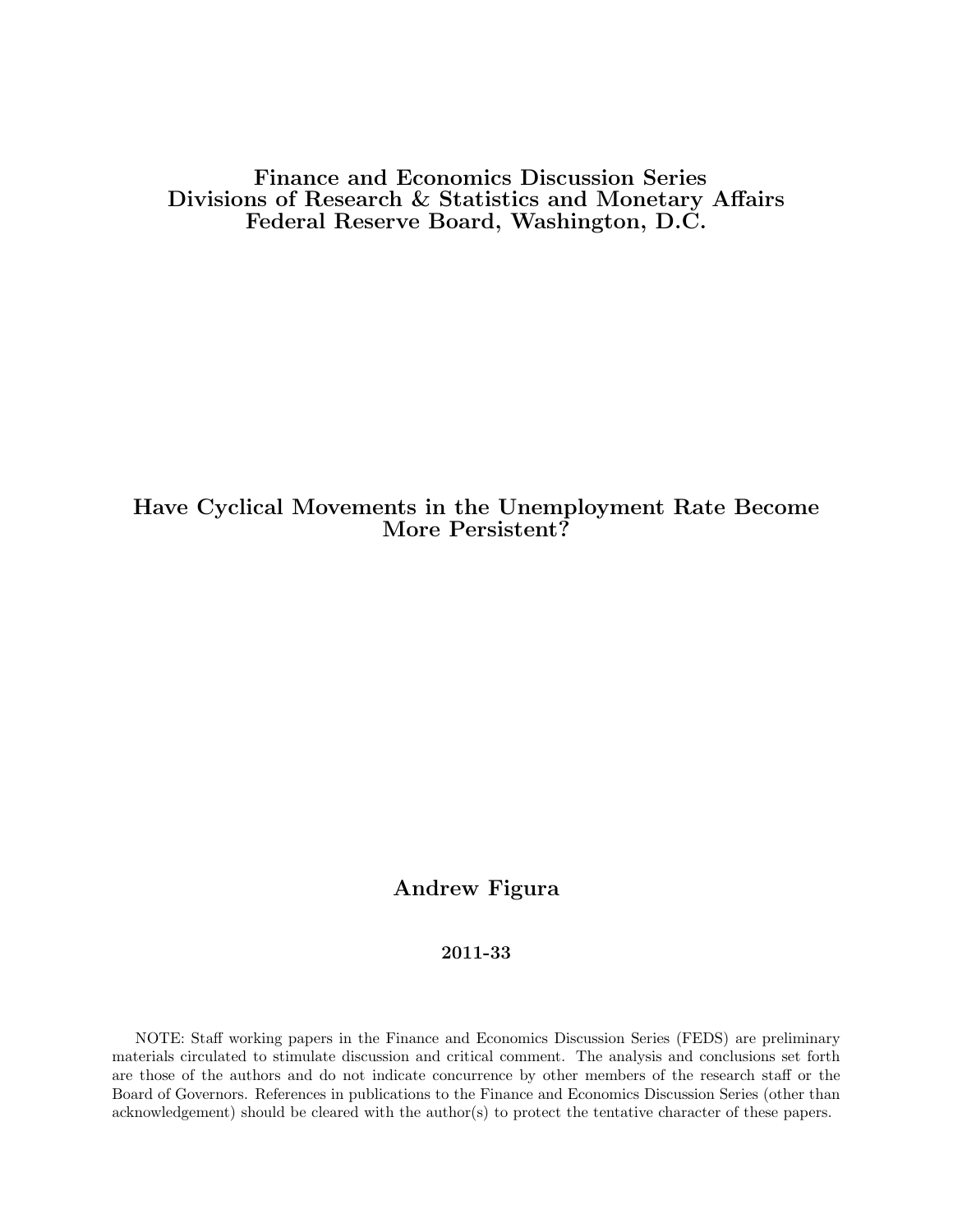#### Have Cyclical Movements in the Unemployment Rate Become More Persistent?

Andrew Figura\*

May 2011

JEL codes: E24, E32, J64

Keywords: unemployment rate, cyclical fluctuations, persistence

#### Abstract

I examine whether the cyclical behavior of unemployment has changed over the post WWII period. Specifically, I test whether cyclical movements in unemployment have become more persistent. Finding that they have, indeed, become more persistent, I then take some initial steps in explaining why. I find that the increase in persistence has affected private nonfarm payroll employment as well as unemployment and that increased persistence appears to be widespread across industries. At the same time, increased persistence owes primarily to greater persistence in job finding rates and greater persistence in unemployment among permanent job losers. This combination suggests that the welfare loss from cyclical increases in unemployment is becoming increasingly concentrated among permanent job losers who become unemployed for extended durations during cyclical downturns.

\*I thank Bruce Fallick, David Lebow and Dan Sichel for helpful comments. The views expressed in this paper are the authors' and do not necessarily those of the Federal Reserve Board.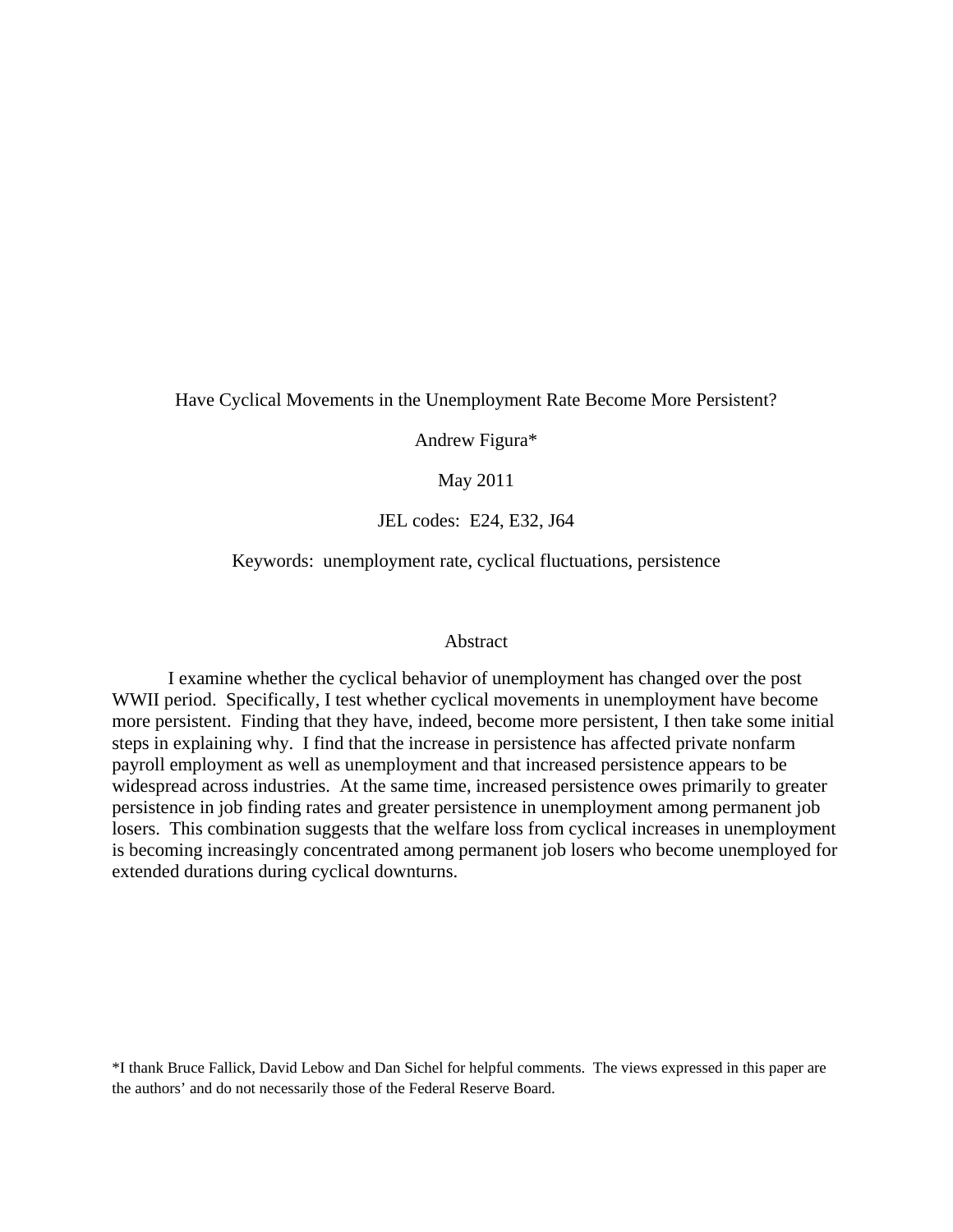#### **Have Cyclical Movements in the Unemployment Rate Become More Persistent?**

I examine whether the cyclical behavior of unemployment has changed over the post WWII period. Specifically, I test whether cyclical movements in unemployment have become more persistent. Finding that they have, indeed, become more persistent, I then take some initial steps in explaining why. I find that the increase in persistence has affected private nonfarm payroll employment as well as unemployment and that increased persistence appears to be widespread across industries. The broad-based character of the break in persistence suggests that it is not the result of a change in one sector of the economy, but, instead, likely reflects changes to the economic shocks or propagation of these shocks that affect a wide spectrum of economic activity. At the same time, increased persistence owes primarily to greater persistence in job finding rates and greater persistence in unemployment among permanent job losers.<sup>1</sup> This combination suggests that the welfare loss from cyclical increases in unemployment is becoming increasingly concentrated among permanent job losers who become unemployed for extended durations during cyclical downturns.

I focus on the persistence of cyclical unemployment rather than volatility because numerous studies have already documented a decline in output volatility beginning in the early to mid 1980s and lasting until the recent recession, see McConnell and Perez-Quiros (2000) among others. In contrast, examinations of the persistence in economic activity have been relatively rare. One example is Nalewaik (2007), who finds that the apparent mid-1980s break in the volatility of economic activity appeared to be

<sup>&</sup>lt;sup>1</sup> Here and throughout the text, I use the term "permanent job losers" to refer to individuals who become unemployed after losing their job and who report not expecting to be recalled to their former job. In other words, I use this term as shorthand for workers whose *previous job* appears to have been lost "permanently", not for workers who expect to be unemployed permanently.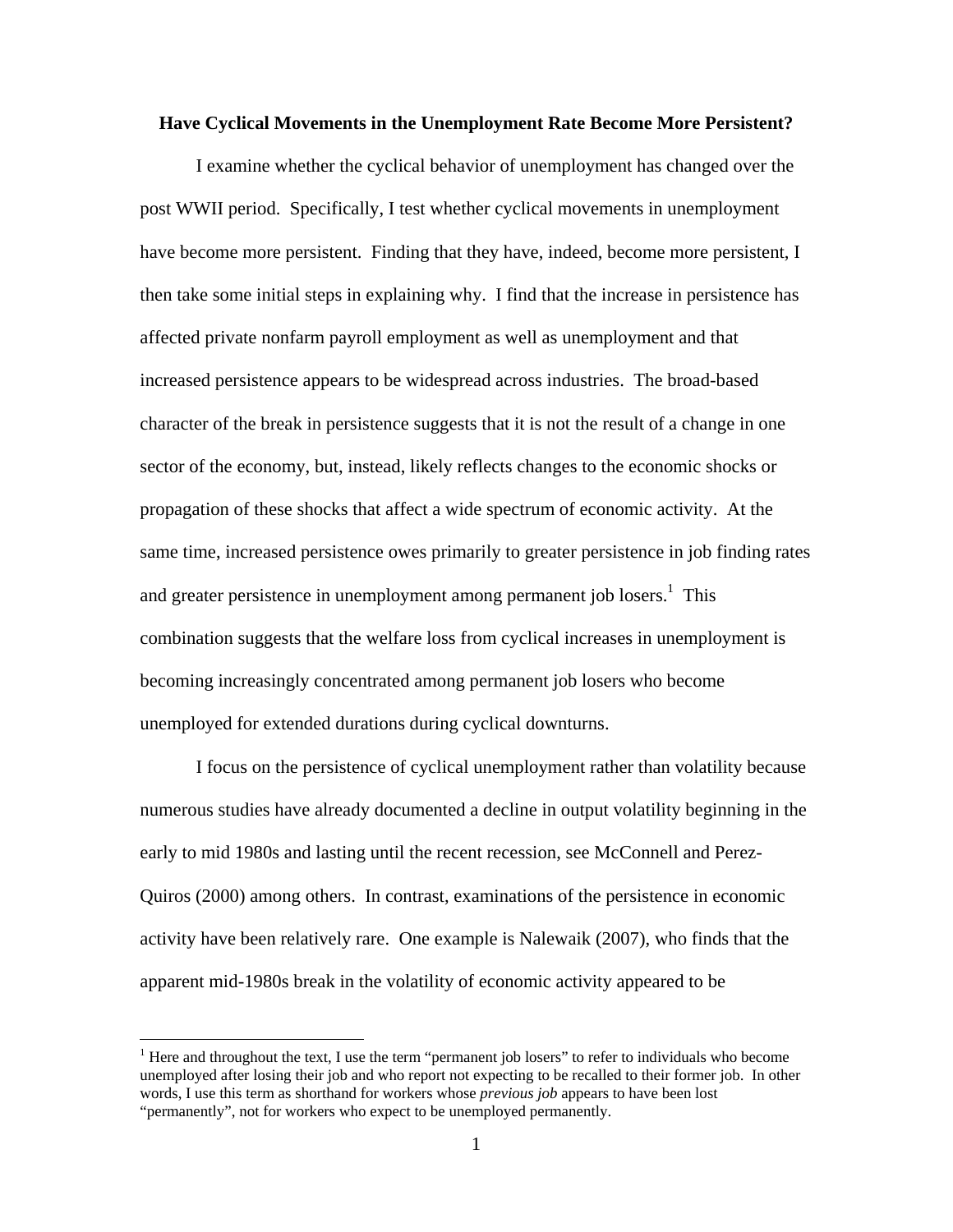accompanied by an increase in the persistence of periods of below-trend economic growth, a finding consistent with the results presented in this paper. In addition, while recent events suggest that the decline in economic volatility has ended, recent readings in the labor market suggest that a period of greater persistence in unemployment is likely continuing to affect the behavior of the macro economy. $^{2}$ 

After showing that unemployment has become more persistent, I next use more disaggregated data to examine why. I first show that the increase in unemployment persistence is mirrored by an increase in employment persistence. This allows me to use the large sample size of the BLS' Current Employment Statistics (CES) survey, or establishment survey, to investigate changes in persistence by industry. I find that increasing persistence is widespread across industries, suggesting that the cause of greater unemployment and employment persistence is unlikely to be found in one industry or sector of the economy.

Next, I decompose unemployment into separation and job-finding rates. While there is strong evidence of a change in the cyclical behavior of job finding occurring at the same time as the change in unemployment behavior, there is little evidence of a change in the persistence of separations. As a result, a decomposition of the impulse response function for aggregate unemployment shows that almost all of the increase in unemployment persistence owes to an increase in the persistence of job finding rates.

In addition, I decompose unemployment into job-loser unemployment and other types of unemployment (new entrants, reentrants or quits). I only find strong evidence for a break in the cyclical behavior of job-loser unemployment. Not surprisingly, a

 $2^2$  Other papers have focused on recent changes in certain aspects of the labor market, including an alteration in the correlation between productivity and unemployment, see Barnichon (2010) and increases in the mean duration of unemployment, see, for example, Abraham and Shimer (2001).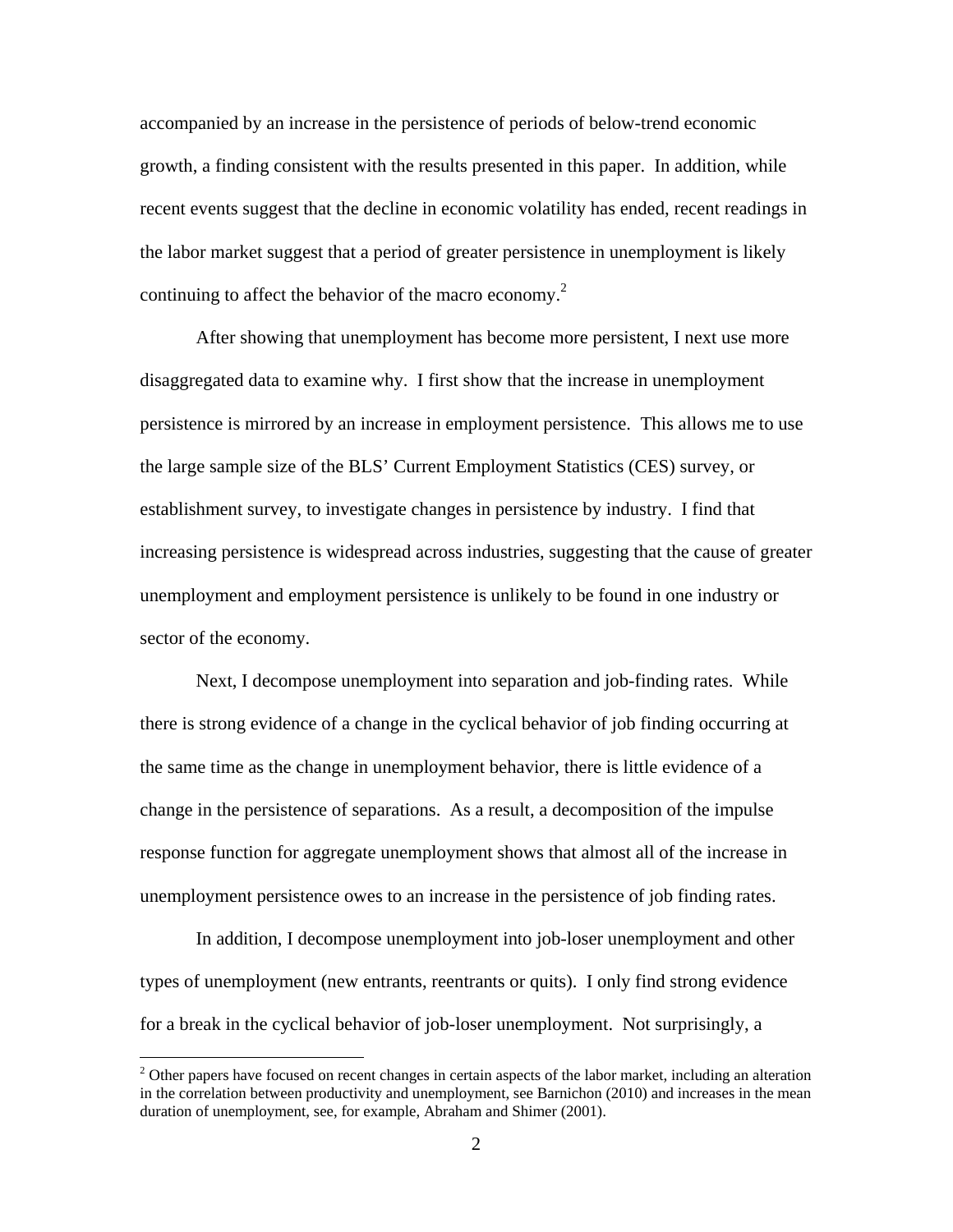decomposition of the impulse response function for aggregate unemployment shows that the break in the behavior of job-loser unemployment largely accounts for the increased persistence of aggregate unemployment.

Finally, I examine the components of job-loser unemployment and show, using a decomposition of the impulse response function, that its increased persistence owes primarily to an increase in the persistence of permanent (as opposed to transitory) jobloser (or layoff) unemployment. To arrive at this last result, I control for a change in the Current Population Survey's (CPS) classification of temporary layoff unemployment beginning in 1994 by adjusting the pre-1994 data on temporary layoff unemployment to make it consistent with the data beginning in 1994. To accomplish this, I randomly switch individuals classified as being on temporary layoff in order to match the relationship between the duration of temporary layoff unemployment and the unemployment rate exhibited after 1994.

Putting these pieces together, prior to the mid to late 1980s, shocks to unemployment left no imprint on the cyclical level of the unemployment rate after 6 quarters. Since then, the behavior of cyclical unemployment has been much different, with impulse responses still positive up to 3 years after the shock. This suggests that either the type of shock affecting the economy is much different now than previously or that the economy's responses to shocks are fundamentally altered. At the same time, greater persistence has been most strongly manifested in job finding rates and permanent layoff unemployment, a combination which suggests that the welfare cost of cyclical increases in unemployment is becoming more concentrated among permanent job losers with extended periods of unemployment.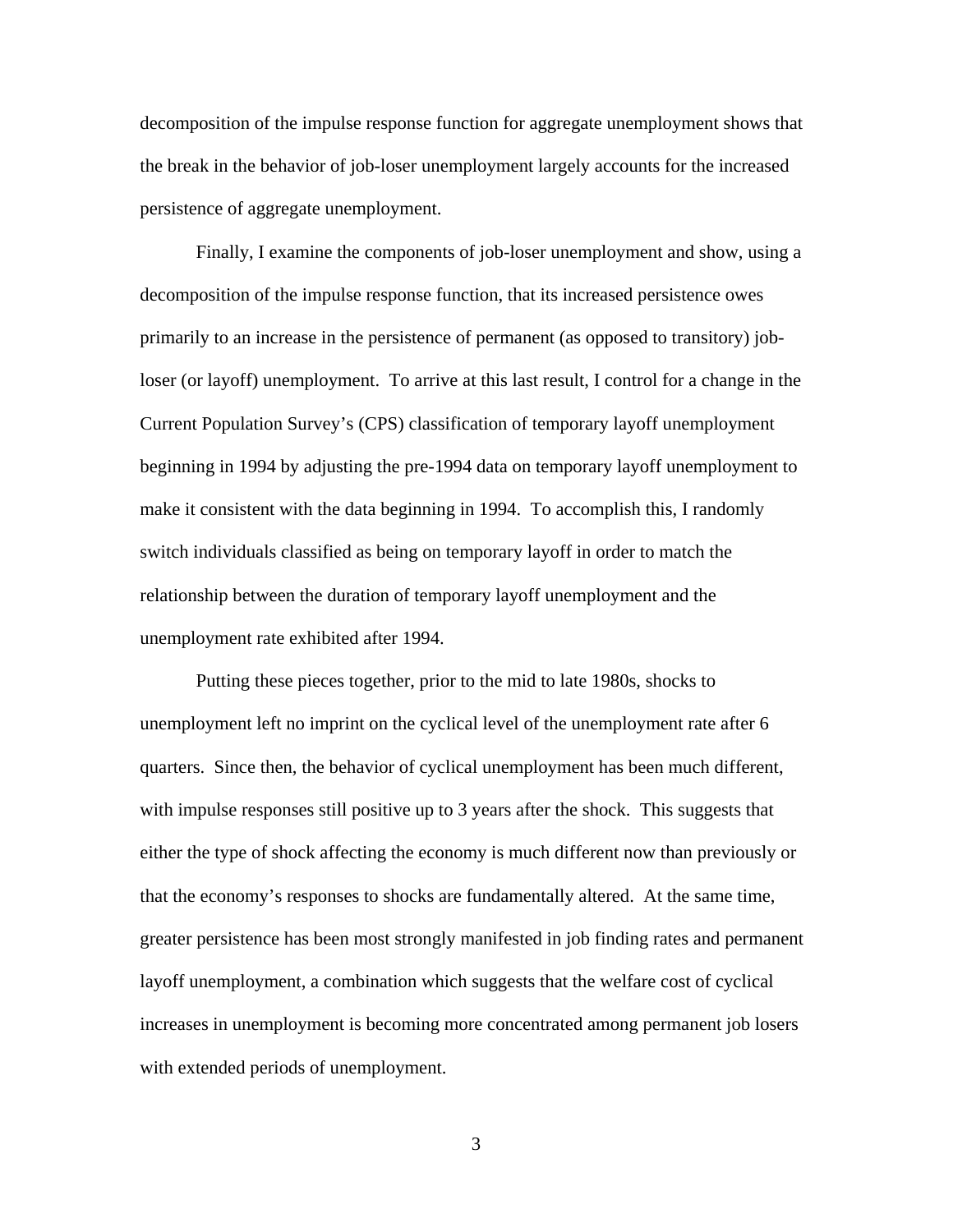The next section describes movements in unemployment and employment over the post WWII period and shows that since the late 1980s cyclical movements in these variables appear to have become more persistent. Section 3 formally tests this hypothesis. Section 4 shows that increasing employment persistence has been a feature of most industries and that increased persistence in job finding and permanent layoff unemployment are most responsible for the increase in unemployment persistence. Section 5 discusses the above findings, and section 6 concludes.

#### **2. Cyclical Movements in the Unemployment Rate**

Casual observation of unemployment rate movements over the post WWII period suggests that cyclical movements have become more persistent. Panel A of figure 1 shows that beginning with the 1981-82 recession, and to a greater extent in the two subsequent recessions, the unemployment rate seemed to persist at a relatively high level for a longer period of time.

Although business cycle movements appear to dominate movements in unemployment, both lower and higher frequency movements also appear to be important. To abstract from noncyclical changes in the unemployment rate, Panel B of figure 1 shows only the cyclical component of the unemployment rate (having a period from 1-1/2 to 8 years), as constructed with the Baxter-King (BK) band pass filter, see Baxter and King (1999) and the Christiano-Fitzgerald (CF) filter, see Christiano and Fitzgerald (2003). Again more recent cycles—those after the early 1980s—appear to be stretched out relative to prior cycles.

An alternative perspective on these points comes from autocorrelation functions of cyclical movements in unemployment. Figure 2 shows that cyclical unemployment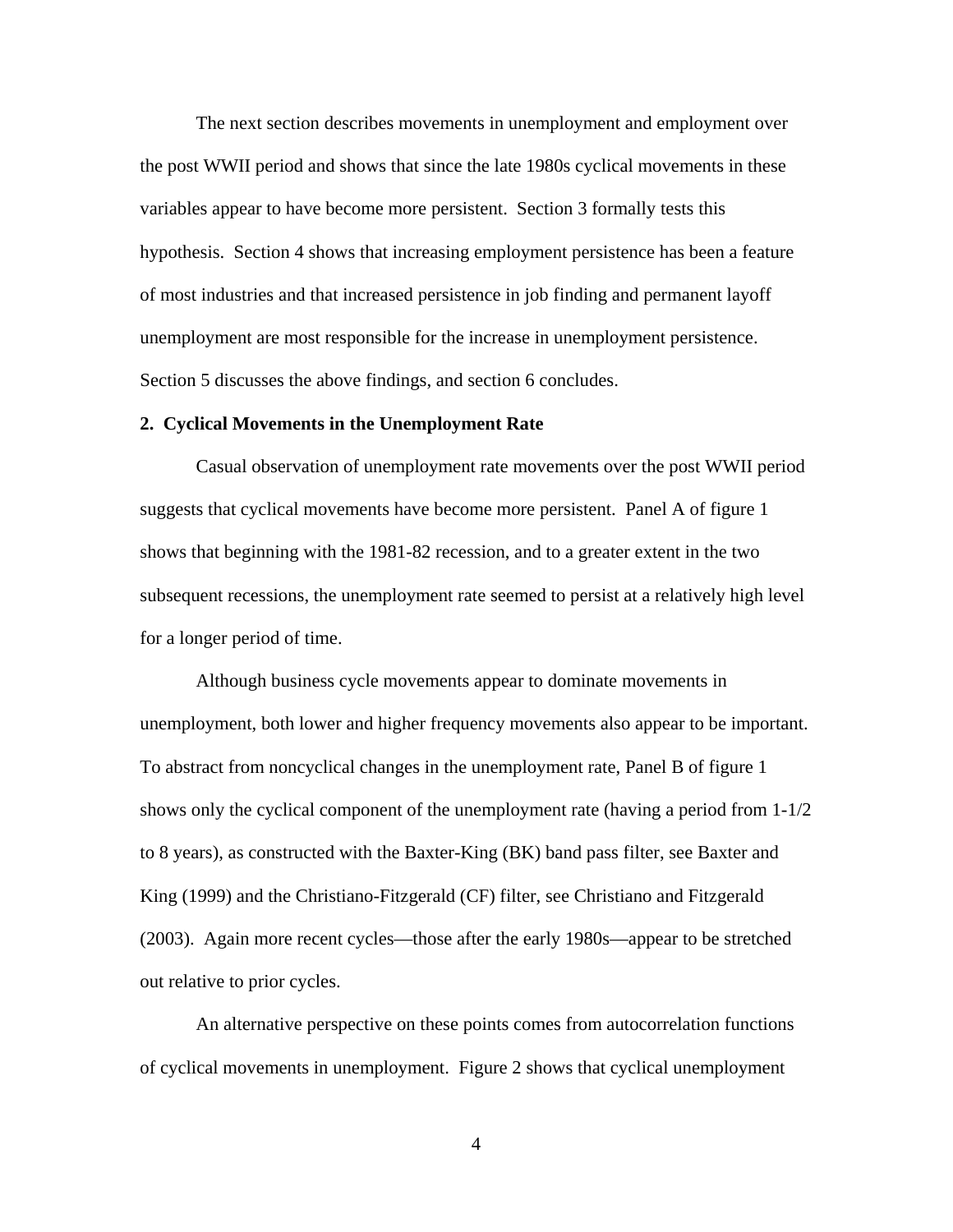rate movements are positively correlated for longer spans of time after the mid 1980s than before. The change in the shape of the autocorrelation function suggests that after the mid 1980s cyclical fluctuations in unemployment lacked a higher frequency component present in earlier data. To illustrate this more clearly, figure 3 shows an estimated normalized population spectrum for cyclical movements in the seasonally adjusted unemployment rate, where the spectrum at frequency  $\omega$  is

$$
S_{\omega} = \sum_{i=0}^{T/2} \hat{\gamma}_i e^{-i\omega \pi} \tag{1}
$$

 $\hat{\gamma}$  is the estimated correlation between  $y_t$  and  $y_{t-i}$ , and y is the cyclical component of the unemployment rate. For the period prior to the mid 1980s, the periodic component of the unemployment rate with the highest relative variance is around 5 years and components from around 2.5 years to 5 years still have substantial relative variance. After the mid 1980s, the peak is shifted to the left and is much higher than previously. In addition, the variances of components around a period of 2.5 years are now negligible.

#### **3. Estimating a Break in the Behavior of Unemployment and Employment**

To estimate more precisely the magnitude and statistical significance of the changes in the behavior of the unemployment rate described above, I parameterize the time series process for changes in the unemployment rate and test for breaks in these parameters. I use the band-pass filtered unemployment rate—rather than changes in unemployment—because it is important to filter out both very high and very low frequency movements in unemployment. Filtering out low frequency movements prevents one from confounding changes in the cyclical behavior of unemployment with changes in the magnitude of low frequency unemployment movements. Both first differencing and a band pass filter remove low frequency movements. However, the BK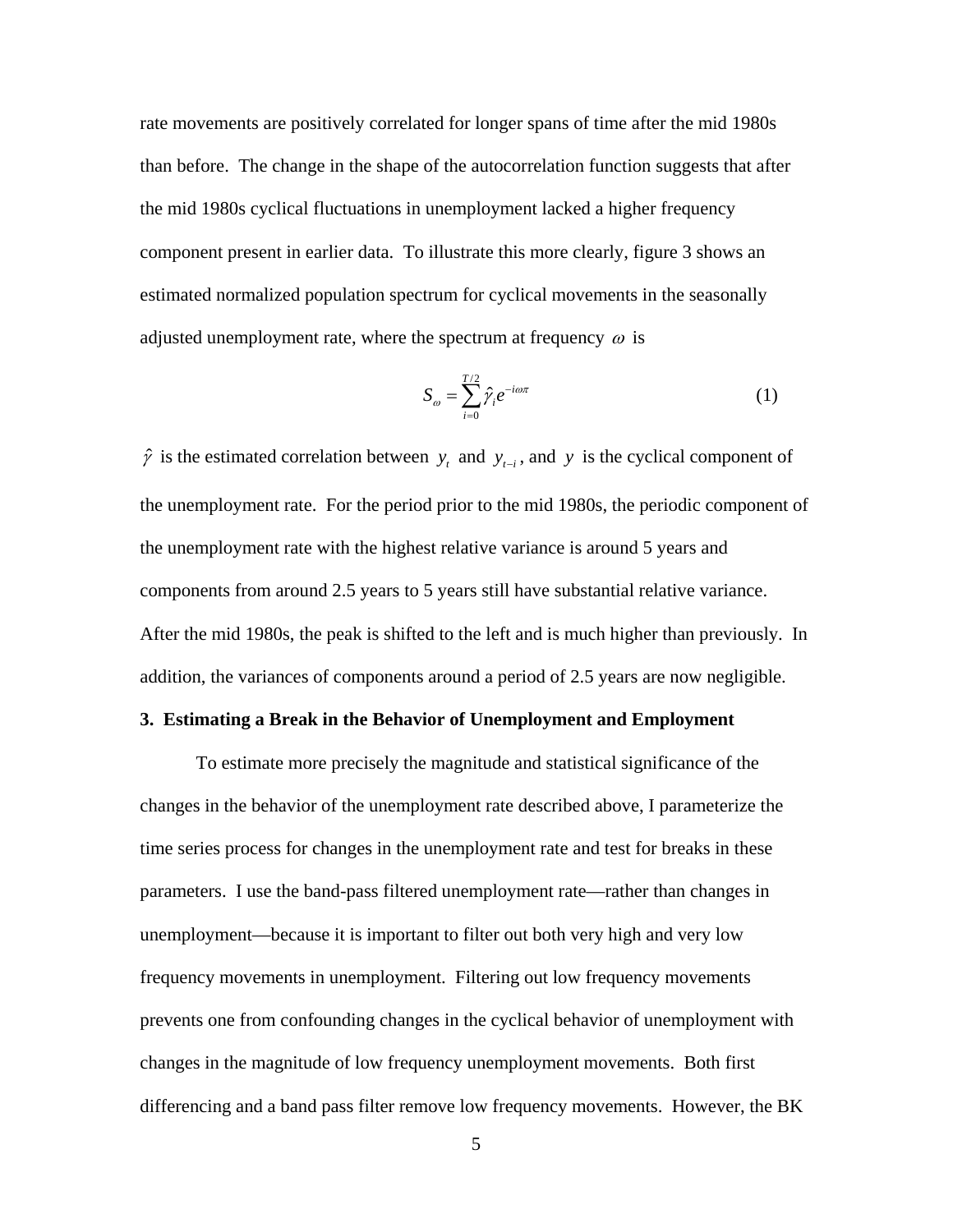band pass filter is more robust, as it can accommodate processes that are integrated above order 1.

Filtering out high-frequency movements is important because it eliminates highfrequency volatility (an important component of which is likely measurement error) that can make it difficult to identify breaks in the behavior of the cyclical component. While band pass filtering eliminates the high frequency component, first differencing typically accentuates it.<sup>3</sup>

I consider two types of band-pass filters, the BK symmetric band pass filter that uses a fixed window (e.g. 25 quarters) and constant weighting to filter the data, and the CF asymmetric random walk band-pass filter which uses the entire sample and varying weights. The BK filter can accommodate I(2) processes, while the CF filter, as the name implies, assumes the process is a random walk. $4$  The two filters give very similar estimates.<sup>5</sup> I also consider definitions of cyclical frequencies that are somewhat lower

 $y_{i} = \rho y_{i-1} + \varepsilon_i$ ,  $\varepsilon_i \sim i.i.d. (0, \sigma_i^2)$ ,  $\rho > 0$ . The population spectrum of the original series is

 $(1+\rho^2-2\rho\cos(\omega))$  $1 \mid 1 \mid$  $rac{1}{2\Pi}\left(\frac{1}{\left(1+\rho^2-2\rho\cos(\omega)\right)}\right)$ , which decreases as  $\omega$  increases. First differencing  $y$  creates a new series

 $z_t = y_t - y_{t-1}$ , whose population spectrum is  $\frac{1}{2\Pi} \left( \frac{1}{\left(1 + \rho^2 - 2\rho \cos(\omega)\right)} \right) \left( 2\left(1 - \cos(\omega)\right) \right)$  $\frac{1}{2\Pi}\left(\frac{1}{\left(1+\rho^2-2\rho\cos(\omega)\right)}\right)(2(1-\cos(\omega$ . The second

<sup>&</sup>lt;sup>3</sup> Suppose for example that one first differences the following AR(1) process:

term increases as the frequency increases, giving higher weight to high frequency components. <sup>4</sup> If one specifies the statistical process underlying a series, one can use the Christiano-Fitzgerald filter for any statistical process.

 $<sup>5</sup>$  Because it is implemented as a centered 25-quarter moving average, the BK filter cannot produce</sup> estimates of cyclical unemployment after 2007 (or before 1951). The CF filter can filter an entire sample. However, the information used at the end of the sample is much more limited. With this more limited information, the CF filter implicitly assumes that most of the increase in unemployment since 2007 is very long lasting and of a frequency lower than cyclical. Moreover, this lower frequency, or secular, component is estimated to have continued to increase through 2010. As a result, cyclical unemployment, is estimated to have declined in magnitude noticeably recently, as more of the increase is deemed to have been lower frequency. However, the assumption that secular unemployment has risen rapidly over the past three years is questionable and one must be careful in interpreting it. If one assumed, for example, that unemployment would soon reverse much of its increase, then the filter's estimate of cyclical unemployment would be larger, as would the persistence of the cyclical component, as movements that had deemed lower frequency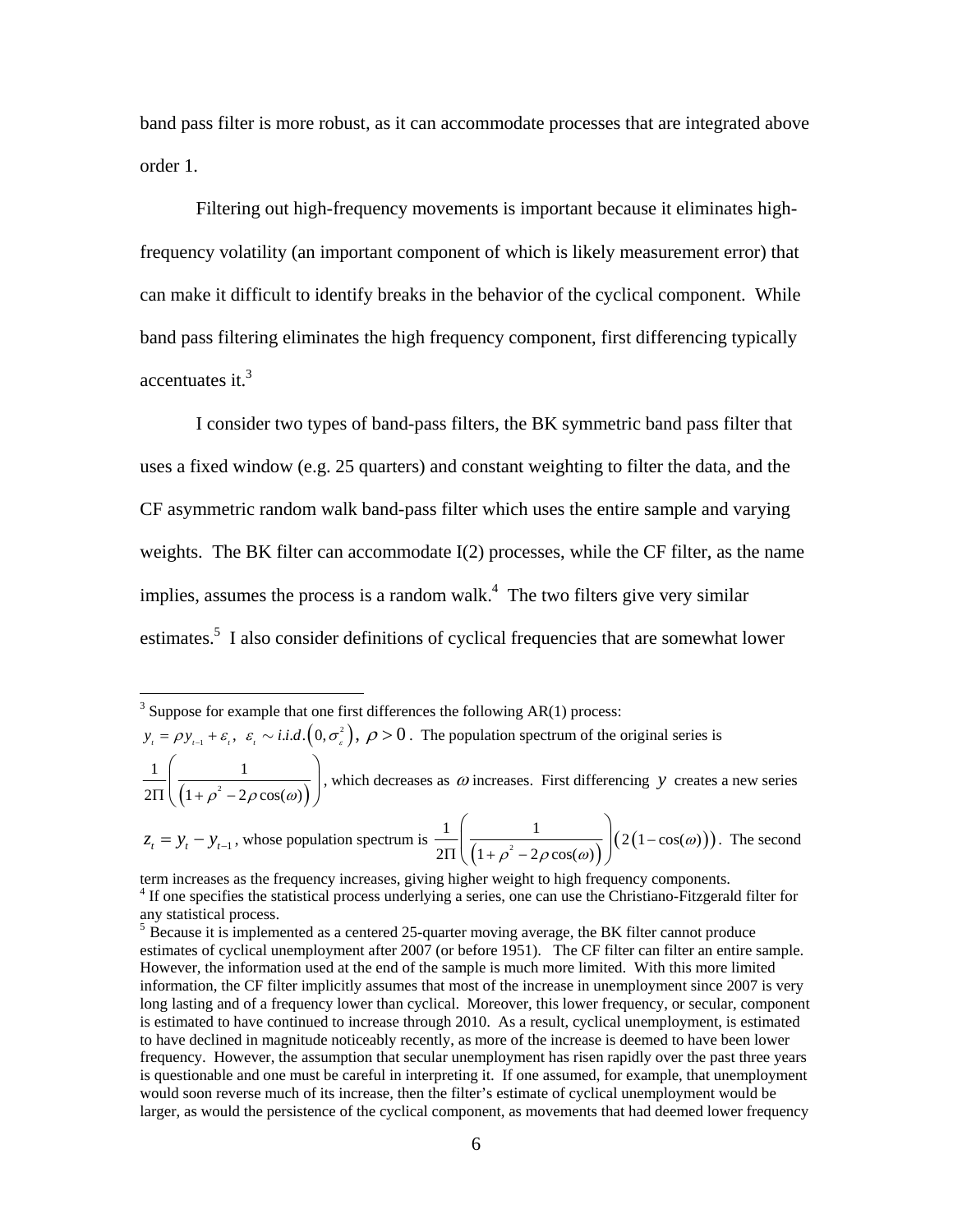than typical. More specifically, the literature typically considers periods from 6 quarters to 32 quarters as cyclical. I use this definition, but I also examine results for filters that define cyclical as having a period from 6 quarters to 40 quarters. Under this definition, lower-than-cyclical frequency, or trend, movements in unemployment are smoother and may correspond more closely to some observers' notions of the distinction between cyclical and secular.

Once I have an estimate of cyclical unemployment in hand, I need to estimate its persistence. To do this, I parameterize the series as an AR(2) process. In making this selection, I am guided by two criteria: (1) that the specification captures most cyclical movements in unemployment and (2) that the specification not lead to implausibly small shocks. While various information criteria would recommend including more lags, an expansion to more lags takes the  $R^2$  of the model very close to 1 and reduces the variance of shocks to trivial levels. Because this goes against a prior that cyclical movements are initiated by substantial changes in the economic environment, I choose to keep the specification relatively spare. <sup>6</sup> However, even an AR(2) process has an  $R^2$  of over .97. Thus, I estimate the following process

$$
u_t = \alpha + \sum_{i=1}^{2} \beta_i u_{t-i} + \varepsilon_t
$$
 (2)

using data from 1951 to 2007 (Three years at each end of the sample is needed to implement the band pass filter.<sup>7</sup>)

were recognized as being cyclical. Rather than taking a stand on what will happen to the unemployment rate in coming years, I only consider filtered estimates through 2007. Of course, it will be very interesting to update these results as more information about the permanence of recent increases is obtained.

<sup>&</sup>lt;sup>6</sup> Nevertheless, even with the inclusion of several more lags, results are not qualitatively changed.  $\frac{7 \text{ W}}{2}$ 

<sup>&</sup>lt;sup>7</sup> When the cycle is allowed to have a maximum period of 10 years I use an 8 year moving average to filter the data and the sample is reduced to 1952 to 2006.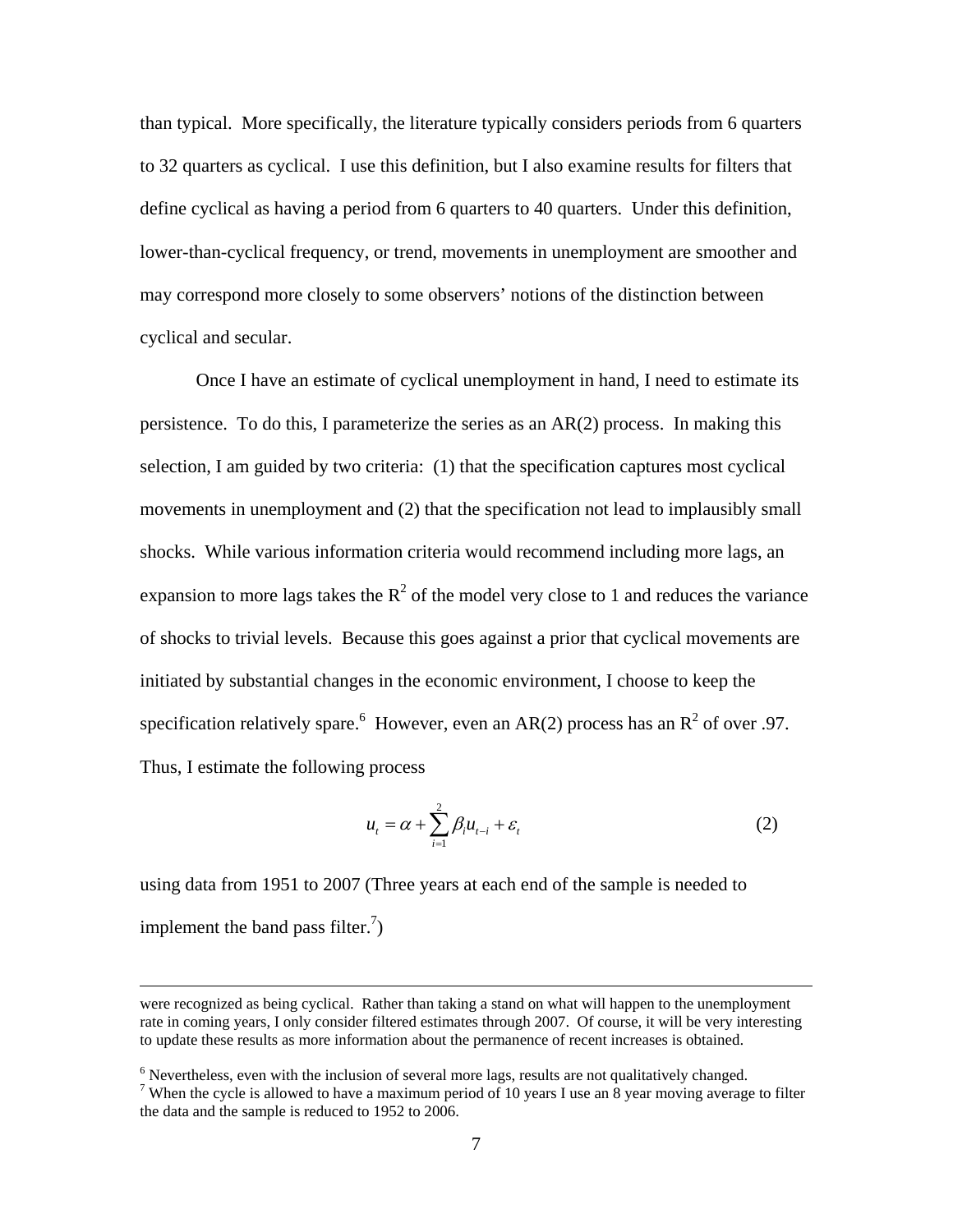I test for a change in persistence by testing whether there is a break in the coefficients governing the movement of cyclical unemployment, and, if so, whether this break produces a more persistent response to shocks. I first treat the break point as exogenous, using the McConnell and Perez-Quiros' estimate (1984Q1) of the break in the volatility of economic activity. This would be appropriate if the change in the persistence of cyclical unemployment rate movements were closely connected to the change in the volatility of various measures of economic activity documented by Stock and Watson (2003) and Ahmed, Levin and Wilson (2004), among others. Table 1 shows estimates of parameters before and after this exogenous break date, as well as F tests, for the three possible break configurations. Because results using the CF filter are qualitatively similar, I only report results using the BK filter. I use the White/Huber robust estimator of the variance of parameters.<sup>8</sup> All three breaks are significant at conventional levels, and all three result in an increase in parameters that should lead to greater persistence. I examine changes in impulse response functions more closely below.

The exogenous break point for volatility in economic activity may not be closely tied to breaks in the persistence of unemployment rates. Indeed, recent events (an increase in economic volatility and an apparent continued persistence in unemployment rate movements) suggest that the two phenomena are distinct. In this case, a more appropriate test would be an Andrews sup Wald test, which chooses the break point as the maximum Wald statistic over some proportion of the sample and uses critical points for this statistic provided by Andrews (1993). Following standard practice, I search for a

<sup>&</sup>lt;sup>8</sup> Because the variance of shocks is likely to have changed over the sample period, controlling for heteroscedasticity is important.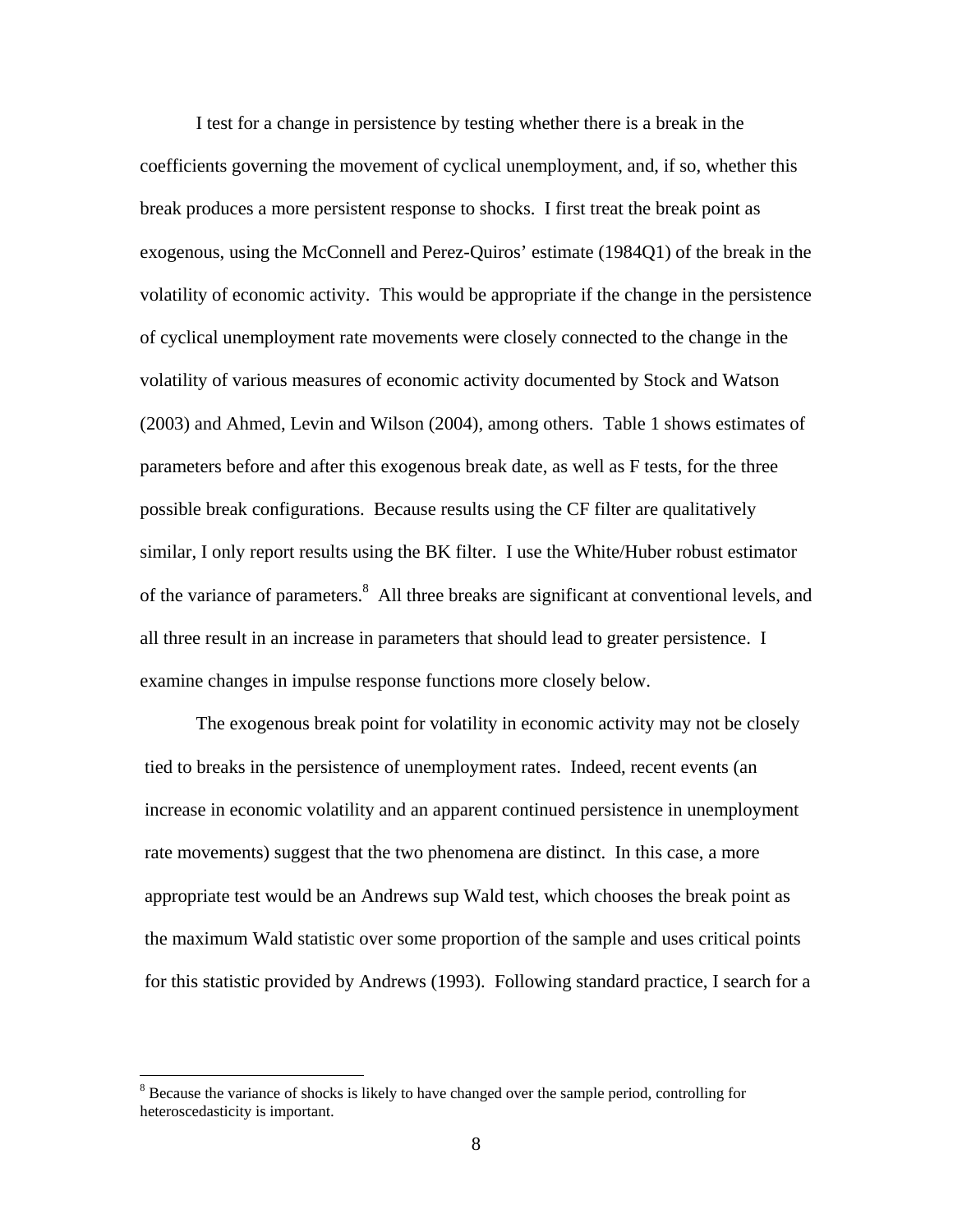break over the middle 70 percent of my sample. Again I estimate breaks for each combination of parameter breaks and use robust estimators of parameter variances.

Table 2 reports the relevant statistics and the estimated break point for each test for several specifications of cyclical unemployment (e.g BK with a maximum period of 8 years, CF with a maximum period of 10 years, etc). Assuming a maximum cyclical period of 8 years and using the BK filter, estimated break dates are 1988Q1 for a break in first lag and breaks in both lags and 1987Q2 for a break in the second lag. These breaks are all highly significant. Using the CF filter the date for all three breaks is 1984Q4, and the breaks are again all highly significant. Using a 10 year maximum cyclical period, the estimated break dates are quite similar, except for the break date of the second lag, which is estimated to occur in the mid 1970s. Again, all estimated breaks are highly significant.

Figure 4 shows the impulse responses implied by the pre and post break coefficients using the BK 8 year filter (assuming a break in both coefficients). In the pre-break period, the effect of a shock to the unemployment rate remains positive for about 6 quarters and is statistically significant for 5 quarters. In the post break period, the effect of a shock remains positive for 12 quarters and is statistically significant for 9 quarters.<sup>9</sup> Table 3 shows the difference in the pre and post break IR functions along with bootstrapped 95 percent confidence intervals for each type of filter. For all specifications, the difference in pre and post IR functions is large and significantly different from 0 through step 11.

The third column of table 2 shows that there also appear to be several secondary breaks in the parameters determining cyclical movements in the unemployment rate.

 $9^9$  Results are qualitatively similar using the 10 year filter.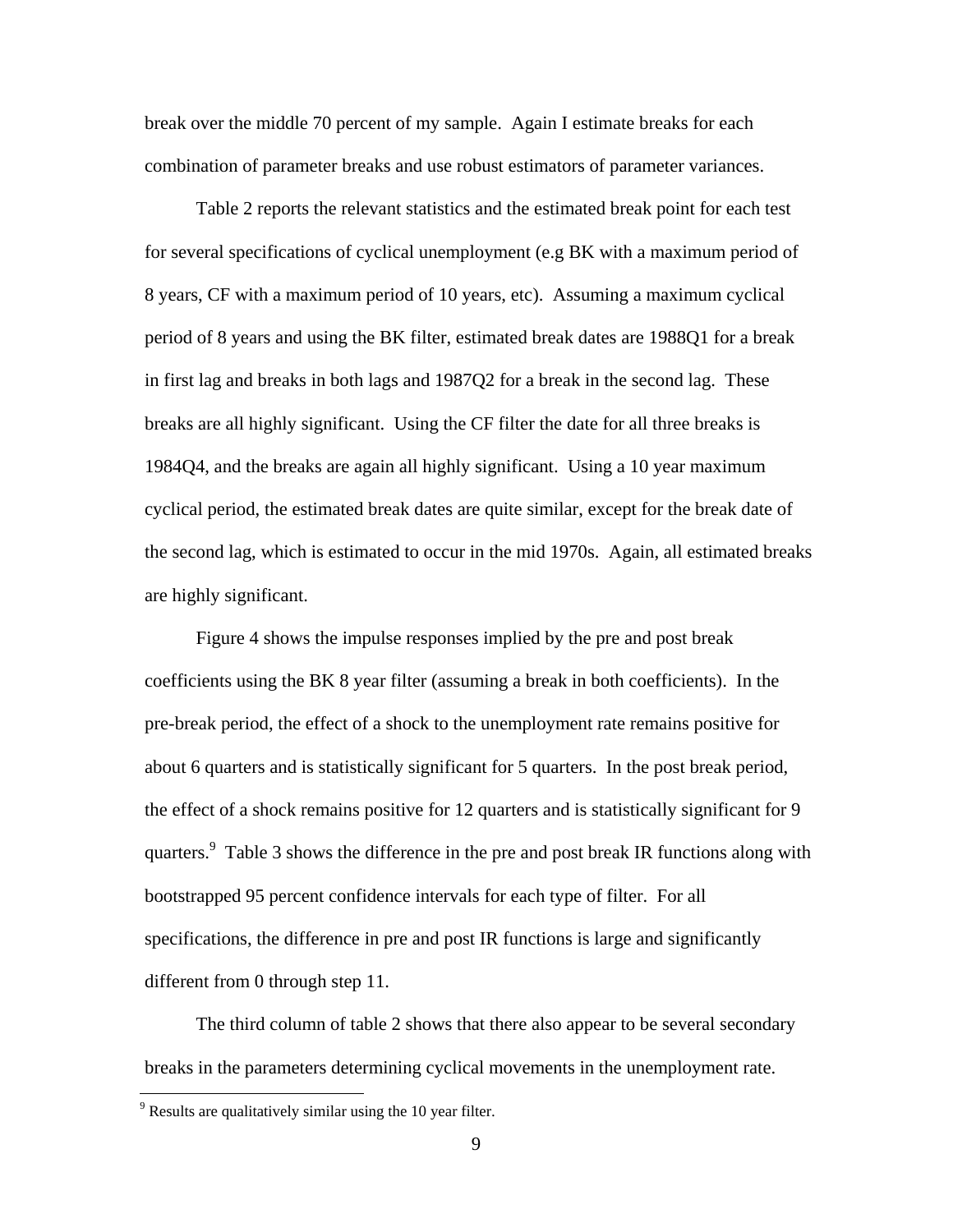The first secondary break occurs around the mid 1970s and the second in the early 2000s. An examination of the pre and post break coefficients reveals that these secondary breaks also resulted in more persistent movements in cyclical unemployment. These results suggest that there was an ongoing increase in unemployment persistence beginning in the mid 1970s and lasting through the early 2000s.

Because cyclical movements in unemployment and employment are closely related, a change in the persistence of unemployment suggests a similar change in employment. To see if this is the case, I estimate a regression similar to (2) for the cyclical component of private nonfarm employment. Estimates of private nonfarm employment come from the BLS's Current Employment Statistics (CES) survey. Again I use a band pass filter to isolate the cyclical component, and, as with unemployment, the sample extends from 1951 to 2007.

Table 4 shows changes in coefficients assuming an exogenous break date of 1983Q4, and Sup Wald tests for breaks in the various combinations parameters are shown in table 5. As with unemployment, all breaks are highly significant. The second column of table 5 shows that estimated primary break dates for employment are somewhat later than those for unemployment, occurring in the early to mid 1990s, as opposed to the mid to late 1980s. The panels of figure 5 plot implied impulse responses before and after the 1991Q4, the estimated break date when using the BK filter with a maximum period of 8 years. It shows clearly that cyclical movements in employment have become more persistent. Table 6 shows that the difference between pre and post break impulse responses remains positive and statistically significant through step 10 for all specifications. For some specifications and parameter breaks, impulse responses are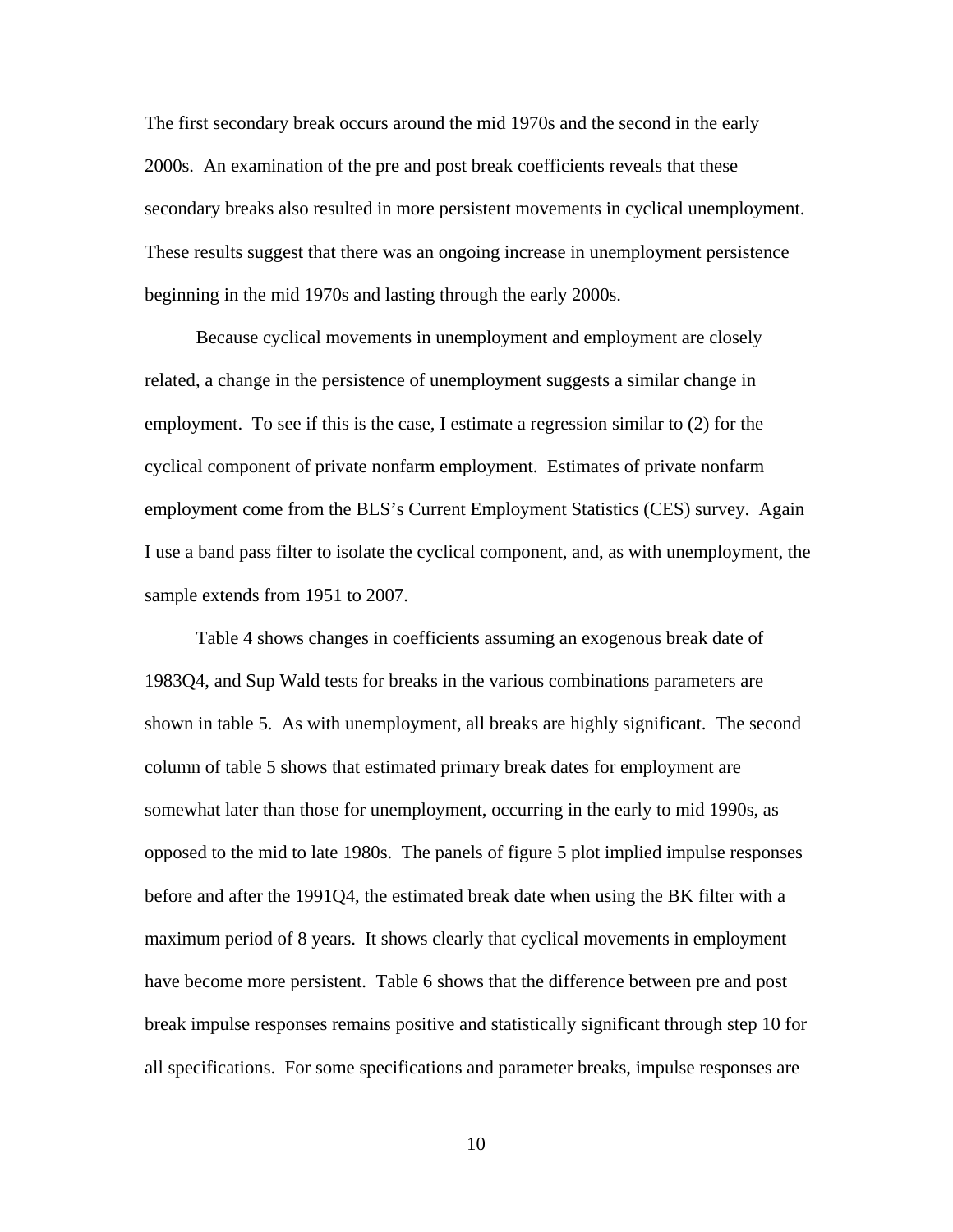positive and statistically significant through step 12. Similar to unemployment, there also appear to be secondary breaks. Again these secondary breaks occur in the early to mid 1970s and in the early 2000s.

In sum, cyclical movements in unemployment and employment have become much more persistent over the post WWII period. The timing of the increase in persistence is not clear. While the primary break dates for unemployment occur in the mid to late 1980s, there are secondary breaks suggesting that the increase in persistence has been ongoing since around the mid 1970s.

#### **4. Why Has Cyclical Movements in Unemployment Become More Persistent?**

Next I examine various components of unemployment (and employment) to see if the break in persistence has been concentrated in certain areas. To simplify the analysis, I focus on results using the BK filter with a maximum period of 8 years. Results with other filters are qualitatively similar.

#### **4.1 Employment by Industry**

 First, using employment data from the CES, I examine whether the break in persistence has been concentrated by industry. The sample period is again 1951 to 2007. I estimate separate regressions for the following 8 1 digit industries: construction, manufacturing, professional and business services, trade and transportation, education and health services, leisure and hospitality, financial activities, and other services. The statistical significance of breaks in various combinations of parameters, given an exogenous break date of 1991Q4 (the date estimated using private nonfarm employment), are shown in table 7. Five of the industries—construction, manufacturing, trade and transportation, professional business services, and leisure and hospitality—have breaks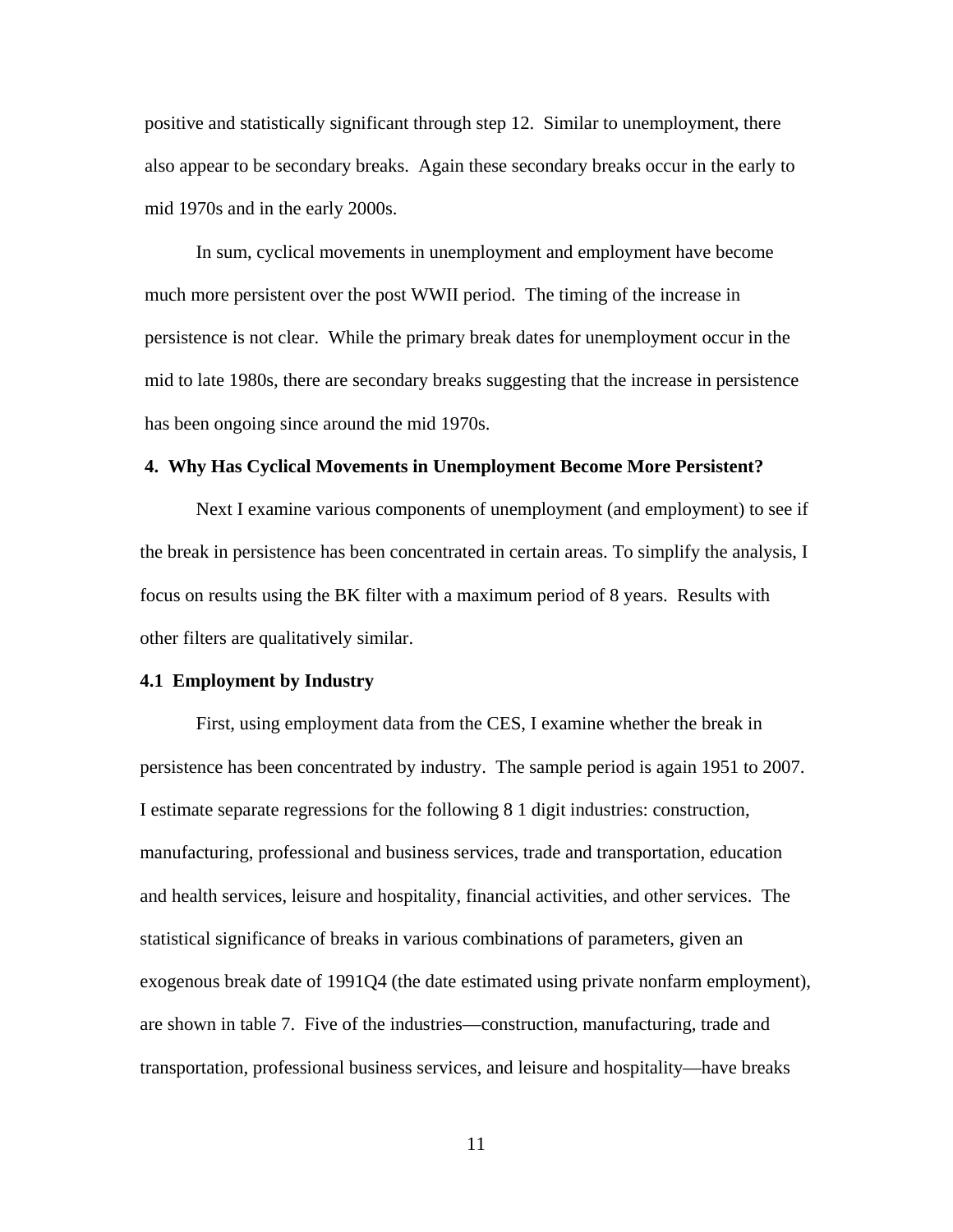significant at the 1 percent level. The implied impulse responses before and after 1991Q4 for each industry are shown in figure 6. For the 5 industries with significant breaks, cyclical movements in employment have become more persistent. For industries without significant breaks, persistence has either changed little (other services and education and health services) or diminished (financial activities). These industries account for an average of only about 20 percent of private nonfarm payroll employment over this period. In sum, the change in persistence appears to be quite broad based, affecting industries accounting for a large majority of private nonfarm employment.

### **4.2 Separations and Job Finding**

Next, following Fujita and Ramey (2009) I take a log linear approximation of the steady state unemployment rate to decompose the unemployment rate into the sum of the rate of flows from employment to unemployment (separations) and the rate of flows from unemployment to employment (job finding).

$$
u_t \approx \frac{s_t}{s_t + f_t} \approx (1 - \overline{u}) \overline{u} \left( \hat{s}_t - \hat{f}_t \right), \ \overline{u} = \frac{\overline{s}}{\overline{s} + \overline{f}}
$$
(3)

where *s* is separations, *f* is job finding, hats over variables indicates the log deviation from sample averages, and bars indicate sample averages.<sup>10</sup> Equation (3) uses three approximations: first, the unemployment rate is equated to the steady state unemployment rate; second, the log linear approximation around the average steady state unemployment rate is equated to the steady state unemployment rate; and third, the steady state unemployment rate assumes no flows into and out of the labor force. Nevertheless, the error introduced by each of these approximations is typically quite small, and Shimer (2007) shows that these approximations work quite well empirically.

 $10$  I measure separations and job finding rates as in Shimer (2007).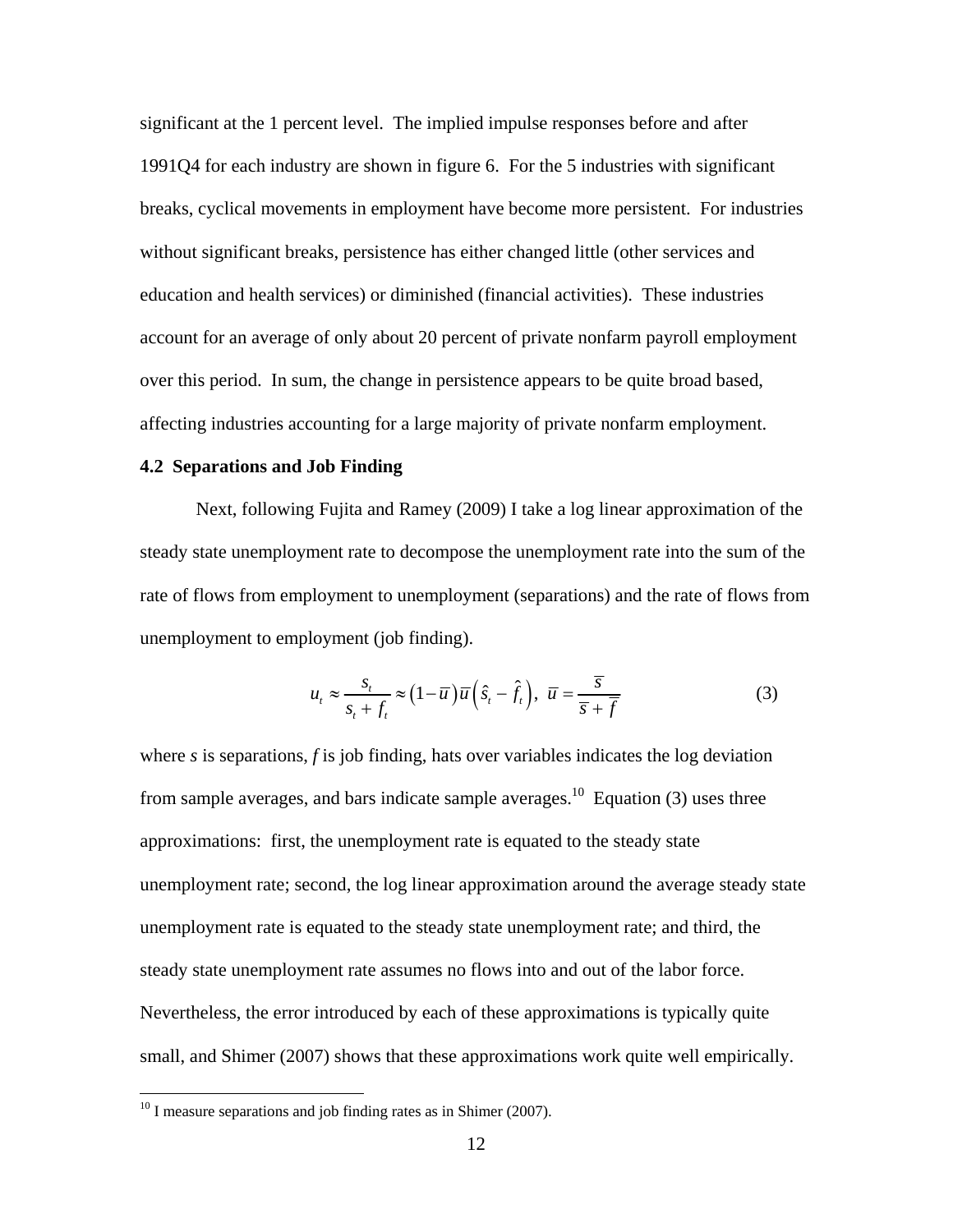The actual and filtered series are shown in figure 7. Both series have significant cyclical movements, though fluctuations in job finding are larger. Table 8 shows F statistics for breaks in various combinations of parameters. Here the exogenous break date is 1988:Q1, the break date estimated for unemployment. There is strong evidence of a break in the behavior of job finding (either the first or the second lag) and some evidence of a break in the behavior of separations (the first lag).<sup>11</sup>

Figures 8 and 9, which plot impulse response functions before and after 1988Q1, show that job finding became considerably more persistent after 1988 and separations only slightly more persistent. This, together with the impression conveyed by figure 7 that job finding accounts for the larger share of the cyclical volatility in unemployment, suggests that changes in the behavior of job finding have likely contributed more to the greater persistence in the aggregate unemployment rate than separations.

To see if this is the case, I decompose the change in the impulse response function for unemployment (from pre to post 1988) into a component due to the break in the behavior of separations and a component due to the break in the behavior of job finding. Note that one can express the unemployment rate as the infinite moving average of innovations to the separations contribution plus the infinite moving average of innovations to the job finding contribution.<sup>12</sup>

<sup>12</sup> This assumes that the roots of 
$$
1 - \sum_{i=1}^{2} \beta_i^s L^i
$$
 and  $1 - \sum_{i=1}^{2} \beta_i^f L^i$  lie outside the unit circle.

 $11$  When break dates are estimated, the break in separations occurs somewhat earlier than the estimated break date for unemployment, but the break date for job finding occurs at the same time as that for unemployment.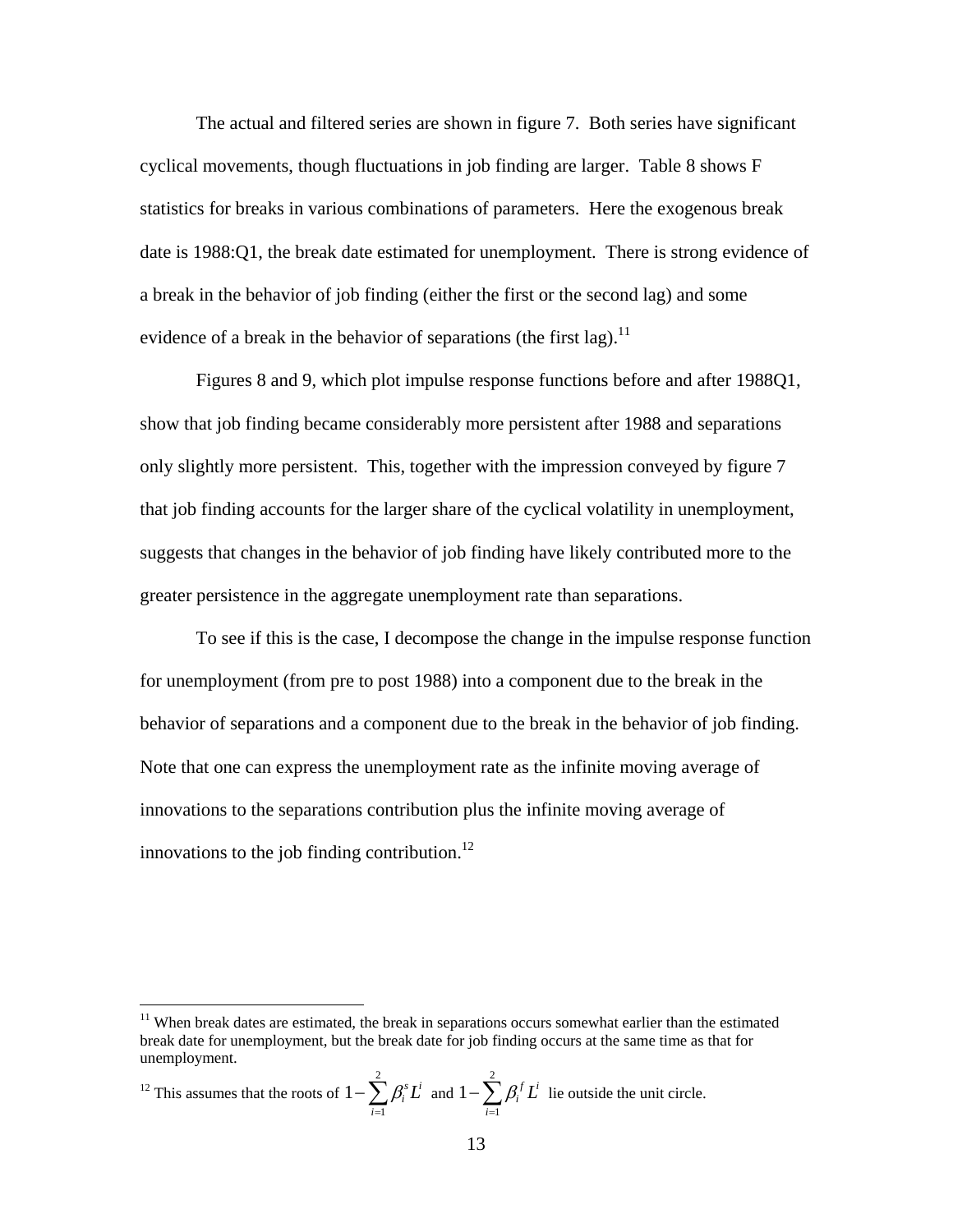$$
s_{t} = \sum_{i=1}^{2} \beta_{i}^{s} s_{t-i} + \varepsilon_{t}^{s}, \ \varepsilon_{t}^{s} \sim i.i.d.\left(0, \sigma_{\varepsilon^{s}}^{2}\right)
$$
\n
$$
f_{t} = \sum_{i=1}^{2} \beta_{i}^{f} f_{t-i} + \varepsilon_{t}^{f}, \ \varepsilon_{t}^{f} \sim i.i.d.\left(0, \sigma_{\varepsilon^{f}}^{2}\right)
$$
\n
$$
u_{t} = s_{t} + f_{t} = \left(C(L)\varepsilon_{t}^{s} + D(L)\varepsilon_{t}^{f}\right)
$$
\n
$$
C(L) = \frac{1}{1 - \sum_{i=1}^{2} \beta_{i}^{s} L^{i}}; \ \ D(L) = \frac{1}{1 - \sum_{i=1}^{2} \beta_{i}^{f} L^{i}}
$$
\n
$$
(4)
$$

If  $\varepsilon_t^s$  and  $\varepsilon_t^f$  are perfectly correlated, this becomes

$$
u_t = \left( C(L)\sigma_{\varepsilon^s} + D(L)\sigma_{\varepsilon^f} \right) \varepsilon_t, \ \varepsilon_t^s + \varepsilon_t^f = \varepsilon_t \sim i.i.d. (0,1)
$$
 (5)

and impulse responses from (5) should match those implied by (2) exactly. If  $\varepsilon_t^s$  and  $\varepsilon_t^f$ are not perfectly correlated, then the moving average coefficients in (5) will be different than those implied by (2) and will generally provide a more accurate representation of *u* because they take into account the different time series properties of the series underlying  $u<sup>13</sup>$  In any case, (5) can be interpreted as the impulse response function of the unemployment rate in response to simultaneous shocks to separations and job finding.

 Because changes in the relative variances of the two components can also change the combined impulse response function, I also tested for breaks in the variances of the shocks to both series. There is evidence of a change in the variance of both shocks to separations and shocks to job finding. Thus, prior to 1988, I use  $\sigma_{i, pre198801}$ , *i*=s, *f*, in (5) and after 1988, I use  $\sigma_{i,post1988Q1}$ , *i*=s, *f*. In addition, to render impulse response functions

$$
\beta'' = \frac{\sigma_s^2}{\sigma_s^2 + \sigma_f^2} \beta' + \frac{\sigma_f^2}{\sigma_s^2 + \sigma_f^2} \beta' \text{, and } C(L) = \frac{1}{1 - \beta'} \text{ and } D(L) = \frac{1}{1 - \beta'}.
$$

<sup>&</sup>lt;sup>13</sup> When  $\epsilon^s$  and  $\epsilon^f$  are orthogonal, for example, and for simplicity if *u*, *s*, and *f* are AR(1) processes, then the moving average representation implied by (2) will be  $u_t = A(L)\eta_t$ , with  $A(L) = \frac{1}{1 - \beta^*}$ , where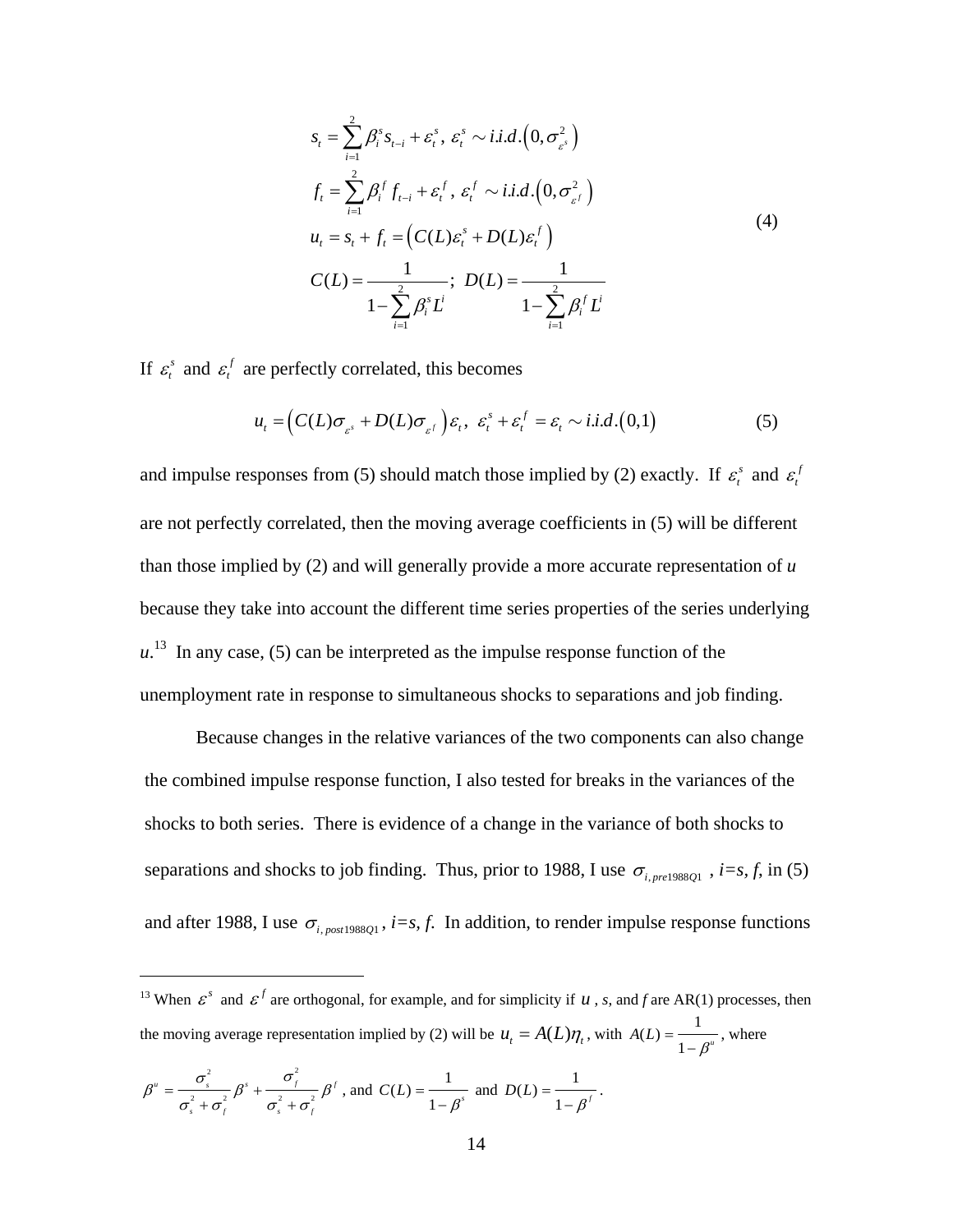more comparable pre and post break, I multiply the pre-break innovation by the ratio of the post-break to pre-break variances of the innovation, so that the variance of the pre and post break innovations are similar. Thus, rewriting (5) to distinguish behavior before and after the break, one gets

$$
u_t^{pre} = \left(\sigma_{\varepsilon^s}^{pre} * C^{pre}(L) + \sigma_{\varepsilon^f}^{pre} * D^{pre}(L)\right) * \frac{\sigma_{\varepsilon^s}^{post} + \sigma_{\varepsilon^f}^{post}}{\sigma_{\varepsilon^s}^{pre} + \sigma_{\varepsilon^f}^{pre}} \varepsilon_t
$$
  

$$
u_t^{post} = \left(\sigma_{\varepsilon^s}^{post} * C^{post}(L) + \sigma_{\varepsilon^f}^{post} * D^{post}(L)\right) * \varepsilon_t
$$
 (6)

Normalizing the shock to 1, the impulse response function is

$$
IR_t^{pre} = \sigma_{\varepsilon^s}^{pre} \left( \frac{\sigma_{\varepsilon^s}^{post} + \sigma_{\varepsilon^f}^{post}}{\sigma_{\varepsilon^s}^{pre} + \sigma_{\varepsilon^f}^{pre}} \right) * C_i^{pre} + \sigma_{\varepsilon^f}^{pre} \left( \frac{\sigma_{\varepsilon^s}^{post} + \sigma_{\varepsilon^f}^{post}}{\sigma_{\varepsilon^s}^{pre} + \sigma_{\varepsilon^f}^{pre}} \right) * D_i^{pre}
$$
  
\n
$$
IR_t^{post} = \sigma_{\varepsilon^s}^{post} * C_i^{post} + \sigma_{\varepsilon^f}^{post} * D_i^{post}
$$
 (7)

where  $C_i$  and  $D_i$  represent the coefficients on the *i*th lag of MA representations of separations and job finding unemployment, respectively, and where  $C_i$ , for example, is defined by the recursion

$$
C_0 = 1
$$
  
\n
$$
C_1 = \beta_1^s C_0
$$
  
\n
$$
C_i = \sum_{j=1}^2 \beta_j^s C_{i-j}, i > 1
$$
\n(8)

The line with circles in Figure 10 shows  $IR^{pre}$ , and the line with diamonds shows  $IR^{post}$ . Equation (9) describes what the post 1988 IR would have been if only the relative variance of the two components had changed.

$$
IR_t^{\text{post, var}} = \sigma_{\varepsilon^s}^{\text{post}} * C_i^{\text{pre}} + \sigma_{\varepsilon^f}^{\text{post}} * D_i^{\text{pre}} \tag{9}
$$

Since the difference between this and  $IR^{pre}$  is imperceptible, it is excluded from the chart.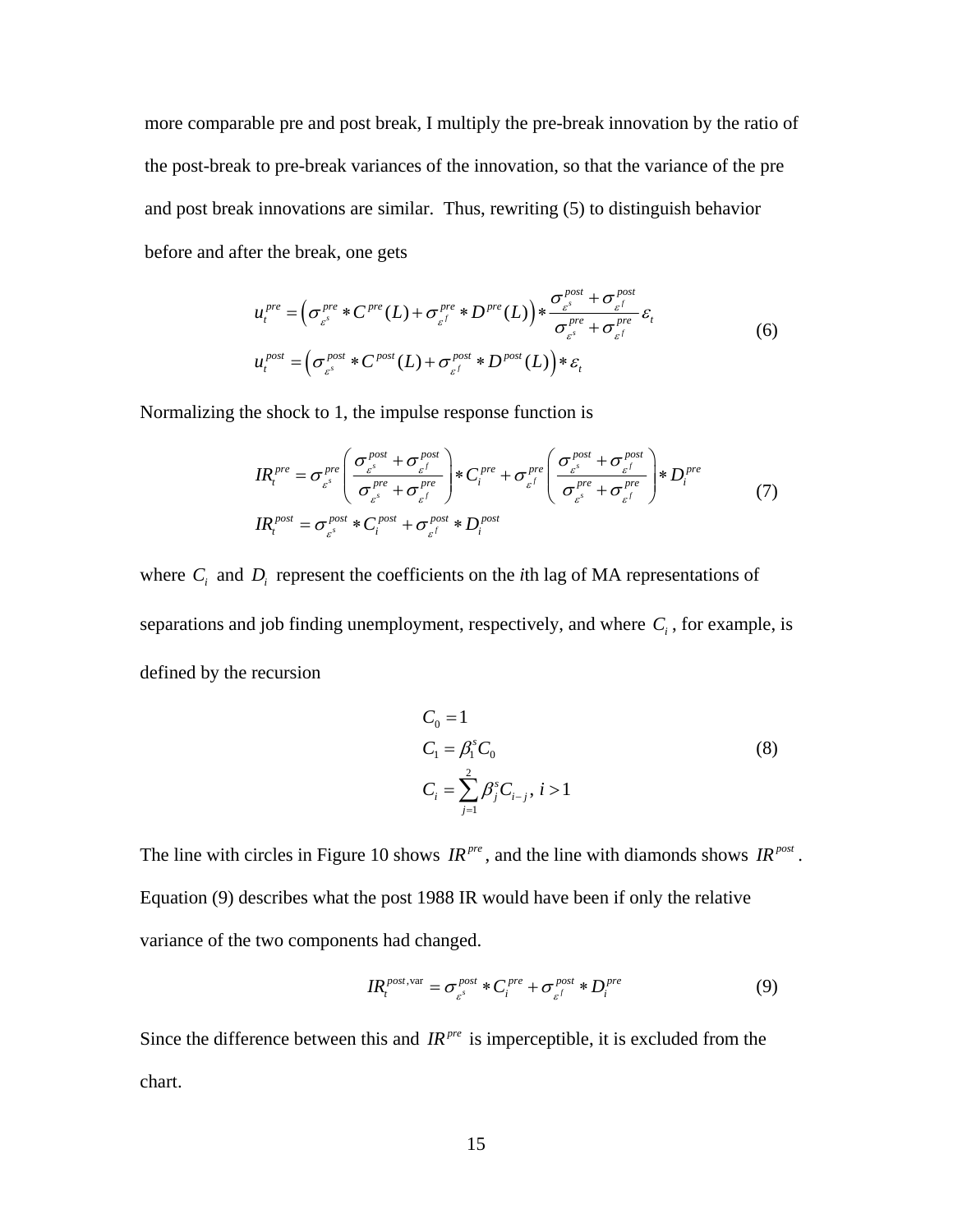The line with triangles shows what the post-1988 impulse response would have been had only the relative variances and the behavior of separations changed, equation  $(10).$ 

$$
IR_i^{post,s} = \sigma_{\varepsilon^s}^{post} * C_i^{post} + \sigma_{\varepsilon^f}^{post} * D_i^{pre}
$$
 (10)

The figure shows that the contribution of separations to the change in the *IR* function is relatively slight.

The line with squares shows what the post 1988 impulse response would have been if only the relative variances and the behavior of job finding had changed, equation

(11). 
$$
I\!R_i^{post.f} = \sigma_{\varepsilon^s}^{post} * C_i^{pre} + \sigma_{\varepsilon^f}^{post} * D_i^{post}
$$
 (11)

The chart reveals that almost all of the change in the impulse response function for unemployment owes to the changed behavior of job finding.

#### **4.2 Layoff and Other Unemployment**

Next, I decompose unemployment into categories based on individuals' stated reasons for unemployment. Reason for unemployment data begin in 1967, which shortens the sample considerably. Again, I use an exogenous break date of 1988Q1.

I first distinguish between job loss and other reasons for being unemployed. There are likely significant differences between these two types of unemployed workers. First, as their classification implies, job losers' change in labor force status was likely due to a change in their firms' relative profitability or efficiency. Other types of unemployed individuals were either out of the labor force or quit their previous jobs, and thus their change in status may be more related to changes in household circumstances. Second, job losers are more attached to the labor force than other unemployed individuals: Matched CPS data show that hazards for exiting the labor force are much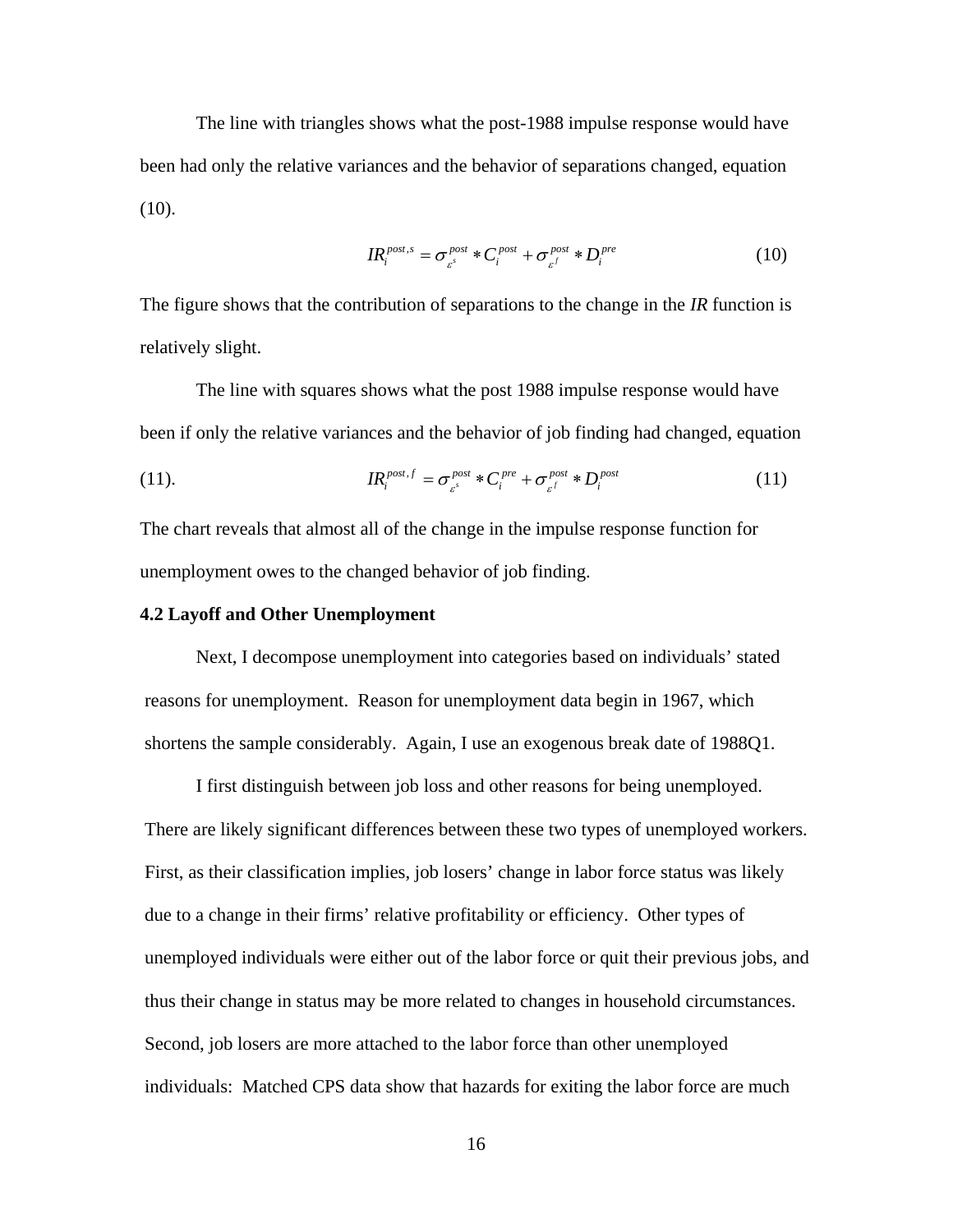lower for job losers than for other types of unemployed workers. As a result, the behavior of job losers is more likely to be affected by changes in the relative advantages of employment and unemployment, while the behavior of other types of unemployment is more likely to be affected by changes in the relative advantages of being in or out of the labor force. Nevertheless, both types of unemployed are likely affected by cyclical changes in labor demand.

The top panel in figure 11 graphs cyclical components of job loser and other unemployment as a percent of the labor force. Although both series are procyclical, job loser unemployment shows larger cyclical swings and appears to follow the cyclical pattern of the aggregate unemployment rate more closely. Table 9 shows test statistics for breaks in parameters given an exogenous break date of 1988Q1. For job losers, there is strong evidence of a break in the first, second and both lags. In contrast, there is very little evidence of a break in the behavior of other unemployment. Pre and post break impulse responses, shown in Figures 12 and 13, reveal that only job loser unemployment became significantly more persistent after 1988Q1.

Again, I decompose the change in the IR function for unemployment into layoff and other components using an equation analogous to (4). Figure 14 shows that the change in the impulse response function from pre 1988, the line with the circles, to post 1988, the line with the diamonds, is predominantly due to changes in the impulse response function for layoff unemployment, the line with the squares. The change due to a change in relative variances, the line with the Xs, and to the change in the impulse response function of other unemployment, the line with the triangles, is relatively small.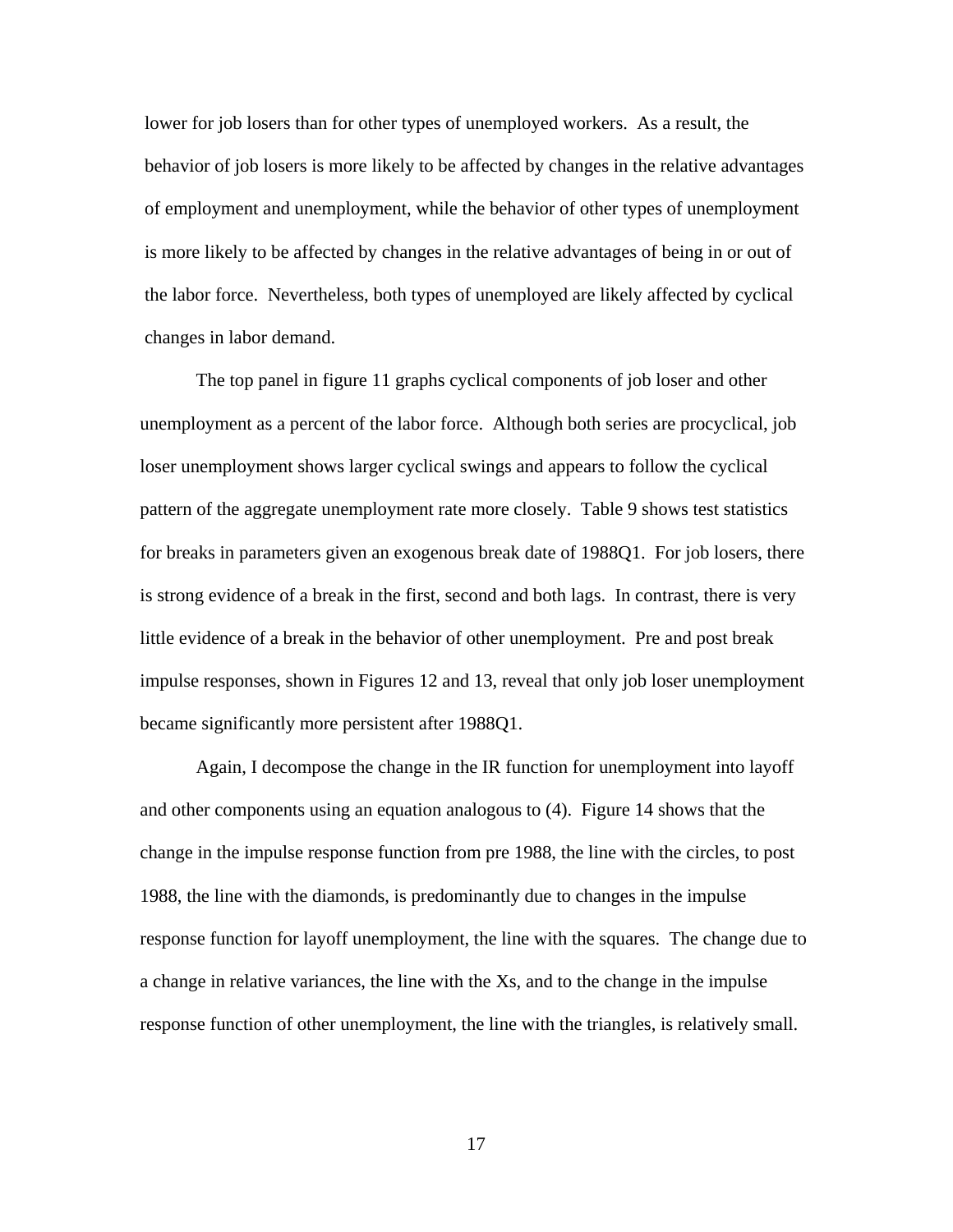#### **4.3 Temporary and Permanent Layoff Unemployment**

The CPS also distinguishes between temporary layoff unemployment and permanent layoff unemployment. These two series are shown in the bottom panel of figure 11. The behavior of both components appears to have changed noticeably after the mid 1980s. Table 10 shows F statistics for the various combinations of parameter breaks for an exogenous break date (again 1988Q1). The table shows that there were statistically significant changes in the behavior of both components of layoff unemployment.

One problem with interpreting these results is that there was a significant change in the classification of temporary layoff unemployment beginning in 1994, which makes inference about changes in the behavior of temporary layoff unemployment problematic. The CPS questions used to identify temporarily laid off workers changed with the 1994 CPS redesign. In general, more stringent criteria were used to classify workers on temporary layoff, and, in particular, after the redesign only workers expecting a recall within 6 months are classified on temporary layoff. The post-redesign definition likely limits the values of unemployment duration for temporary job losers that are observed after the redesign compared to prior to the redesign.

Indeed, from figure 15—which shows a time series of the average duration of uncompleted spells of temporary layoff unemployment—it's quite apparent that there is a break in this series in January 1994, with average durations beginning in 1994 much lower than previous durations.<sup>14</sup> Thus, data on the duration of uncompleted spells of

<sup>&</sup>lt;sup>14</sup> The redesign also led to a break in the duration data. After the redesign, interviewers coded the duration response to be equal to the duration response from the previous interview plus 4 or 5 weeks if the individual was still unemployed. Prior to the redesign, individual's responses were not constrained in this way. To control for this, I follow prior research and use only the 1<sup>st</sup> and 5<sup>th</sup> rotation groups to compute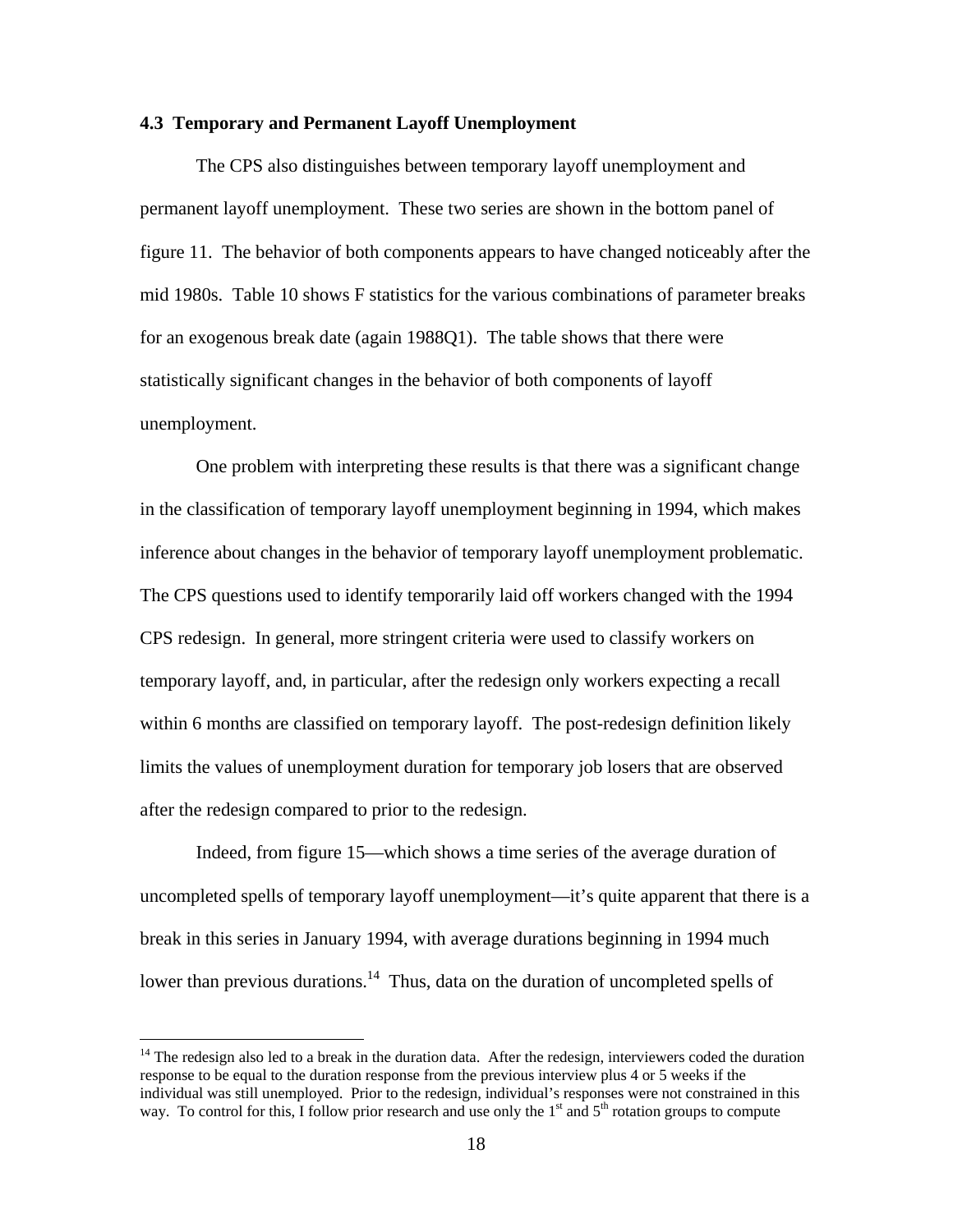temporary layoff unemployment strongly suggest that the break in classification had a noticeable effect on the types of individuals classified on permanent and temporary layoff.

I use the implied restriction on observed unemployment durations of temporary job losers after the redesign to estimate the probability of being misclassified (according to the post redesign definition) in the pre redesign data. Prior to 1994, the CPS distinguished between individuals on temporary layoff for less than 30 days and job losers on indefinite temporary layoff. The first group would be classified on temporary layoff both before and after the redesign. However, some of the workers in the second group would likely not have been classified on temporary layoff after the redesign. I only estimate misclassification probabilities for the latter individuals.<sup>15</sup>

For these individuals I use information on the duration of uncompleted spells of temporary layoff unemployment after the redesign to identify likely misclassifications (under the redesign definition) of temporary layoff unemployment prior to 1994. My methodology is described in detail in the appendix.

My estimates of the share of temporary job losers that were misclassified are shown in figure 16. The pattern is strongly countercyclical: Misclassification increases in when the unemployment rate rises. To adjust for misclassification prior to 1976, when

average duration. These groups were not interviewed in the previous month, and thus their duration responses were unconstrained.

<sup>&</sup>lt;sup>15</sup> Polivka and Millar (1998) provide ratios to adjust the pre-1994 data to make it consistent with data gathered after the redesign. The ratios, which are reported for both permanent and temporary layoff unemployment, were estimated using parallel CPS surveys in 1993. One survey interviewed individual using the redesigned questionnaire and methodology, while another survey used the old method. The ratio of the same statistic from the two surveys is the basis of the Polivka and Millar ratios. However, the assumption underlying adjustment using Povlika/Miller ratios when applied to temporary and permanent layoff unemployment is very strong. In particular, the ratio assumes that the effect of the redesign on the classification of temporarily laid off workers is constant over time. Given that the ratio of permanent to temporarily laid off workers is strongly cyclical, this assumption is highly questionable, at least as applied to temporary and permanent layoff unemployment, and below I show that it is unlikely to hold.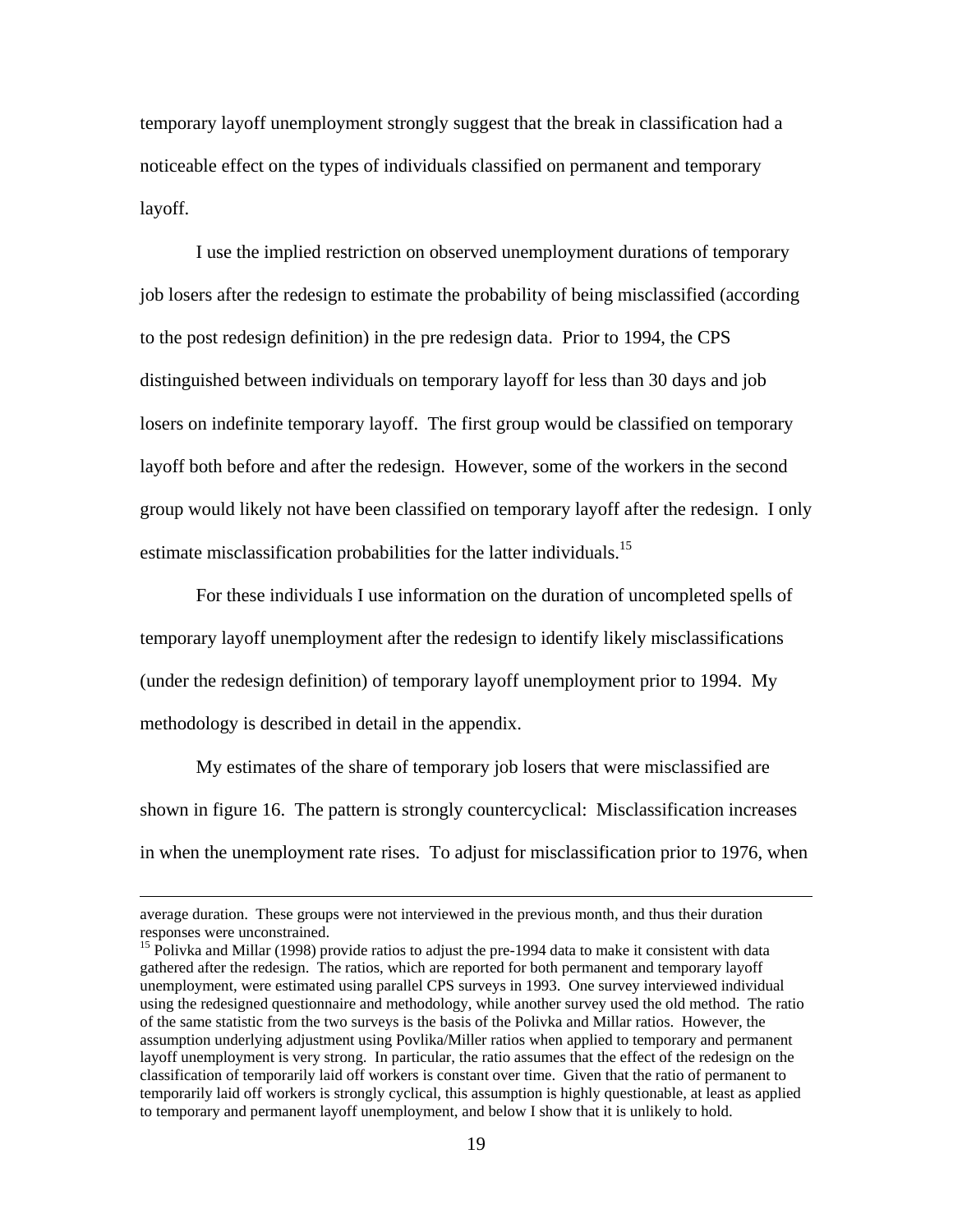CPS micro data are not available, I use the relationship between misclassification and the unemployment rate from 1976 to 1993 to adjust the pre-1976 data.

$$
Mshare_t = \alpha + \beta u_t, \ t = 1967, \dots, 1975 \tag{12}
$$

where *Mshare* is the share of temporary layoff unemployment that is misclassified (according to the post redesign definition), and  $\alpha$  and  $\beta$  are estimated with the 1976-1993 data. The full time series of adjusted temporary layoff unemployment is shown in figure 17, along with the unadjusted series for comparison. The difference between the two series is noticeable, but there is still a significant step down in the relative volatility of temporary layoff unemployment after the late 1980s.

 Table 11 shows F statistics and pre and post break coefficient estimates for the different types of parameter breaks. The adjusted data also strongly suggest significant breaks in the behavior of both components. Figures 18 and 19, which plot impulse responses before and after 1988, show that both components became more persistent after 1988, though the change is more noticeable for permanent layoff unemployment.

Figure 20 uses the impulse response decomposition outlined in (4) to illustrate how the changes to the behavior of permanent and temporary layoff unemployment affected the persistence of aggregate layoff unemployment. The reduction in the relative variance of temporary layoff unemployment increased the persistence in layoff unemployment somewhat (the line with Xs). Because temporary layoff unemployment is less persistent than permanent layoff unemployment, a reduction in the relative variance of temporary layoff unemployment led to greater persistence in layoff unemployment. The changed behavior of temporary layoff unemployment also led to a small increase in the persistence of aggregate unemployment (the line with triangles). However, most of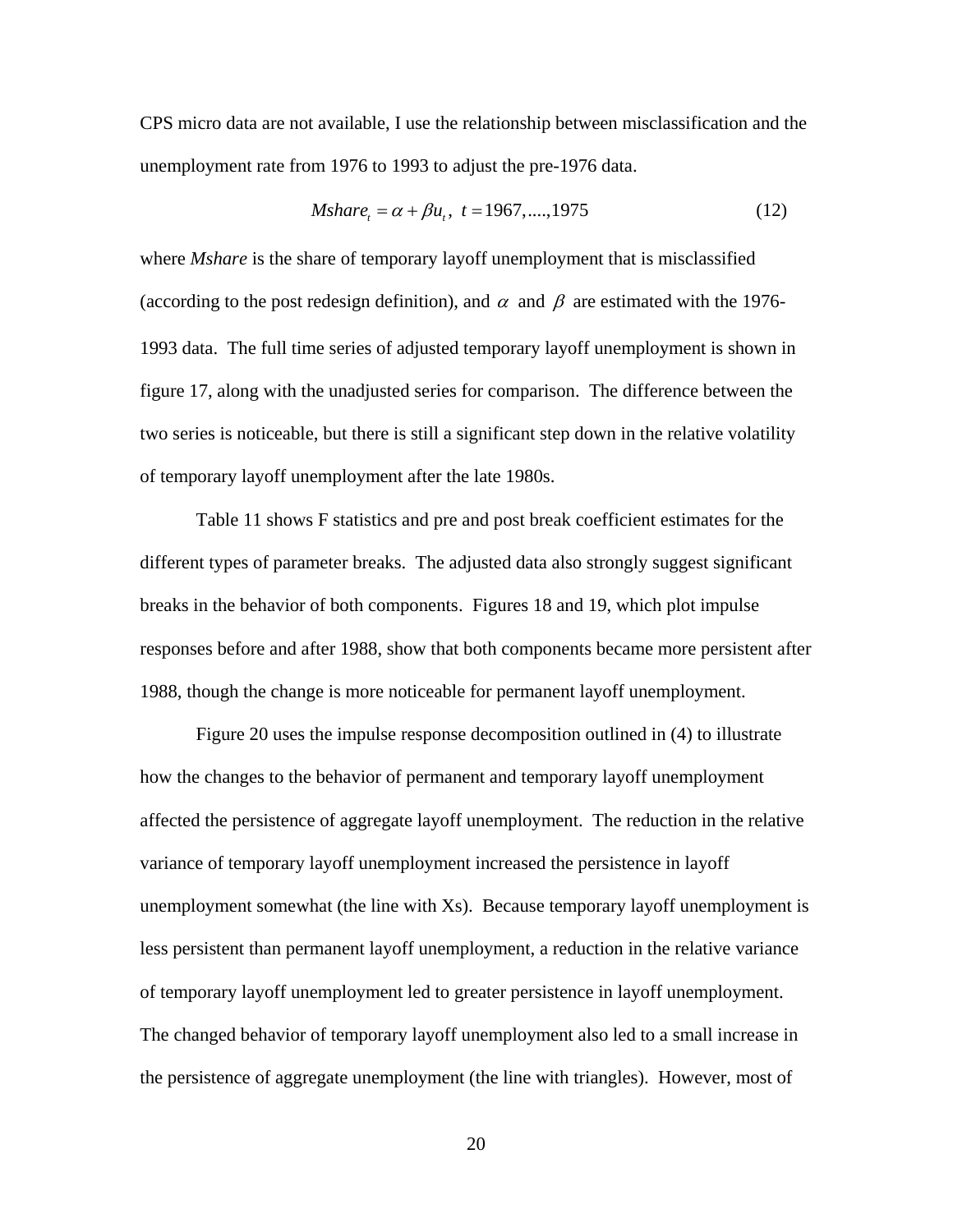the increased persistence of layoff unemployment has been due to the changing behavior of permanent layoff unemployment (the line with squares).

#### **5. Discussion**

The above results have some important implications. First, the return of higher volatility during the most recent recession does not necessarily imply a return to less persistent movements in unemployment. Although volatility in economic activity has increased recently, cyclical movements in the unemployment rate have thus far remained quite persistent. After reaching a peak unemployment rate of 10 percent in 2009Q4, the unemployment rate changed little over the course of 2010 and has only recently begun to decline significantly. This suggests that the pattern of more persistent movements in the unemployment rate (and employment) may endure.

Second, the effects of cyclical fluctuations in unemployment on welfare may be greater now than previously. The fact that much of the increased persistence in aggregate unemployment can be explained by increased persistence in job finding rates indicates that an increase in the persistence of individual unemployment spells lies behind the increased persistence of aggregate unemployment. When job finding rates are low, unemployment spells will last longer. The increase in longer lasting unemployment spells implies that the welfare costs of cyclical downturns is likely more unevenly distributed now than previously, assuming that short-duration spells do not affect the same people over and over. This is because persistently low job finding rates imply that unemployment in a recession increasingly consists or a limited number of individuals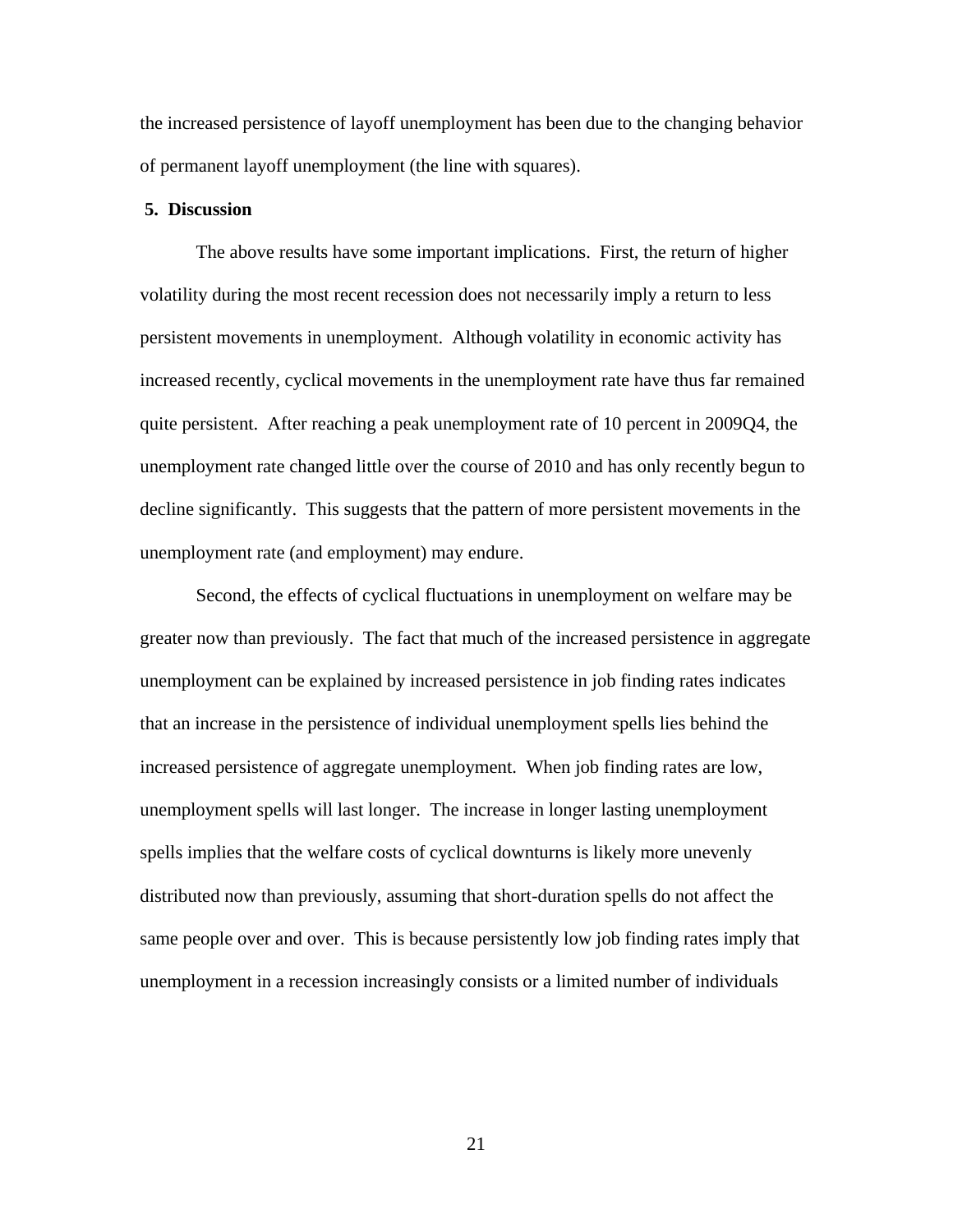having long spells of unemployment.<sup>16</sup> If the drop in income due to unemployment is not fully insured against, as suggested by Blundell, Pistaferri, and Preston (2008), and if preferences are concave in consumption, then, as shown in Abraham and Shimer (2001), the greater concentration of unemployment among individuals with relatively long spells reduces social welfare.

Moreover, the individuals incurring these longer spells of unemployment appear to be permanent job losers, as this is the category of unemployment accounting for of the increased persistence of aggregate unemployment. Evidence suggests that wage losses of permanently displaced individuals are often quite large, see Jacobson, Lalonde, and Sullivan (1993) and von Wachter (2008). Thus, welfare loss for these individuals is greater than that coming only from prolonged unemployment. It also likely includes reduced earnings upon reemployment.

Overall, it appears that recessions have changed from relatively short events in which a relatively large number of people suffered relatively short spells of unemployment into longer events, in which relatively fewer people (per cumulative weeks of unemployment) suffer relatively longer spells of unemployment. And those suffering these longer spells are more likely to be permanent job losers, many of whom suffer persistent losses in income.

Third, optimal public policy responses to downturns may also have changed. If periods of reduced economic activity are more protracted, then short bursts of stimulus that shift economic activity over periods that are fairly close in time without leading to a persistent change in the level of activity may not improve welfare. For example, if

<sup>&</sup>lt;sup>16</sup> If, instead, increased unemployment persistence were due to greater persistence in job separations, this would imply that periods when many individuals have relatively short spells of unemployment (recessions) have become more prolonged.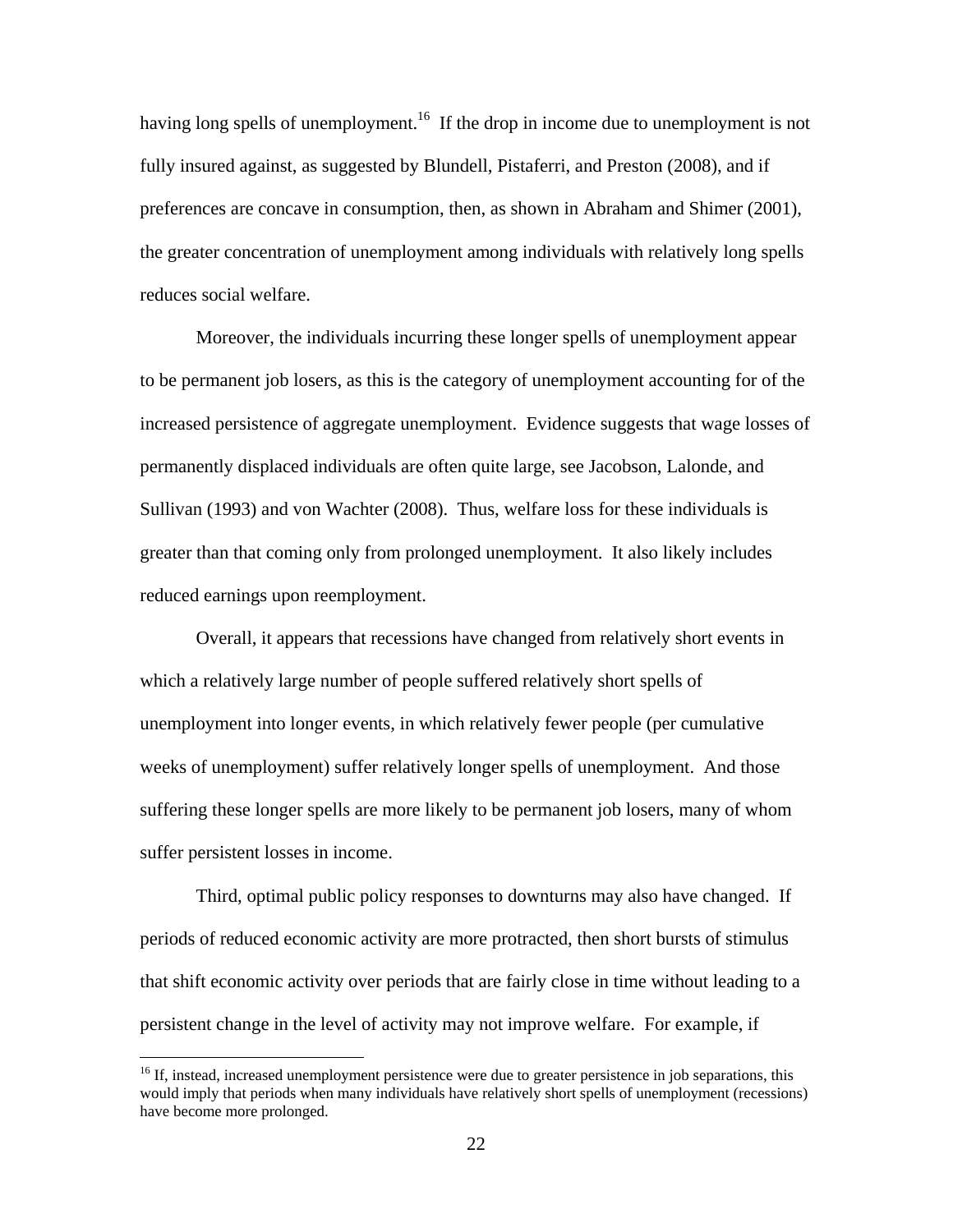unemployment remained cyclically elevated from period *t* to period *t+4* prior to the late 1980s and from period *t* to period *t+8* after the late 1980s, then fiscal policy that causes activity to be shifted from period  $t+5$  to period  $t+1$  helps to increase welfare prior to the late 1980s, but does not increase welfare after the late 1980s.

### **6. Conclusion**

Cyclical movements in the unemployment rate have become much more persistent over the post World War II period. The greater persistence has been relatively widespread across industries. Increases in the persistence of permanent layoff unemployment and job finding rates appear to account for most of the increased persistence in the aggregate unemployment rate. This combination suggests that the welfare effects of cyclical increases in unemployment may be increasingly concentrated among permanent job losers unemployed for extended durations.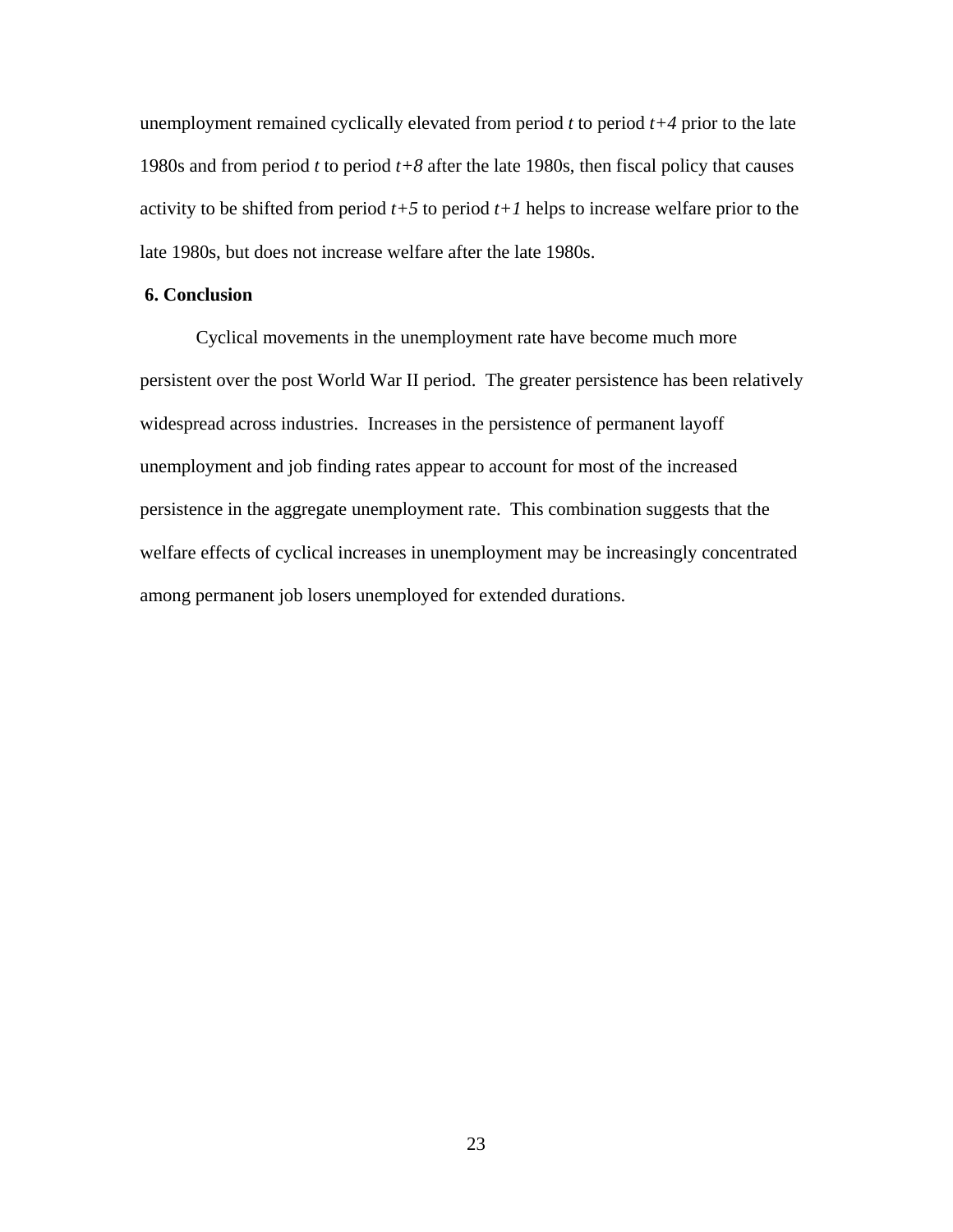### **Appendix**

To account for the effect of the CPS redesign on the definition of permanent and temporary layoff unemployment, I adjust the pre-1994 data by randomly switching individuals on indefinite temporary layoff in the pre-1994 data to permanent lay off status, choosing the number of individuals to switch so as to match (in each year) the mean durations of uncompleted spells of temporary layoff unemployment, conditional on the unemployment rate. I estimate the relationship between the mean duration of temporary layoff unemployment and the unemployment rate using the post-1993 data. Thus, I choose  $\omega_{i,t}$ , the probability of switching individual *i* (a job loser on temporary layoff) to permanent layoff status in year *t*, so that

$$
\frac{1}{S} \sum_{j=1}^{S} \left( \frac{1}{N} \sum_{i=1}^{N} d_{i,t} * \omega_{i,t} \left( d_{i,t} \right) \right) = E \left( d_{t}^{temp} \middle| u_{t} \right) \tag{A1}
$$

where *N* is the number of observed individuals on temporary layoff in year *t*, *S* is the number of times I perform the random reassignment in each year, and  $d_{i,t}$  is the duration of unemployment for individual *i*. Note that  $\omega_{i,t}$  is a function of individual *i*'s observed unemployment duration and that for job losers on temporary layoff for less than 30 days,  $\omega_{i}$ <sub>t</sub> = 0.

It is also important to note that the mean duration of unemployment for individuals on temporary layoff, the left hand side of (A1), will be affected by the duration of individuals I switch. That is, if the individuals chosen to be switched have relatively high durations, then fewer individuals will have to be switched in order to reduce the average duration of individuals on temporary layoff to match the right hand side of (A1). In general, the post-1993 data show that as duration increases, the less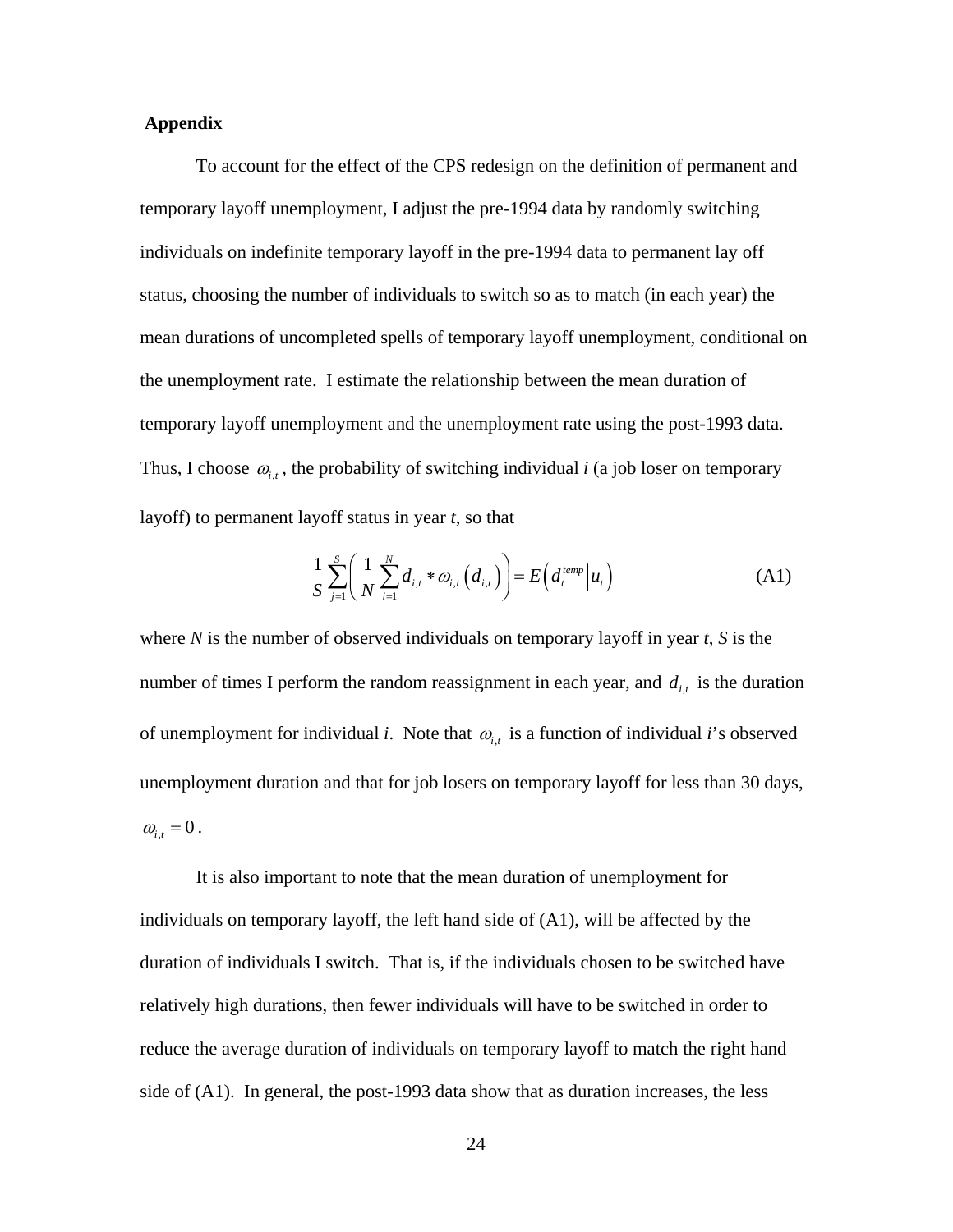likely it is that a job loser is on temporary layoff. Thus, I allow the probability of switching an individual *i* to depend on that individual's duration of unemployment. More specifically, the probability of being misclassified as a temporarily laid off worker conditional on having an uncompleted spell of unemployment of length *d* is

$$
\omega_{i,t}(d_{i,t}) = 1 - prob_{i,t}(temp|d_{i,t} = d) =
$$
  

$$
1 - \frac{prob(d_{i,t} = d|temp)}{prob(d_{i,t} = d)} prob_{i,t}(temp) = 1 - \theta_{i,t} * \gamma_{t}
$$
 (A2)

where

$$
\theta_{i,t} = \frac{prob(d_{i,t} = d|temp)}{prob(d_{i,t} = d)}, \ \gamma_t = prob_t(temp)
$$
 (A3)

And where *prob* (temp) refers to the probability of being on temporary layoff under the post redesign definition. (A2) decomposes  $\omega_{i,t}(d_{i,t})$  into two components:  $\gamma_t$ , which I will estimate using (A1) and  $1 - \theta_{i,t}$ , which I estimate using the post redesign data on duration and temporary and permanent layoff status.

$$
\hat{\theta}_{i,t} = \frac{\sum_{t=1994}^{2009} \sum_{i=1}^{N_t} I(d_{i,t} = d) * I(temp)}{\sum_{t=1994}^{2009} \sum_{i=1}^{N_t} I(temp) * \sum_{t=1994}^{2009} \sum_{i=1}^{N_t} I(d_{i,t} = d)}
$$
(A4)

where  $I$  is an indicator variable equal to 1 if the expression in the succeeding parentheses is true. Note that because individuals on temporary layoff typically have shorter durations,  $\theta_{i,t}$  will be larger when duration is smaller and vice versa. This implies that the probability of switching,  $\omega_{i,t}$ , will be higher for individuals with long durations.

Using (A2-A4) to rewrite (A1) yields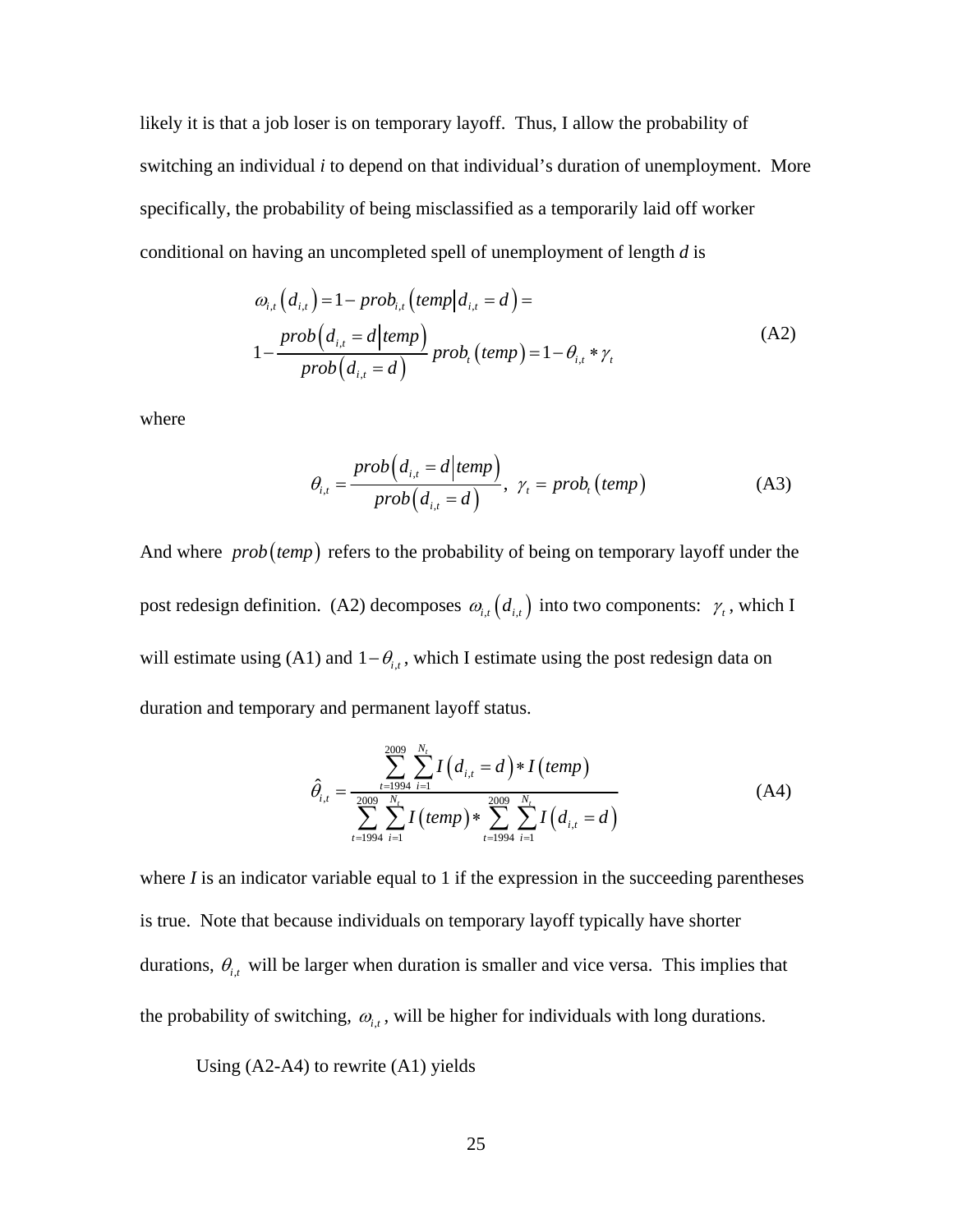$$
\frac{1}{S} \sum_{j=1}^{S} \left( \frac{1}{N} \sum_{i=1}^{N} d_{i,t} * (1 - \hat{\theta}_{i,t} * \hat{\gamma}_t) \right) = E \left( d_t^{\text{temp}} \middle| u_t \right) \tag{A5}
$$

Thus, I choose  $\hat{\gamma}_t = prob_t \text{ (temp)}$  for each year, given  $\hat{\theta}_{i,t}$ , so that the average duration of temporary job losers matches its expected value using the post redesign data.

 I use a linear regression of the average duration of uncompleted temporary layoff spells in year *t* on the unemployment rate in year *t* using the post redesign data to estimate

$$
E\left(d_t^{temp}\middle|u_t\right) = \alpha + \beta u_t \tag{A6}
$$

An example of how I implement my adjustment procedure may help explicate this method. I first estimate  $\theta_{i,t}$  using the post redesign data. Then I choose a candidate  $\gamma_t$ for period *t*. Using (A2), I then randomly switch individuals on indefinite temporary layoff to permanent layoff status, where the probability of a switch depends, through  $\hat{\theta}_{i,t}$ , on their duration of unemployment. With the switches accomplished, I then compute the mean duration of unemployment for temporary job losers (who now exclude the switched individuals). I repeat this procedure 100 times,  $S = 100$ , and take the average of the means and compare the average to the expected value conditional on the time *t* unemployment rate, where the expected values have been computed using the post-1993 data. If the difference is above some tolerance, I repeat the procedure using a different  $\gamma_t$ until convergence is achieved. I repeat this for each period *t*.

Thus, my estimation procedure is an example of indirect inference, see Gourieroux and Monfort (1996). I cannot identify  $\gamma$  analytically using moments from the data because the estimated  $\gamma$  will depend on which individuals are deemed to be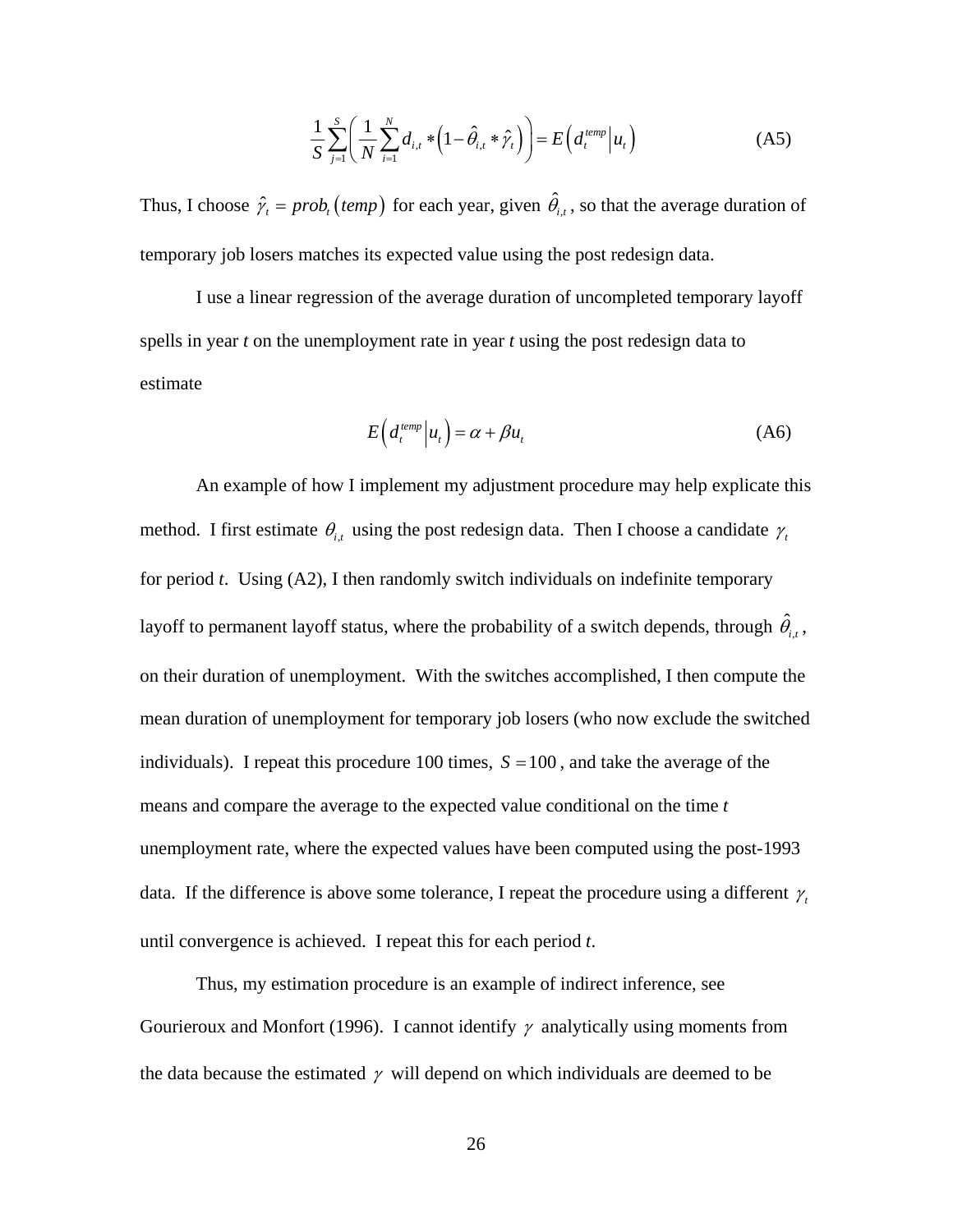misclassified. In effect, there is a latent variable,  $\kappa_{i,t}$ , such that individual *i*'s

misclassification status is  $\theta_{i,t}\gamma_t + \kappa_{i,t}$ . By taking *S* draws, I, in effect, integrate  $\kappa_{i,t}$  out of (A5), enabling estimation of  $\gamma_t$ .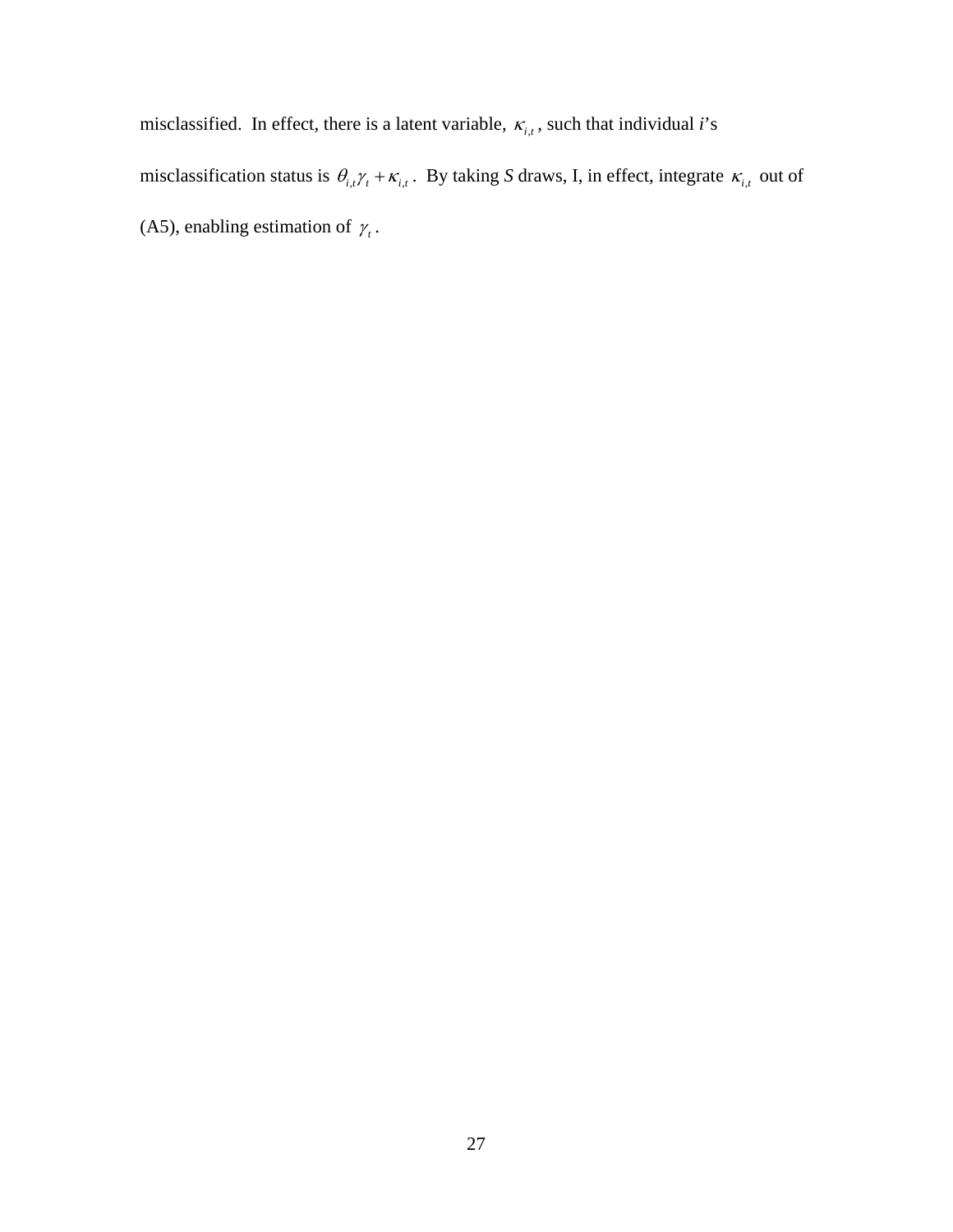### References

- Abraham Katharine and Robert Shimer (2001) "Changes in Unemployment Duration and Labor Force Attachment," in The Roaring Nineties: Can Full Employment be Sustained?", pp. 367-420, New York: Century Foundation Press.
- Andrews, Donald (1993) "Tests for Parameter Instability and Structural Change with Unknown Change Point," *Econometrica,* vol. 61, no. 4, pp. 821-856*.*
- Ahmed, Levin, and Wilson (2004) "Recent Macroeconomic Stability: Good Policies, Good Practices, or Good Luck?" *The Review of Economics and Statistics*, vol. 86, no. 3, pp. 824-832.
- Barnichon, Regis (2010) "Productivity and Unemployment over the Business Cycle", *Journal of Monetary Economics*, vol. 57, no. 8, pp. 1013-25.
- Blundell, Richard, Luigi Pistaferri, and Ian Preston (2008) "Consumption Inequality and Partial Insurance," *American Economic Review*, vol. 98, no. 5, pp. 1887-1921.
- Baxter, Marianne and Robert King (1999) "Measuring Business Cycles: Approximate Band-Pass Filters for Economic Time Series," *Review of Economic and Statistics*, vol. 81, no. 4, pp. 575-93.
- Christiano, Lawrence and Terry Fitzgerald (2003) "The Band Pass Filter," *International Economic Review*, vol. 44, no. 2, pp. 435-65.
- Fujita, Shigeru and Garey Ramey (2009) "The Cyclicality of Separation and Job Finding Rates," *International Economic Review*, vol. 50, no. 2, pp. 415-30.
- Gourieroux, Christian and Alain Monfort (1996) Simulation-based Econometric Methods, Oxford: Oxford University Press.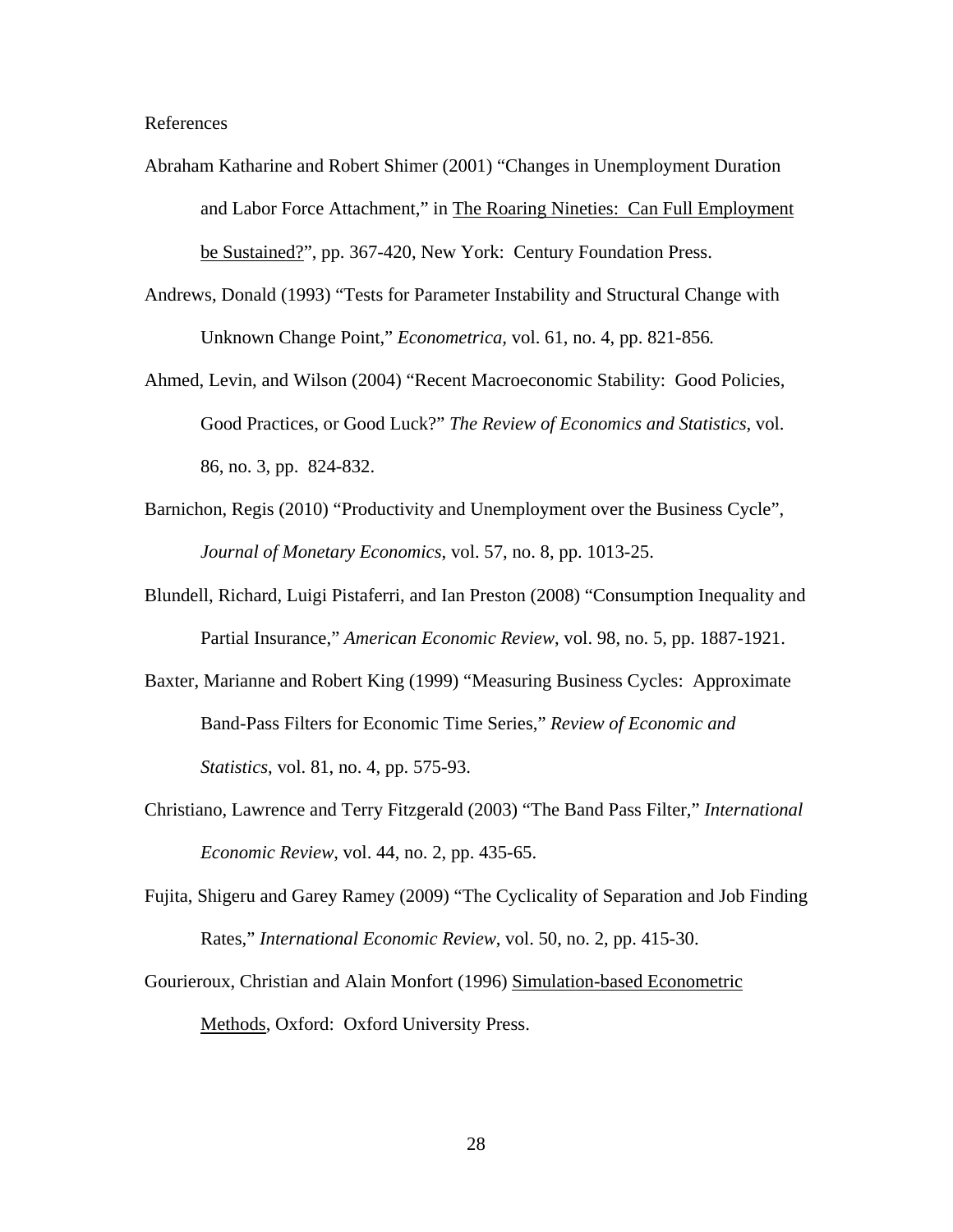- Jacobson, Louis, Robert Lalonde and Daniel Sullivan (1993) "Earnings Losses of Displaced Workers," *American Economic Review*, vol. 83, no. 4, pp. 685-709.
- McConnell and Perez-Quiros (2000) "Output Fluctuations in the United States: What Has Changed Since the 1980s?" *American Economic Review*, vol. 90, no. 5, pp. 64-76.
- Nalewaik, Jeremy (2007) "Estimating Probabilities of Recession in Real Time Using GDP and GDI," Board of Governors of the Federal Reserve System, FEDS working paper no. 2007-07.
- Polivka, Anne and Stephen Miller (1998) "The CPS after the Redesign: Refocusing the Economic Lens," in Labor Statistics Measurement Issues, ed. John Haltiwanger, Marilyn Manser, and Robert Topel, pp. 249-86, Chicago: University of Chicago Press.
- Shimer, Robert (2007) "Reassessing the Ins and Outs of Unemployment," NBER Working Paper no. 13421.
- Stock and Watson (2003) "Has the Business Cycle Changed and Why?" in Mark Gertler and Keneth Rogoff (eds.), *NBER Macroeconomic Annual 2002* (Cambridge, MA: MIT Press.
- von Wachter, Till (2008) "Long-term Earnings Losses due to Job Separation During the 1982 Recession: An Analysis Using Longitudinal Administrative Data from 1974 to 2004," Columbia University Department of Economics Discussion Paper no. 0708-16.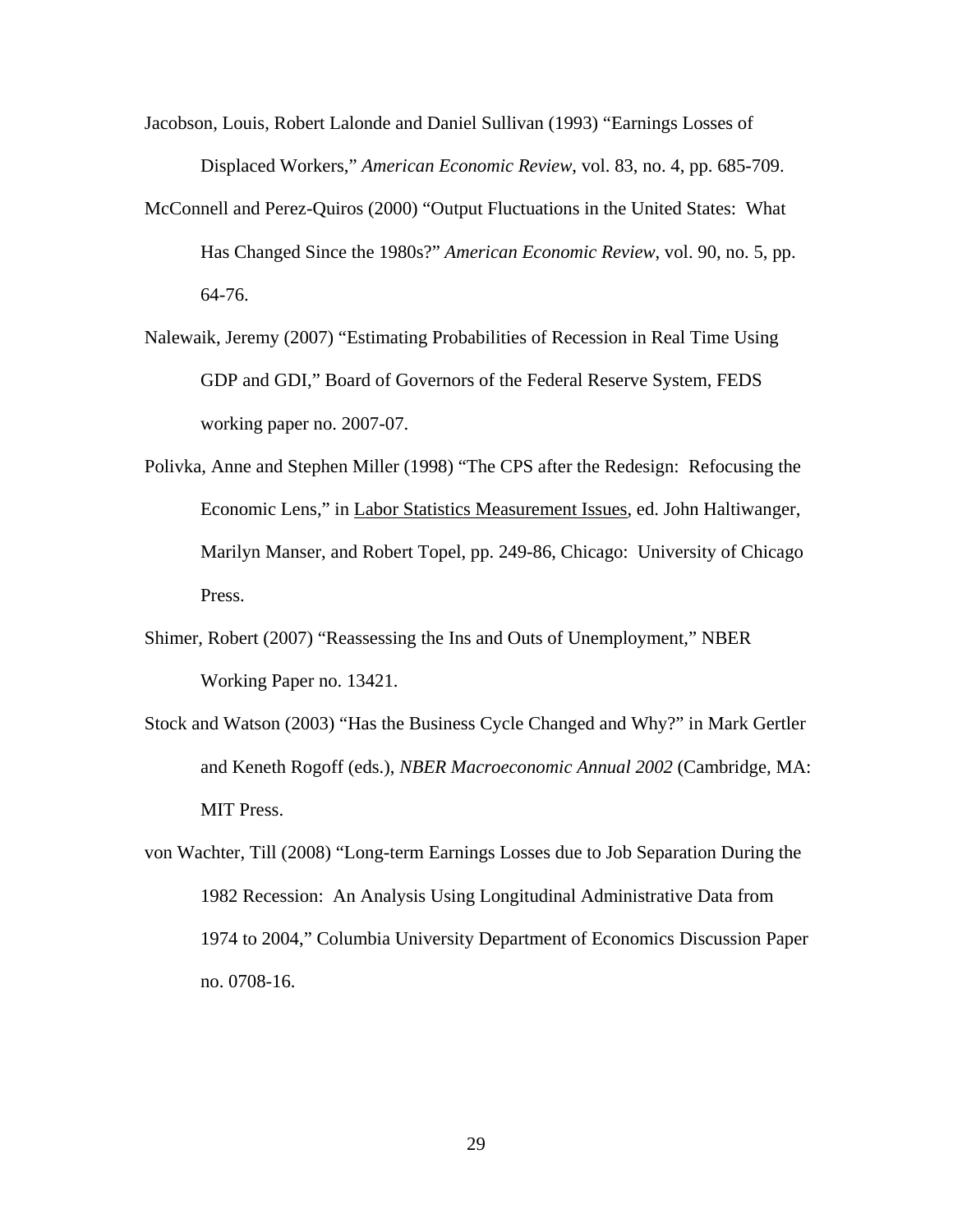|                                         | Coefficients with break |               |                            |  |
|-----------------------------------------|-------------------------|---------------|----------------------------|--|
|                                         | First lag               | Second lag    | <b>Both</b>                |  |
| Pre Break                               |                         |               |                            |  |
| First lag                               | 1.73                    | 1.74          | 1.74                       |  |
|                                         | (.04)                   | (.03)         | (.04)                      |  |
| Second lag                              | $-.91$                  | $-.93$        | $-.92$                     |  |
|                                         | (.04)                   | (.04)         | (.04)                      |  |
| Post Break                              |                         |               |                            |  |
| First lag                               | 1.85                    | 1.74          | 1.78                       |  |
|                                         | (.04)                   | (.03)         | (.05)                      |  |
| Second lag                              | $-91$                   | $-.81$        | $-.83$                     |  |
|                                         | (.04)                   | (.04)         | (.05)                      |  |
| F statistic                             | 28.1**                  | $29.0**$      | 14.77**                    |  |
| $R^2$<br>$\sim$ $\sim$<br>$\sim$ $\sim$ | .97<br>$\sim$ $\sim$    | .97<br>$\sim$ | .97<br>$\cdot$<br>$\cdots$ |  |

**Table 1. Testing for an exogenous break (1984Q1) in the Behavior of Cyclical Unemployment (Baxter-King filter with maximum cyclical period of 8 years)** 

Note. Robust standard error in parentheses. \*denotes 5 percent significance. \*\*denotes 1 percent significance.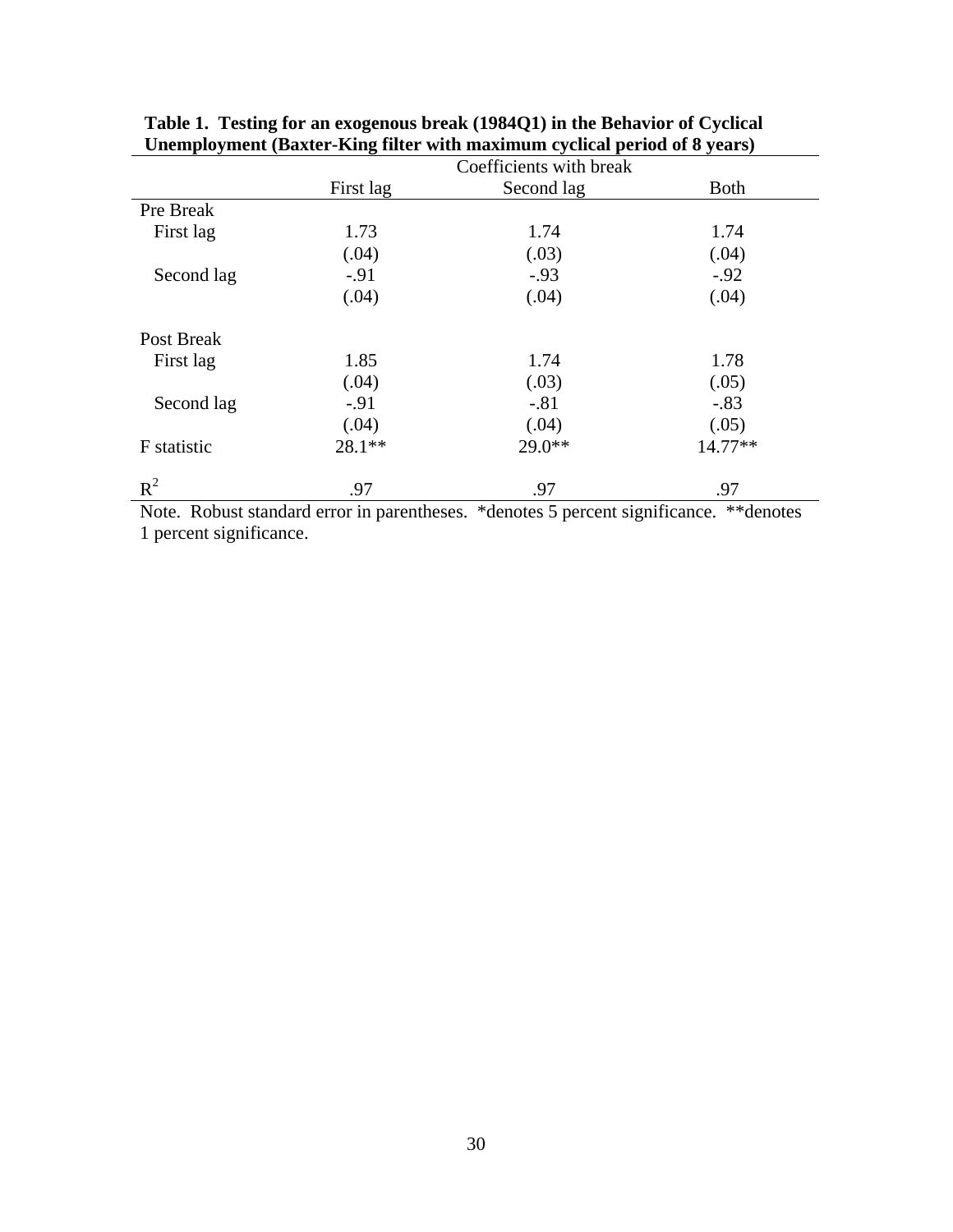| Filter, Max. | radio 2. Estimateu Dreaks III die Denavior of Cyclical Unemployment<br><b>Coefficient Break</b> | <b>Estimated Break</b> | <b>Secondary Break</b> |
|--------------|-------------------------------------------------------------------------------------------------|------------------------|------------------------|
| Cyc. Period  |                                                                                                 | Period                 | Periods                |
| BK, 8        | $\mathbf{1}$                                                                                    | 1988Q1**               | 1975Q4*, 2004Q1**      |
| BK, 8        | $\overline{2}$                                                                                  | 1987Q2**               | 1975Q4*, 2004Q2**      |
| BK, 8        | 1 & 2                                                                                           | 1988Q1**               |                        |
| CF, 8        | $\mathbf{1}$                                                                                    | 1984Q4**               | 2003Q4**               |
| CF, 8        | $\mathbf{2}$                                                                                    | 1984Q4**               | 2001Q4**               |
| CF, 8        | 1 & 2                                                                                           | 1984Q4**               |                        |
| BK, 10       | $\mathbf{1}$                                                                                    | 1987Q4**               | 1975Q4**, 2002Q3*      |
| BK, 10       | $\overline{2}$                                                                                  | 1975Q4**               |                        |
| BK, 10       | 1 & 2                                                                                           | 1987Q4**               |                        |
| CF, 10       | $\mathbf{1}$                                                                                    | 1987Q1**               | 1975Q4**, 2002Q3*      |
| CF, 10       | $\overline{2}$                                                                                  | 1975Q4**               |                        |
| CF, 10       | 1 & 2                                                                                           | 1987Q1**               |                        |

| Table 2. Estimated Breaks in the Behavior of Cyclical Unemployment |
|--------------------------------------------------------------------|
|--------------------------------------------------------------------|

Note. \*denotes 5 percent significance. \*\*denotes 1 percent significance.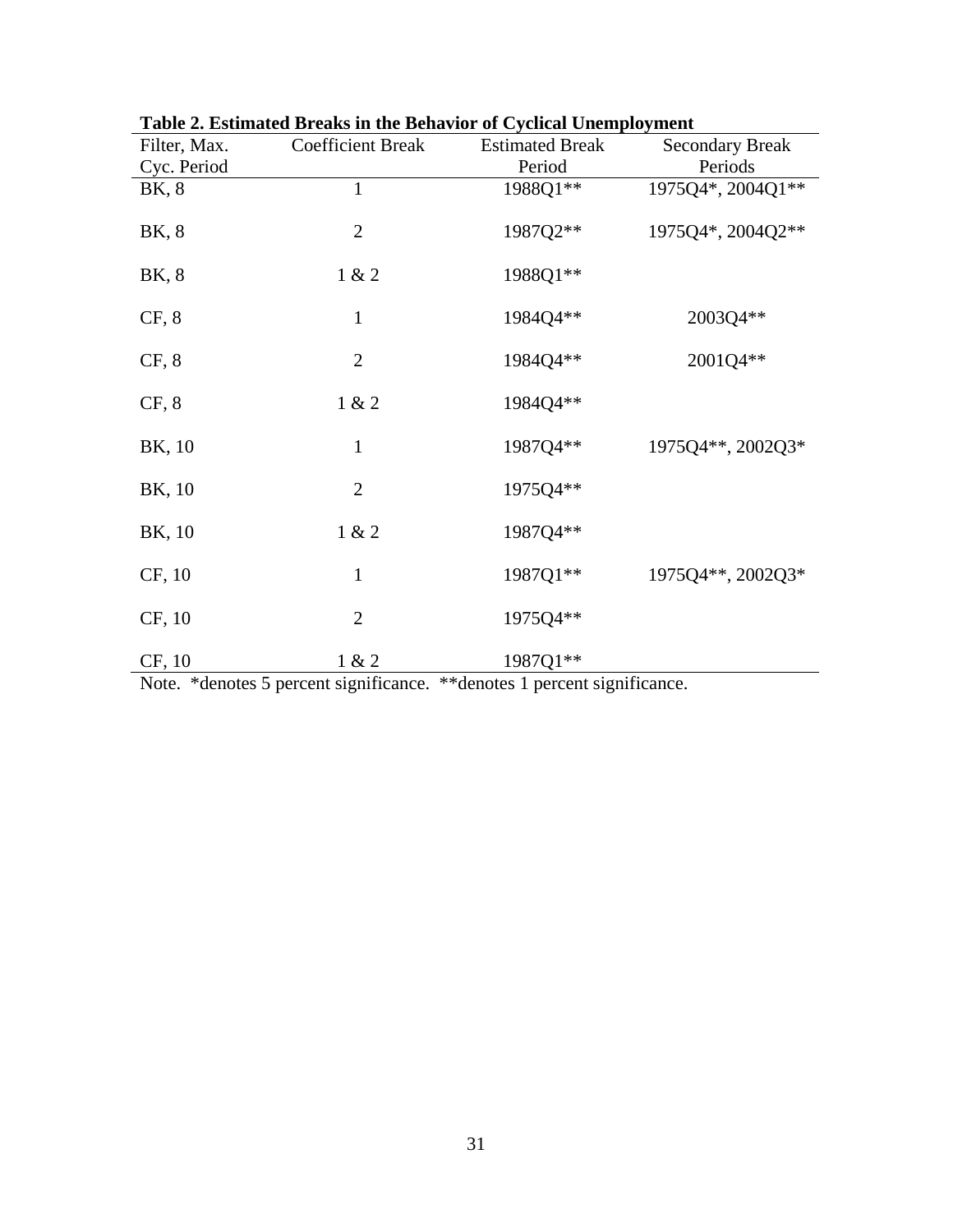| Specification<br>(Filter, Max. cyc.<br>Period, break date) | Lag<br>break   | Difference in Impulse Response Function after break to<br>before break |         |         |         |         |
|------------------------------------------------------------|----------------|------------------------------------------------------------------------|---------|---------|---------|---------|
|                                                            |                | Step 4                                                                 | Step 6  | Step 8  | Step 10 | Step 12 |
| BK, 8, 1988Q1                                              | $\mathbf{1}$   | $1.72*$                                                                | $3.21*$ | $3.92*$ | $3.21*$ | 1.26    |
| BK, 8, 1987Q2                                              | $\mathfrak{2}$ | $.92*$                                                                 | $2.14*$ | $2.93*$ | $2.64*$ | 1.27    |
| BK, 8, 1988Q1                                              | 1 & 2          | 1.97*                                                                  | $3.54*$ | $4.21*$ | $3.32*$ | 1.09    |
| CF, 8, 1984Q4                                              | $\mathbf{1}$   | 1.48*                                                                  | $2.67*$ | $3.04*$ | $2.05*$ | .02     |
| CF, 8, 1984Q4                                              | $\overline{2}$ | $.78*$                                                                 | 1.79*   | $2.35*$ | 1.87*   | .44     |
| CF, 8, 1984Q4                                              | 1 & 2          | $1.51*$                                                                | $2.71*$ | $3.07*$ | $2.05*$ | $-.02$  |
| BK, 10, 1988Q1                                             | $\mathbf{1}$   | 1.49*                                                                  | $2.80*$ | $3.46*$ | $2.90*$ | 1.21    |
| BK, 10, 1987Q2                                             | $\overline{2}$ | $.96*$                                                                 | $2.11*$ | $2.51*$ | $1.46*$ | $-.59$  |
| BK, 10, 1988Q1                                             | 1 & 2          | 1.87*                                                                  | $3.30*$ | 3.88*   | $3.04*$ | 0.93    |
| CF, 10, 1984Q4                                             | $\mathbf{1}$   | $1.50*$                                                                | 2.86*   | $3.64*$ | $3.26*$ | 1.72    |
| CF, 10, 1984Q4                                             | $\mathfrak{2}$ | $1.11*$                                                                | $2.47*$ | $2.95*$ | $1.73*$ | $-0.66$ |
| CF, 10, 1984Q4                                             | 1 & 2          | 1.89*                                                                  | $3.39*$ | $4.12*$ | $2.64*$ | 1.55    |

|  | Table 3. Comparing Unemployment Rate IRs before and after break |  |  |
|--|-----------------------------------------------------------------|--|--|
|  |                                                                 |  |  |

Note. Bootstrapped confidence intervals in parentheses. 200 replications and stratified resampling by the date of the primary estimated break. \*denotes that 95 percent confidence interval excludes 0.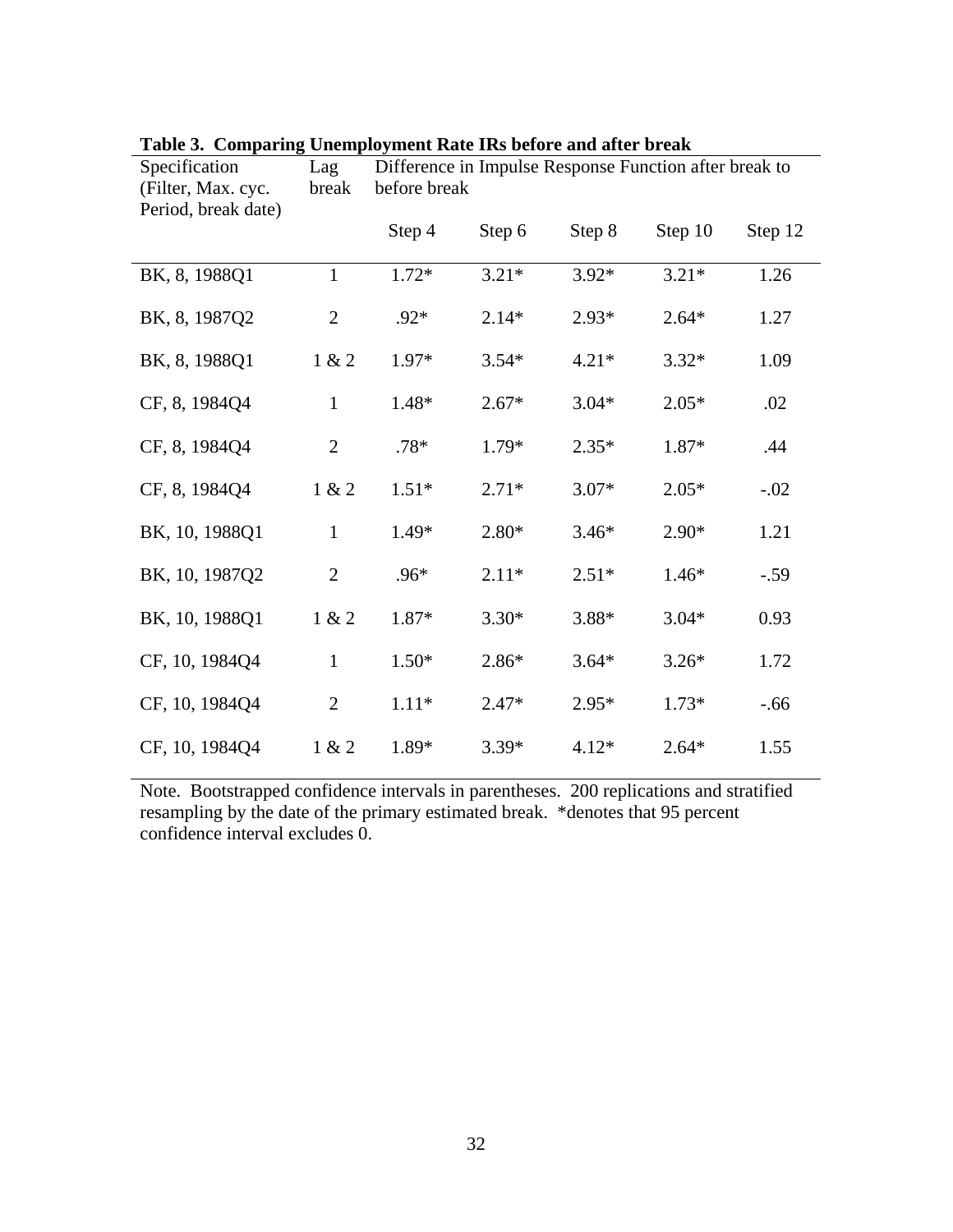|                                        | Coefficients with break                   |                                                 |                                            |  |
|----------------------------------------|-------------------------------------------|-------------------------------------------------|--------------------------------------------|--|
|                                        | First lag                                 | Second lag                                      | <b>Both</b>                                |  |
| Pre Break                              |                                           |                                                 |                                            |  |
| First lag                              | 1.77                                      | 1.78                                            | 1.78                                       |  |
|                                        | (.03)                                     | (.03)                                           | (.03)                                      |  |
| Second lag                             | $-.93$                                    | $-.95$                                          | $-.94$                                     |  |
|                                        | (.03)                                     | (.03)                                           | (.03)                                      |  |
| Post Break                             |                                           |                                                 |                                            |  |
| First lag                              | 1.88                                      | 1.78                                            | 1.85                                       |  |
|                                        | (.03)                                     | (.03)                                           | (.04)                                      |  |
| Second lag                             | $-.93$                                    | $-.84$                                          | $-.91$                                     |  |
|                                        | (.03)                                     | (.03)                                           | (.04)                                      |  |
| F statistic                            | $37.6***$                                 | $32.3**$                                        | 18.67**                                    |  |
| $R^2$<br>$\sim$ $\sim$<br>$\mathbf{v}$ | .98<br>$\sim$ $\sim$<br>$\sim$ 100 $\sim$ | .98<br>$\mathbf{A}$<br>$\overline{\phantom{0}}$ | .98<br>$\cdot$ $\sim$<br>and and the state |  |

**Table 4. Testing for an exogenous break (1984Q1) in the Behavior of Cyclical Employment (Baxter-King filter with maximum cyclical period of 8 years)** 

Note. Robust standard error in parentheses. \*denotes 5 percent significance. \*\*denotes 1 percent significance.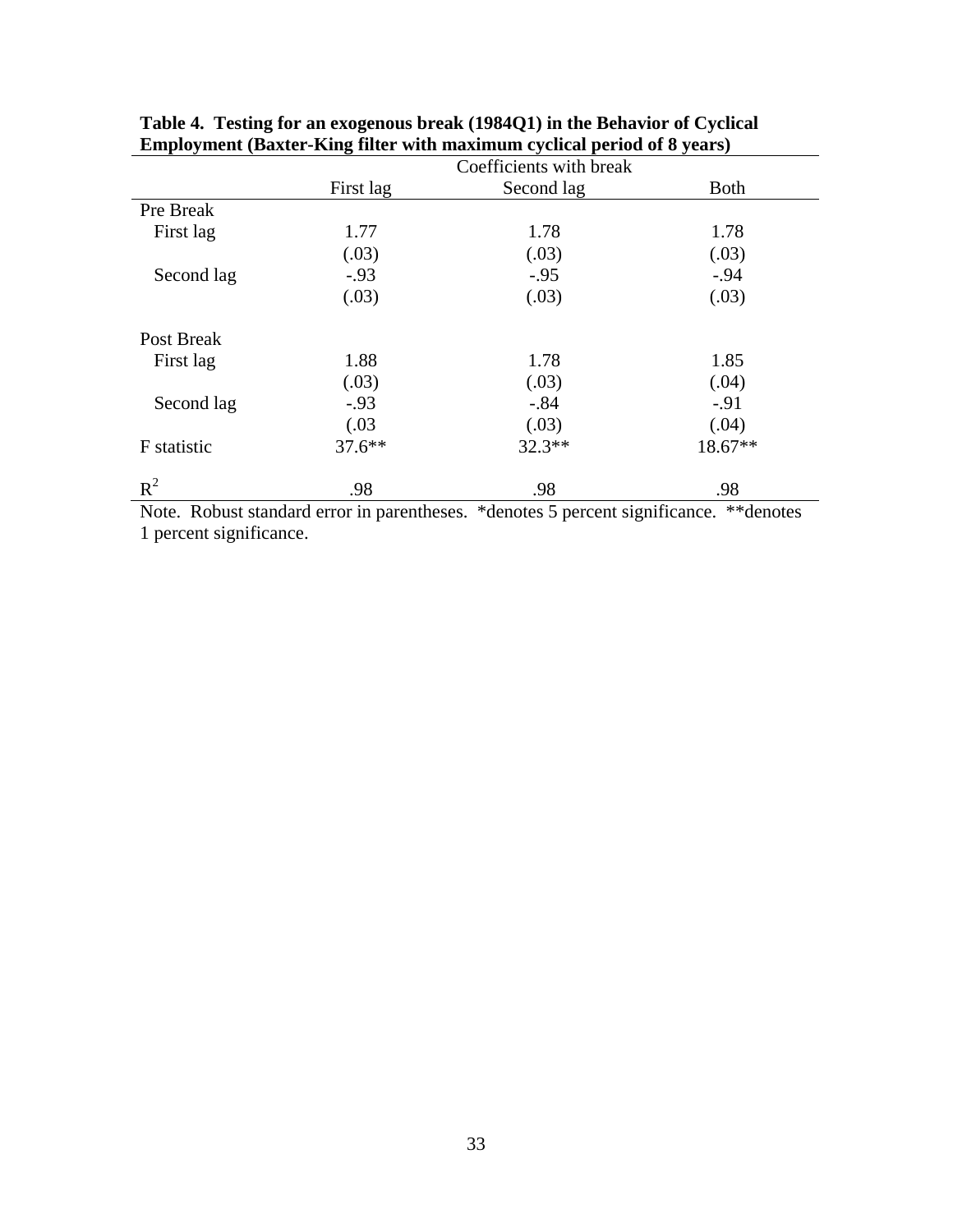| Filter, Max. | <b>Coefficient Break</b> | <b>Estimated Break</b> | <b>Secondary Break</b> |
|--------------|--------------------------|------------------------|------------------------|
| Cyc. Period  |                          | Period                 | Periods                |
| BK, 8        | $\mathbf{1}$             | 1991Q4**               | 1975Q4**, 2004Q2**     |
| BK, 8        | $\mathbf{2}$             | 1975Q4**               | 2001Q4**               |
| BK, 8        | 1 & 2                    | 1991Q4**               |                        |
| CF, 8        | $\mathbf{1}$             | 1995Q3**               | 1970Q2**, 2004Q2**     |
| CF, 8        | $\overline{2}$           | 1983Q4**               | 1970Q3*, 2001Q4**      |
| CF, 8        | 1 & 2                    | 1996Q1**               |                        |
| BK, 10       | $\mathbf{1}$             | 1975Q4**               | 2002Q3*                |
| BK, 10       | $\overline{2}$           | 1975Q4**               | 1961Q4*                |
| BK, 10       | 1 & 2                    | 1987Q2**               | 1990Q4*                |
| CF, 10       | $\mathbf{1}$             | 1975Q4**               |                        |
| CF, 10       | $\overline{2}$           | 1975Q4**               |                        |
| CF, 10       | 1 & 2                    | 1975Q4**               |                        |

| Table 5. Estimated Breaks in the Behavior of Cyclical Employment |  |  |  |  |  |  |  |
|------------------------------------------------------------------|--|--|--|--|--|--|--|
|------------------------------------------------------------------|--|--|--|--|--|--|--|

\*denotes 5 percent significance. \*\*denotes 1 percent significance.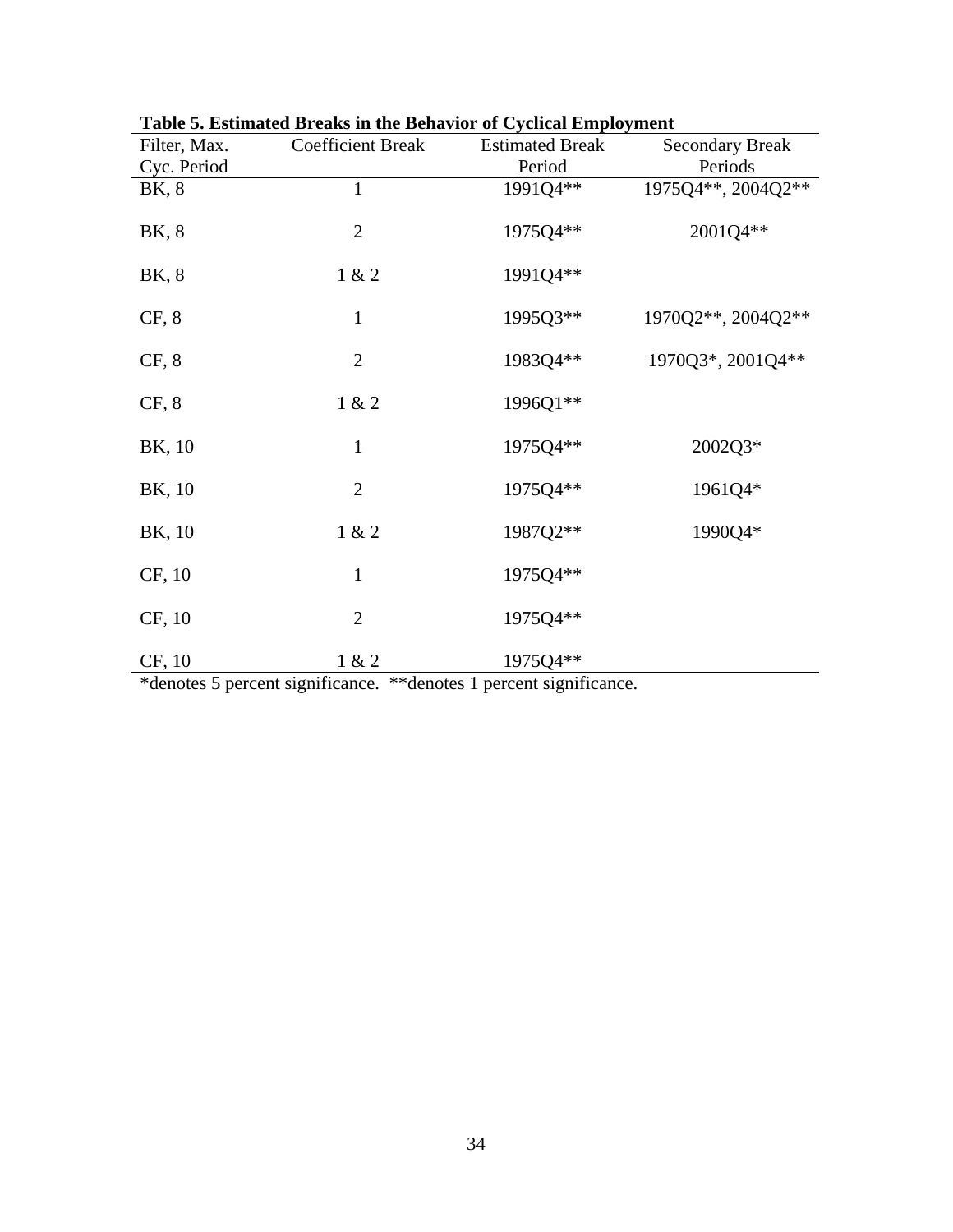| Specification<br>(Filter, Max. cyc. | Lag<br>break   | Difference in Impulse Response Function after break to<br>before break, 95 percent confidence bands in parentheses |         |         |         |         |
|-------------------------------------|----------------|--------------------------------------------------------------------------------------------------------------------|---------|---------|---------|---------|
| Period, break date)                 |                |                                                                                                                    |         |         |         |         |
|                                     |                | Step 4                                                                                                             | Step 6  | Step 8  | Step 10 | Step 12 |
| BK, 8, 1988Q1                       | $\mathbf{1}$   | $1.55*$                                                                                                            | $3.15*$ | $4.37*$ | $4.42*$ | $3.03*$ |
| BK, 8, 1987Q2                       | $\mathfrak{2}$ | .79*                                                                                                               | 1.88*   | $2.54*$ | 1.99*   | .22     |
| BK, 8, 1988Q1                       | 1 & 2          | 1.68*                                                                                                              | $3.35*$ | $4.58*$ | $4.57*$ | $3.07*$ |
| CF, 8, 1984Q4                       | $\mathbf{1}$   | 1.48*                                                                                                              | $2.95*$ | $3.95*$ | $3.74*$ | 2.14    |
| CF, 8, 1984Q4                       | $\mathfrak{2}$ | $.66*$                                                                                                             | $1.62*$ | $2.34*$ | $2.18*$ | $1.7*$  |
| CF, 8, 1984Q4                       | 1 & 2          | $1.76*$                                                                                                            | $3.35*$ | $4.33*$ | $3.93*$ | $2.01*$ |
| BK, 10, 1988Q1                      | $\mathbf{1}$   | $1.59*$                                                                                                            | $2.97*$ | $3.54*$ | $2.59*$ | .29     |
| BK, 10, 1987Q2                      | $\overline{2}$ | $.94*$                                                                                                             | $2.31*$ | $3.31*$ | $2.96*$ | $1.04*$ |
| BK, 10, 1988Q1                      | 1 & 2          | $1.64*$                                                                                                            | $3.08*$ | $4.01*$ | $3.75*$ | $2.13*$ |
| CF, 10, 1984Q4                      | $\mathbf{1}$   | 1.86*                                                                                                              | $3.44*$ | $4.03*$ | 2.86*   | .25     |
| CF, 10, 1984Q4                      | $\overline{2}$ | .96*                                                                                                               | $2.33*$ | $3.24*$ | 1.88*   | .74     |
| CF, 10, 1984Q4                      | 1 & 2          | $1.64*$                                                                                                            | $3.17*$ | $3.83*$ | $1.69*$ | .34     |

## **Table 6. Comparing Employment Rate IRs before and after break**

Note. Bootstrapped confidence intervals in parentheses. 200 replications and stratified resampling by the date of the primary estimated break.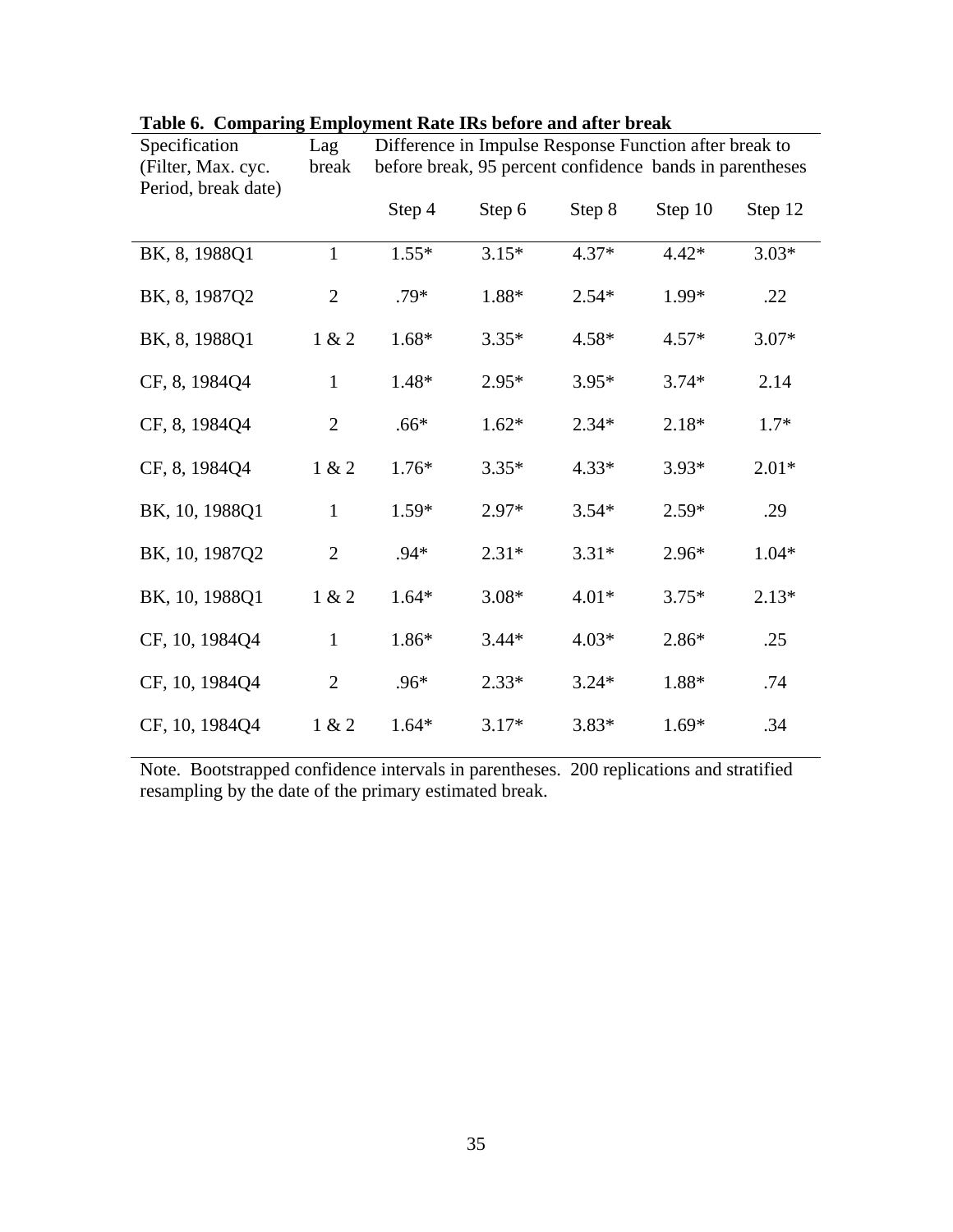| Industry                             | <b>Coefficient Breaks</b>         |  |
|--------------------------------------|-----------------------------------|--|
| Construction                         | $1^{**}$ , $2^{**}$ , $1&&2^{**}$ |  |
| Manufacturing                        | $1^{**}, 2^{**}, 1&2^{**}$        |  |
| Trade and Transportation             | $1^{**}$ , $2^{**}$ , $1&&2^{**}$ |  |
| Professional and Business Services   | $1^{**}$ , $2^{**}$ , $1&2^{**}$  |  |
| Leisure and Hospitality Services     | $1^{**}$ , $2^{**}$ , $1&2^*$     |  |
| <b>Education and Health Services</b> | $1*$                              |  |
| <b>Financial Activities</b>          |                                   |  |

## **Table 7. Testing for an exogenous breaks (1991Q4) in the Behavior of Cyclical Employment by Industry**

Other Services

Note. Baxter-King filter with maximum cyclical period of 8 years. Robust standard errors. \*denotes 5 percent significance. \*\*denotes 1 percent significance.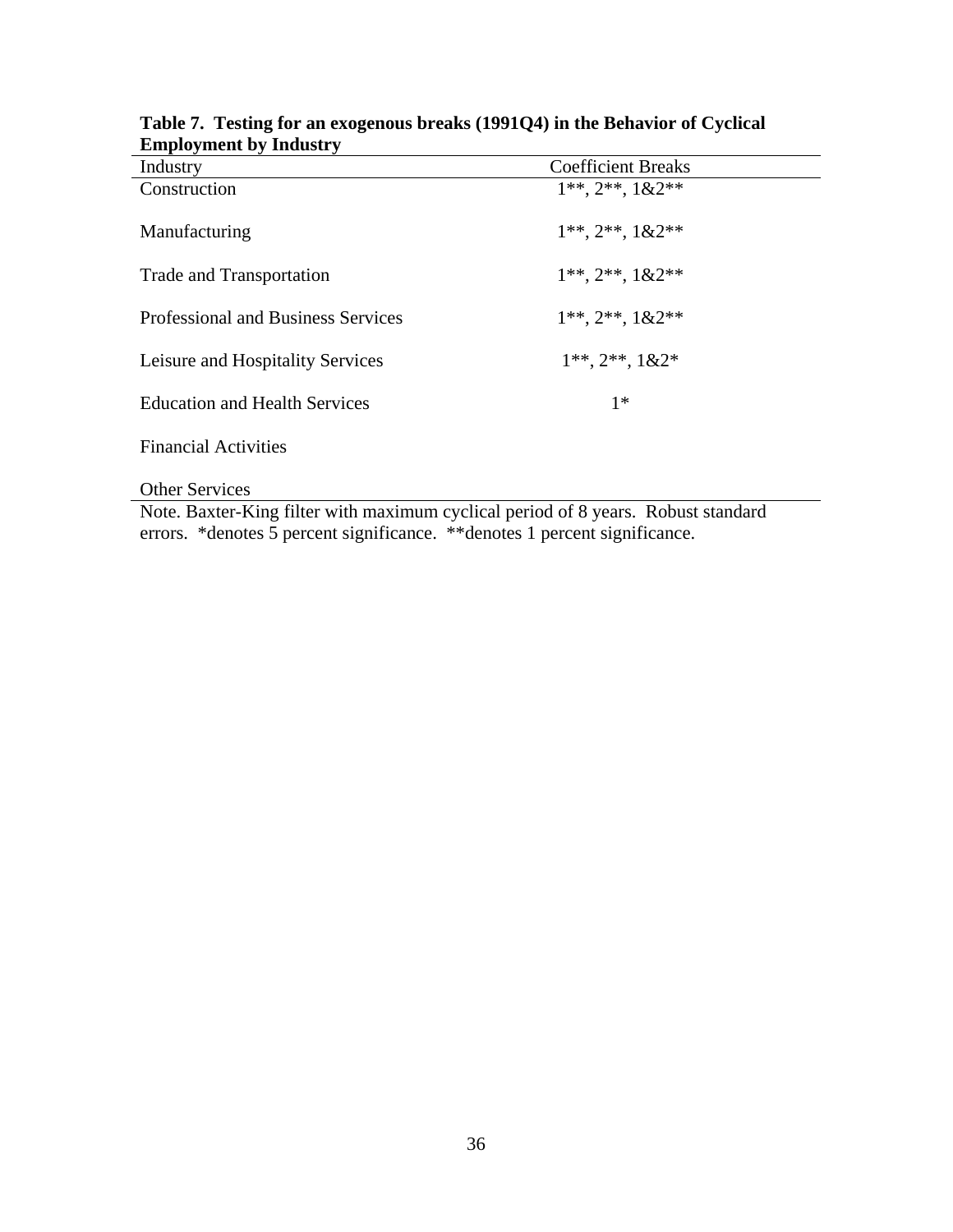|                   | Coefficients with break |                    |             |  |
|-------------------|-------------------------|--------------------|-------------|--|
|                   | First lag               | Second lag         | <b>Both</b> |  |
|                   |                         |                    |             |  |
|                   |                         | Separations        |             |  |
|                   |                         |                    |             |  |
| Pre Break         |                         |                    |             |  |
| First lag         | 1.62                    | 1.63               | 1.62        |  |
|                   | (.04)                   | (.04)              | (.04)       |  |
| Second lag        | $-.91$                  | $-.91$             | $-.91$      |  |
|                   | (.04)                   | (.04)              | (.04)       |  |
| <b>Post Break</b> |                         |                    |             |  |
| First lag         | 1.68                    | 1.63               | 1.66        |  |
|                   | (.04)                   | (.04)              | (.07)       |  |
| Second lag        | $-.91$                  | $-.85$             | $-.88$      |  |
|                   | (.04)                   | (.04)              | (.07)       |  |
| F statistic       | $4.31*$                 | 3.7                | 2.17        |  |
|                   |                         |                    |             |  |
| $R^2$             | .95                     | .95                | .95         |  |
|                   |                         | <b>Job Finding</b> |             |  |
|                   |                         |                    |             |  |
| Pre Break         |                         |                    |             |  |
| First lag         | 1.74                    | 1.76               | 1.74        |  |
|                   | (.03)                   | (.03)              | (.03)       |  |
| Second lag        | $-.91$                  | $-.93$             | $-.91$      |  |
|                   | (.03)                   | (.03)              | (.04)       |  |
| Post Break        |                         |                    |             |  |
|                   |                         |                    |             |  |
| First lag         | 1.85                    | 1.76               | 1.85        |  |
|                   | (.03)                   | (.03)              | (.05)       |  |
| Second lag        | $-.91$                  | $-.82$             | $-.92$      |  |
|                   | (.03)                   | (.03)              | (.05)       |  |
| F statistic       | 23.59**                 | $20.31**$          | 3.55        |  |
| $R^2$             | .98                     | .98                | .98         |  |

### **Table 8. Testing for an exogenous break (1988Q1) in the Behavior of Cyclical Separations and Job Finding**

Note. Baxter-King filter with maximum cyclical period of 8 years. Sample period 1951Q2 to 2007Q4. Robust standard error in parentheses. \*denotes 5 percent significance. \*\*denotes 1 percent significance.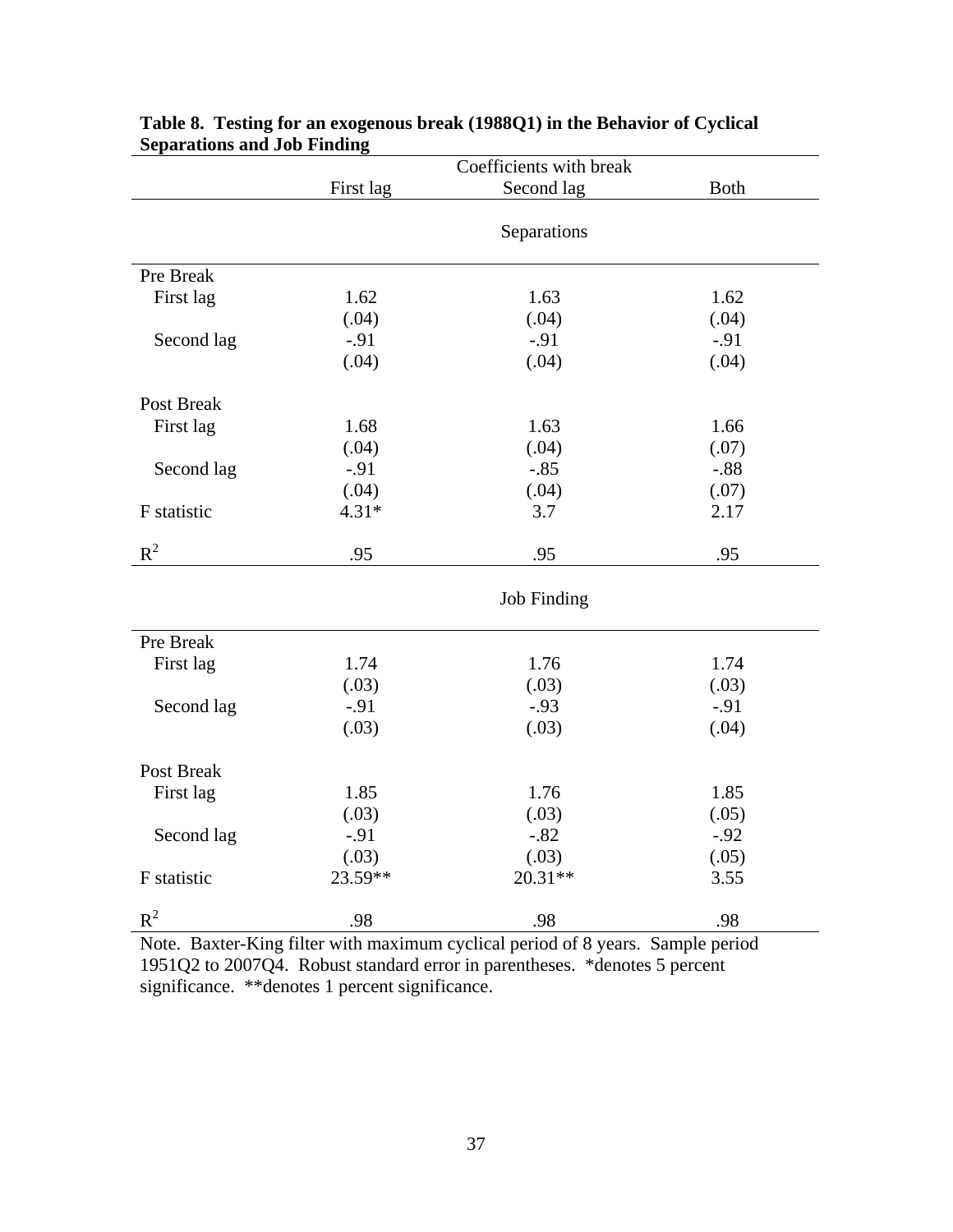|                   | Coefficients with break |                        |             |  |
|-------------------|-------------------------|------------------------|-------------|--|
|                   | First lag               | Second lag             | <b>Both</b> |  |
|                   |                         |                        |             |  |
|                   |                         | Job Loser Unemployment |             |  |
| Pre Break         |                         |                        |             |  |
| First lag         | 1.77                    | 1.78                   | 1.75        |  |
|                   | (.05)                   | (.05)                  | (.05)       |  |
| Second lag        | $-.92$                  | $-.93$                 | $-.91$      |  |
|                   | (.05)                   | (.05)                  | (.06)       |  |
| Post Break        |                         |                        |             |  |
| First lag         | 1.87                    | 1.78                   | 1.92        |  |
|                   | (.05)                   | (.05)                  | (.04)       |  |
| Second lag        | $-.92$                  | $-.83$                 | $-.97$      |  |
|                   | (.05)                   | (.05)                  | (.04)       |  |
| F statistic       | $20.8**$                | 15.69**                | $5.53**$    |  |
| $R^2$             | .98                     | .98                    | .98         |  |
|                   |                         | Other Unemployment     |             |  |
| Pre Break         |                         |                        |             |  |
| First lag         | 1.78                    | 1.78                   | 1.78        |  |
|                   | (.04)                   | (.04)                  | (.05)       |  |
| Second lag        | $-.90$                  | $-.92$                 | $-.91$      |  |
|                   | (.04)                   | (.04)                  | (.05)       |  |
| <b>Post Break</b> |                         |                        |             |  |
| First lag         | 1.82                    | 1.78                   | 1.79        |  |
|                   | (.04)                   | (.04)                  | (.06)       |  |
| Second lag        | $-.90$                  | $-.87$                 | $-.87$      |  |
|                   | (.04)                   | (.04)                  | (.07)       |  |
| F statistic       | 2.52                    | 2.72                   | 1.35        |  |
| $R^2$             | .98                     | .98                    | .97         |  |

### **Table 9. Testing for an exogenous break (1988Q1) in the Behavior of Cyclical Layoffs and Other Unemployment**

Note. Baxter-King filter with maximum cyclical period of 8 years. Sample period 1970 to 2007. Robust standard error in parentheses. \*denotes 5 percent significance. \*\*denotes 1 percent significance.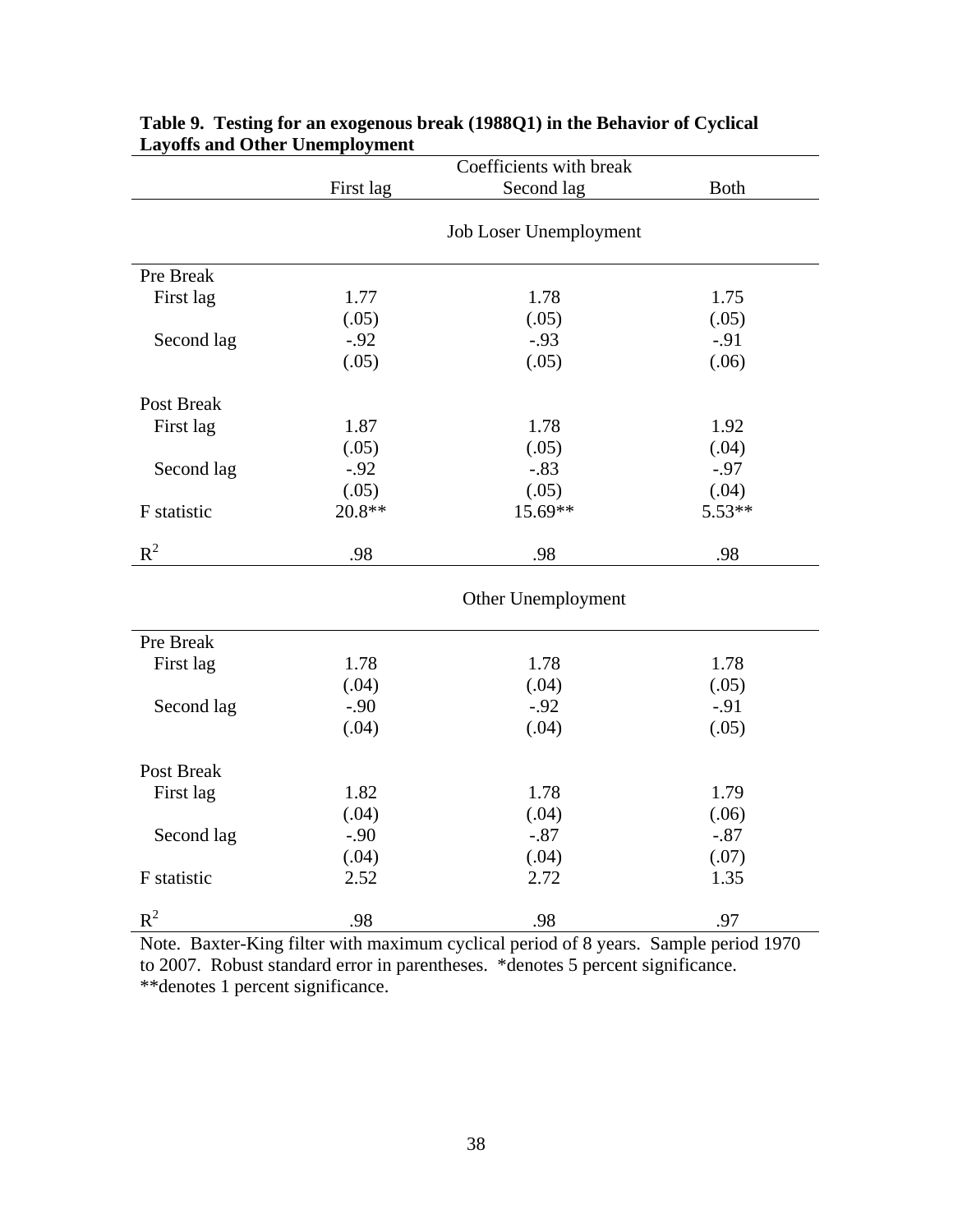|             | Coefficients with break |                               |             |  |
|-------------|-------------------------|-------------------------------|-------------|--|
|             | First lag               | Second lag                    | <b>Both</b> |  |
|             |                         |                               |             |  |
|             |                         | Permanent Layoff Unemployment |             |  |
| Pre Break   |                         |                               |             |  |
| First lag   | 1.81                    | 1.83                          | 1.80        |  |
|             | (.04)                   | (.04)                         | (.05)       |  |
| Second lag  | $-.94$                  | $-.96$                        | $-.93$      |  |
|             | (.04)                   | (.04)                         | (.05)       |  |
| Post Break  |                         |                               |             |  |
| First lag   | 1.89                    | 1.83                          | 1.92        |  |
|             | (.04)                   | (.04)                         | (.04)       |  |
| Second lag  | $-.94$                  | $-.89$                        | $-.97$      |  |
|             | (.04)                   | (.04)                         | (.04)       |  |
| F statistic | $15.5***$               | $11.8**$                      | $8.1**$     |  |
| $R^2$       | .99                     | .99                           | .99         |  |
|             |                         | Temporary Layoff Unemployment |             |  |
| Pre Break   |                         |                               |             |  |
| First lag   | 1.70                    | 1.70                          | 1.70        |  |
|             | (.06)                   | (.06)                         | (.06)       |  |
| Second lag  | $-.89$                  | $-.89$                        | $-.89$      |  |
|             | (.06)                   | (.06)                         | (.07)       |  |
| Post Break  |                         |                               |             |  |
| First lag   | 1.81                    | 1.70                          | 1.83        |  |
|             | (.06)                   | (.06)                         | (.07)       |  |
| Second lag  | $-.89$                  | $-0.79$                       | $-.92$      |  |
|             | (.06)                   | (.06)                         | (.06)       |  |
| F statistic | 14.8**                  | $11.6**$                      | $7.75**$    |  |
| $R^2$       | .96                     | .96                           | .96         |  |

### **Table 10. Testing for an exogenous break (1988Q1) in the Behavior of Cyclical Permanent and Temporary Layoff Unemployment**

Note. Baxter-King filter with maximum cyclical period of 8 years. Sample period 1970 to 2007. Robust standard error in parentheses. \*denotes 5 percent significance. \*\*denotes 1 percent significance.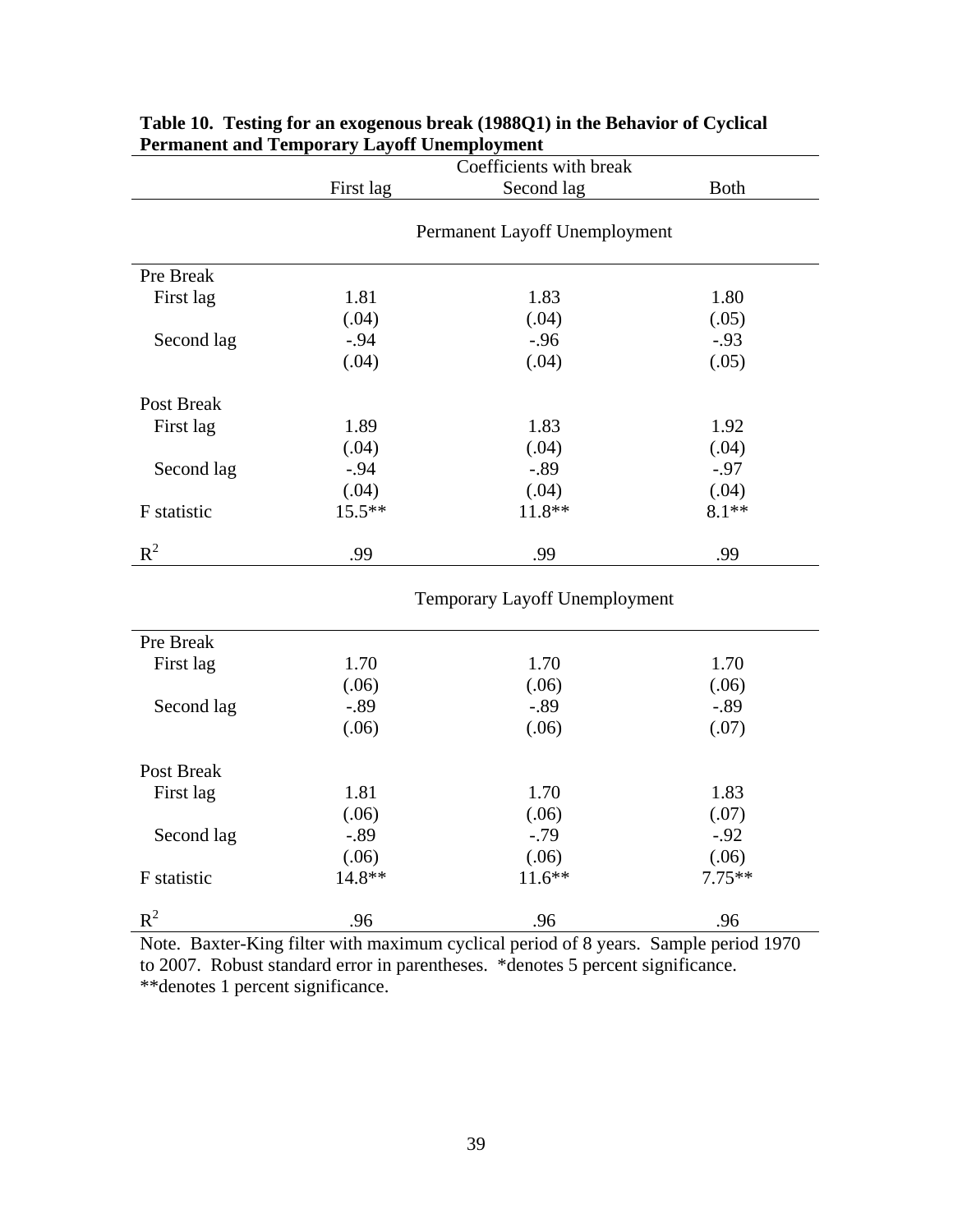|             | Coefficients with break                       |            |             |  |  |
|-------------|-----------------------------------------------|------------|-------------|--|--|
|             | First lag                                     | Second lag | <b>Both</b> |  |  |
|             | <b>Adjusted Permanent Layoff Unemployment</b> |            |             |  |  |
| Pre Break   |                                               |            |             |  |  |
| First lag   | 1.80                                          | 1.82       | 1.79        |  |  |
|             | (.04)                                         | (.04)      | (.05)       |  |  |
| Second lag  | $-0.93$                                       | $-.95$     | $-.93$      |  |  |
|             | (.04)                                         | (.04)      | (.05)       |  |  |
| Post Break  |                                               |            |             |  |  |
| First lag   | 1.88                                          | 1.82       | 1.92        |  |  |
|             | (.04)                                         | (.04)      | (.04)       |  |  |
| Second lag  | $-.93$                                        | $-.88$     | $-.98$      |  |  |
|             | (.04)                                         | (.04)      | (.04)       |  |  |
| F statistic | $16.4**$                                      | 12.36**    | $8.7**$     |  |  |
| $R^2$       | .99                                           | .99        | .99         |  |  |

### **Table 11. Testing for an exogenous break (1988Q1) in the Behavior of Adjusted Cyclical Permanent and Temporary Layoff Unemployment**

Adjusted Temporary Layoff Unemployment

| Pre Break   |        |          |         |
|-------------|--------|----------|---------|
| First lag   | 1.69   | 1.70     | 1.69    |
|             | (.06)  | (.06)    | (.06)   |
| Second lag  | $-.89$ | $-.90$   | $-.89$  |
|             | (.06)  | (.06)    | (.07)   |
| Post Break  |        |          |         |
| First lag   | 1.81   | 1.70     | 1.83    |
|             | (.06)  | (.06)    | (.06)   |
| Second lag  | $-.89$ | $-.79$   | $-91$   |
|             | (.06)  | (.06)    | (.05)   |
| F statistic | 16.4** | $13.7**$ | $8.4**$ |
| $R^2$       | .96    | .96      | .96     |

Note. Baxter-King filter with maximum cyclical period of 8 years. Sample period 1970 to 2007. Robust standard error in parentheses. \*denotes 5 percent significance. \*\*denotes 1 percent significance.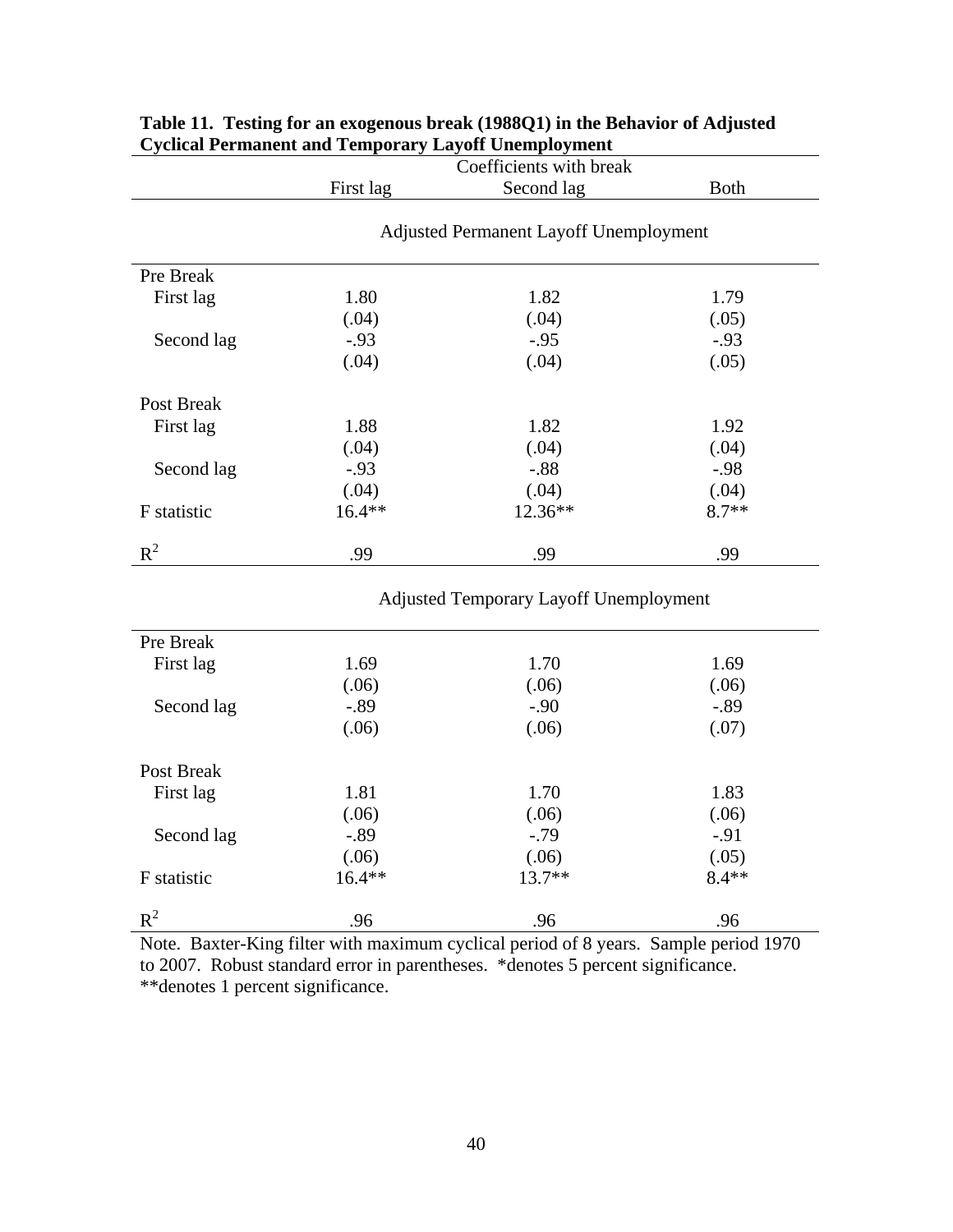

Figure 1. The Behavior of the Unemployment Rate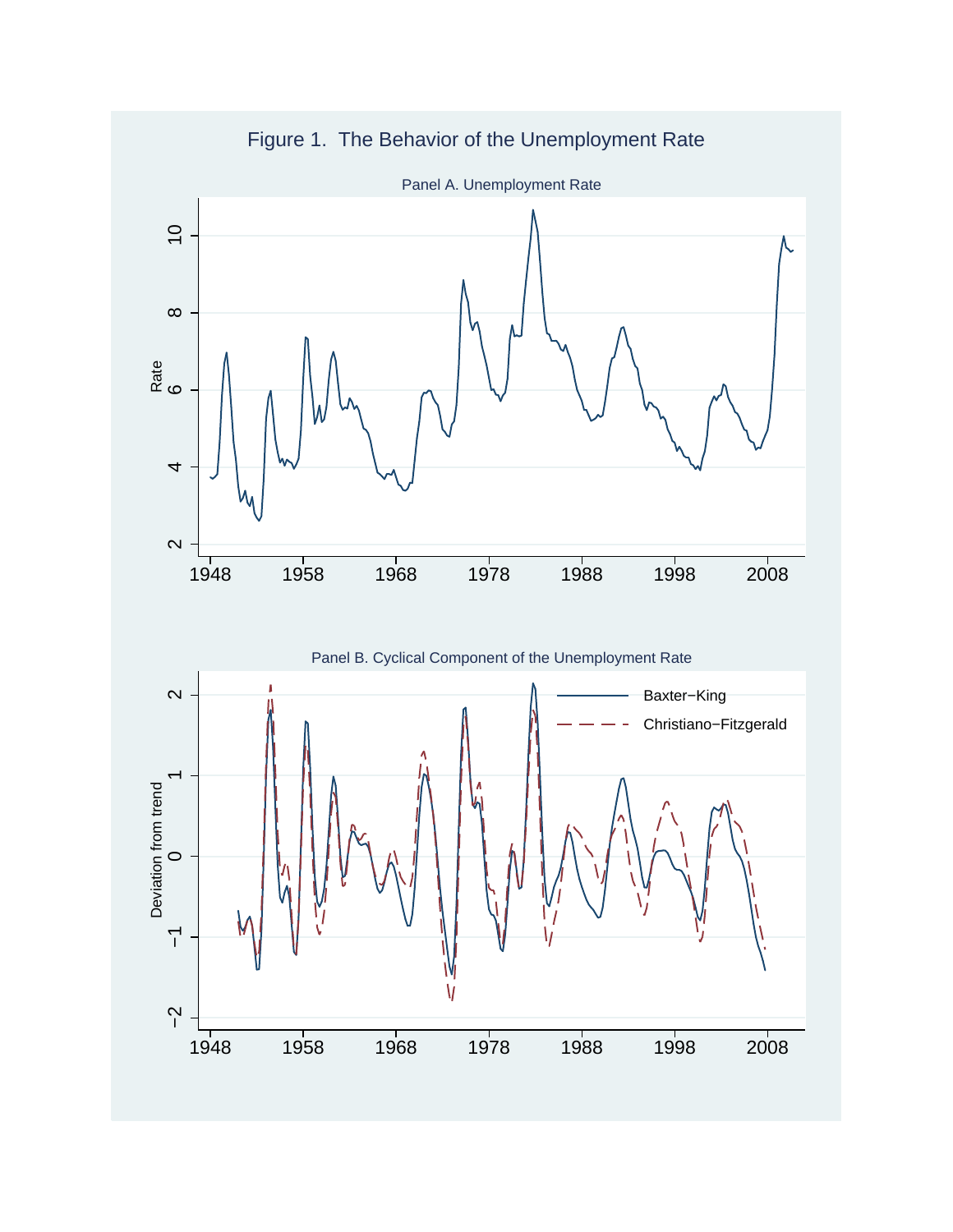



Bartlett's formula for MA(q) 95% confidence bands

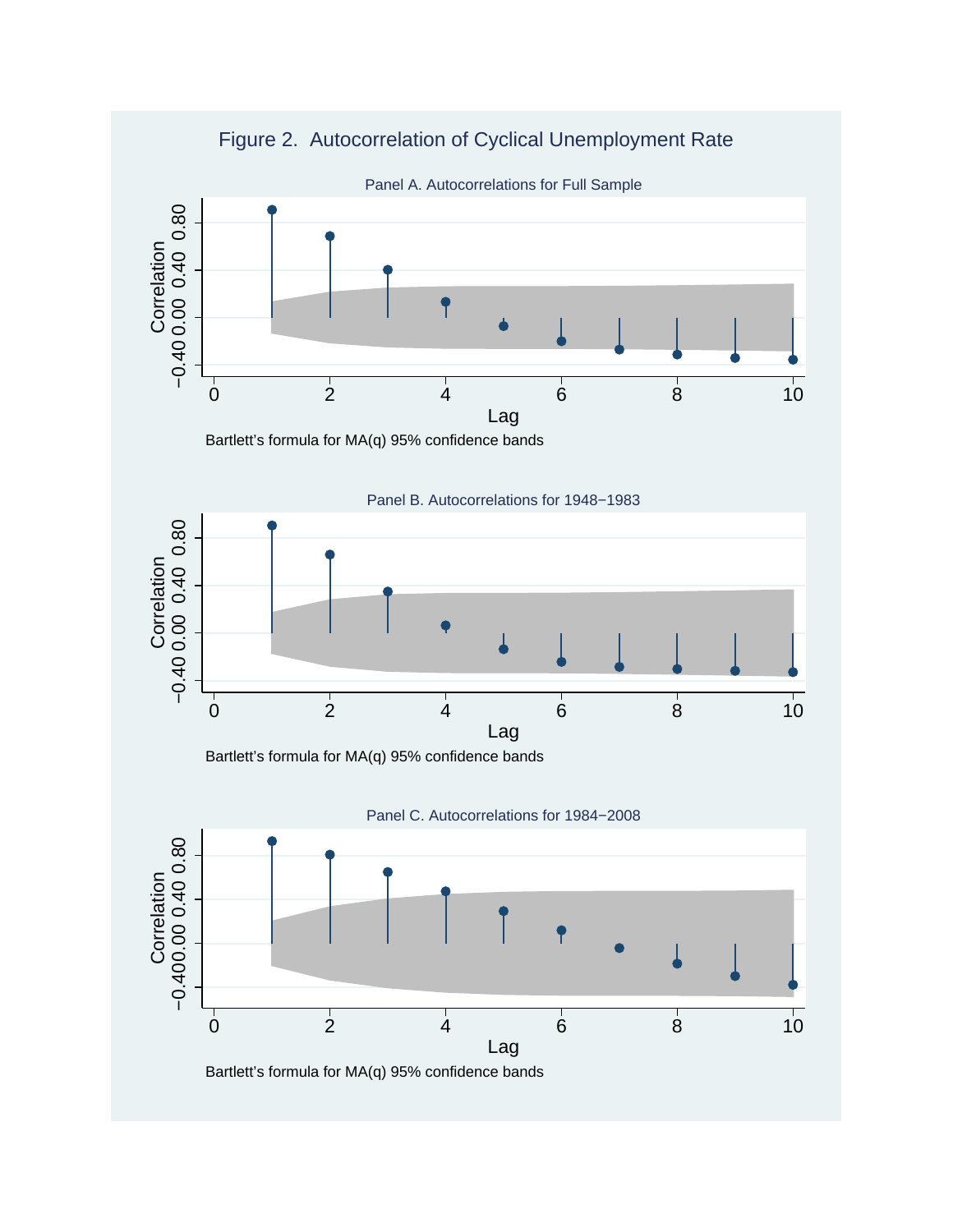



Using BK filter with maximum cylical period of 8 years. Estimated with Bartlett Kernal and bandwidth=32. Period in quarters equals 6.28/frequency, e.g. frequency 0.3 corresponds roughly to a period of 5 years.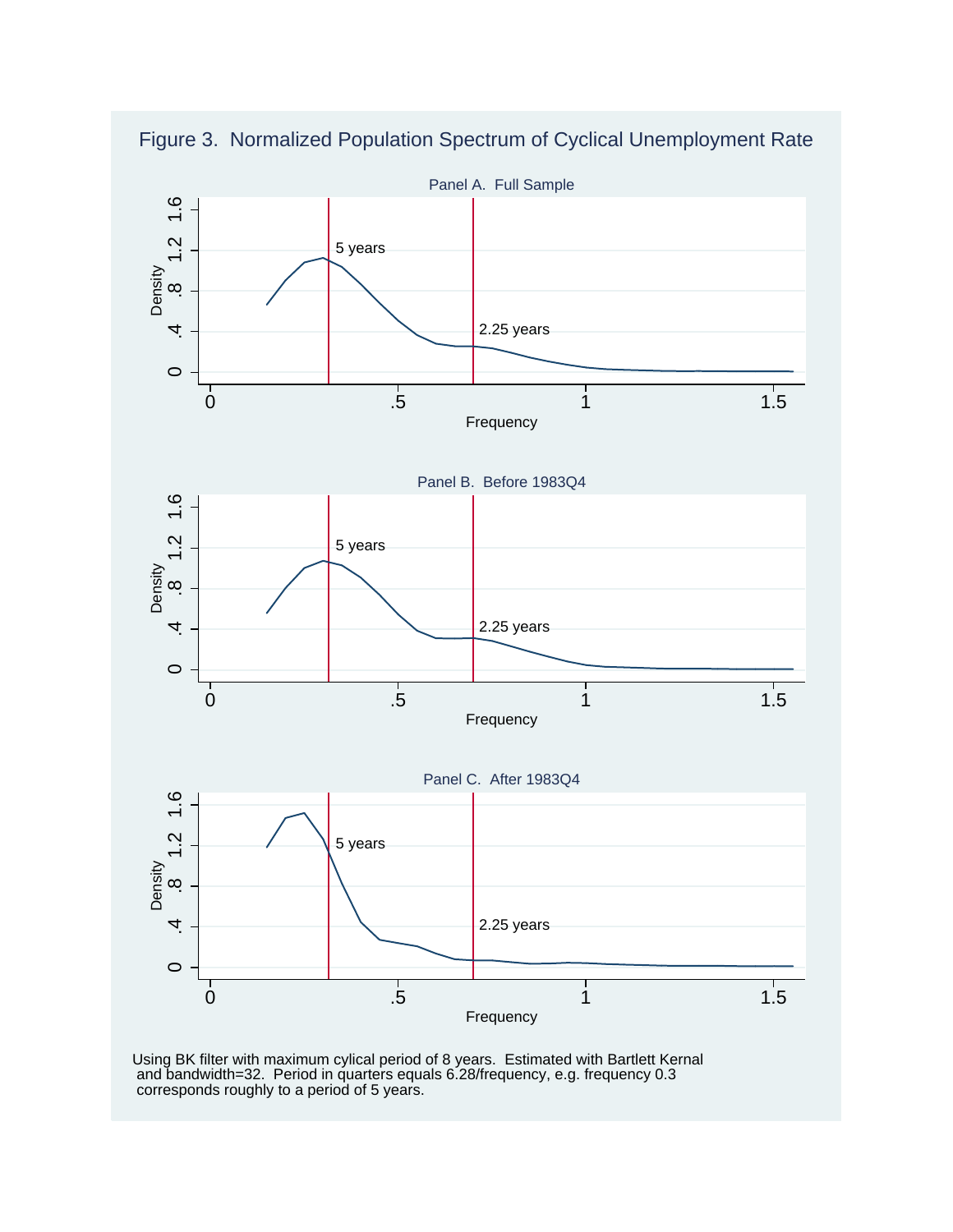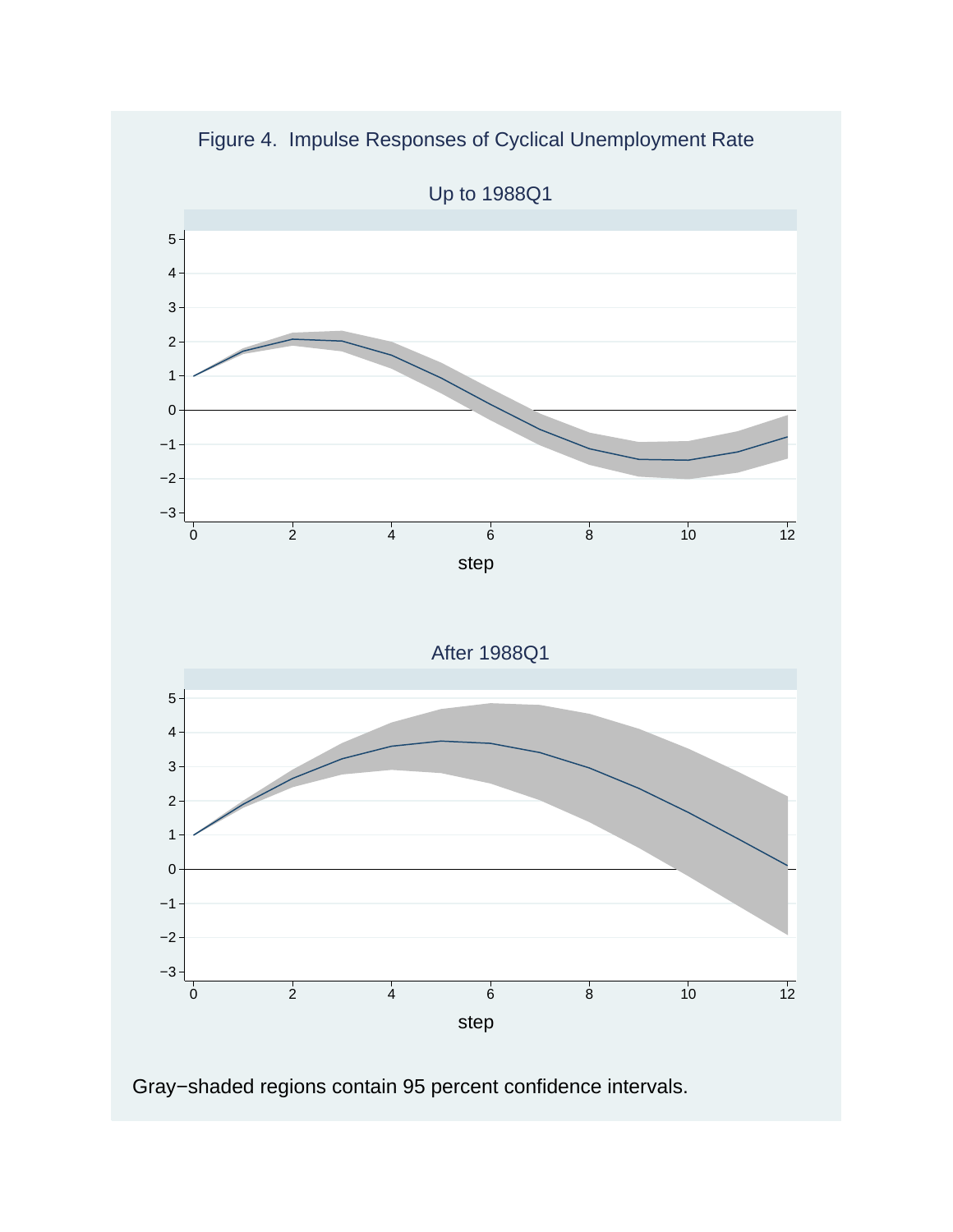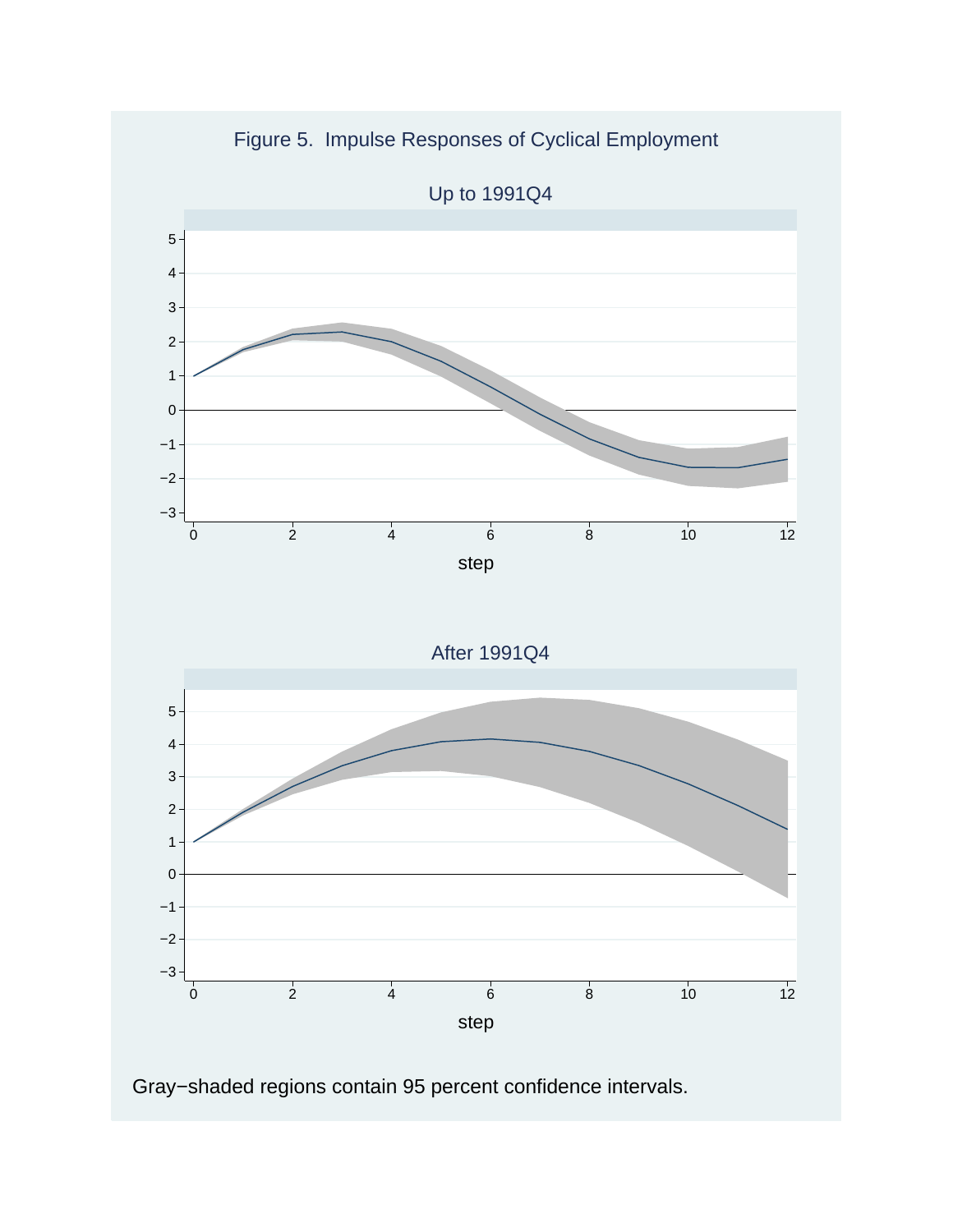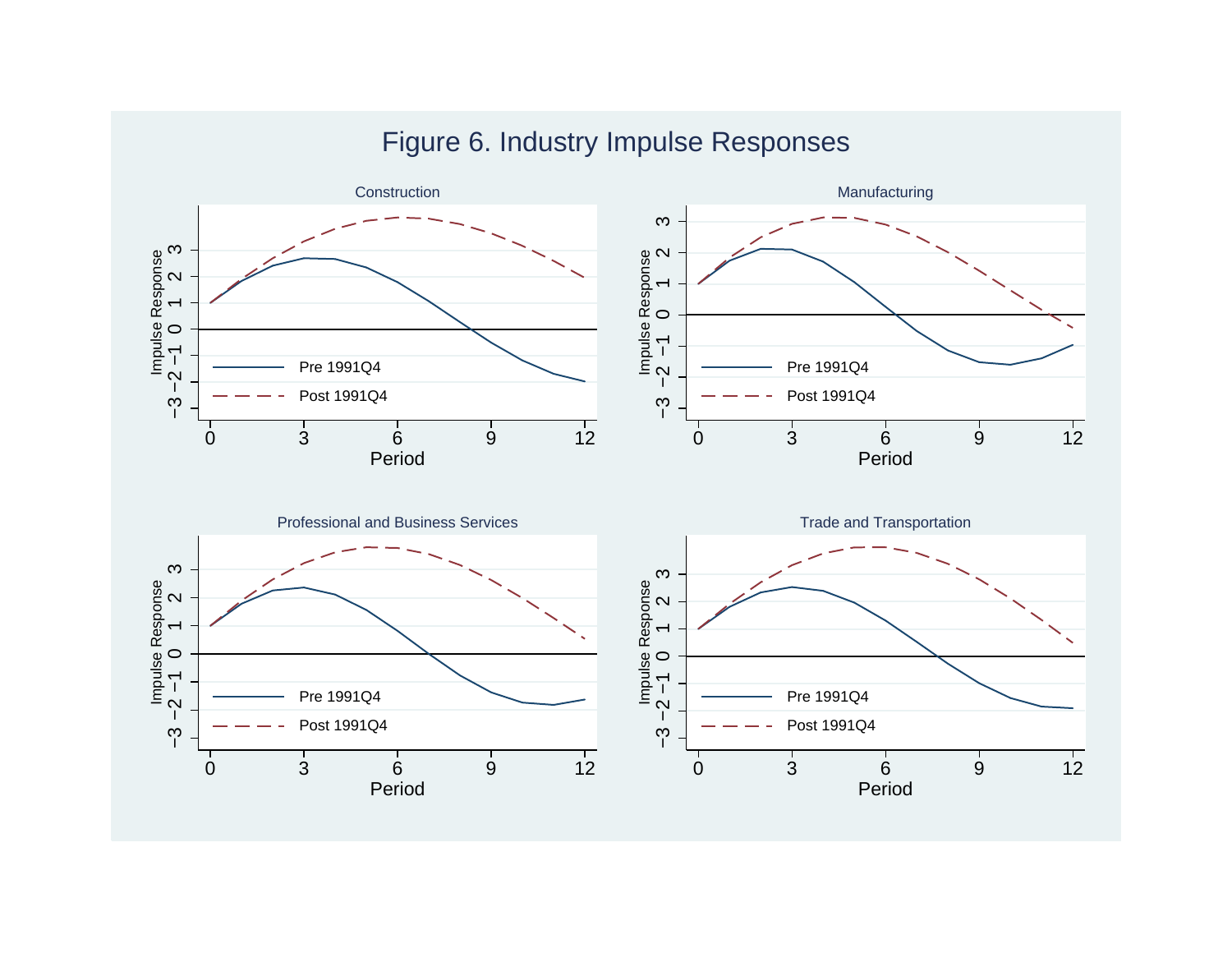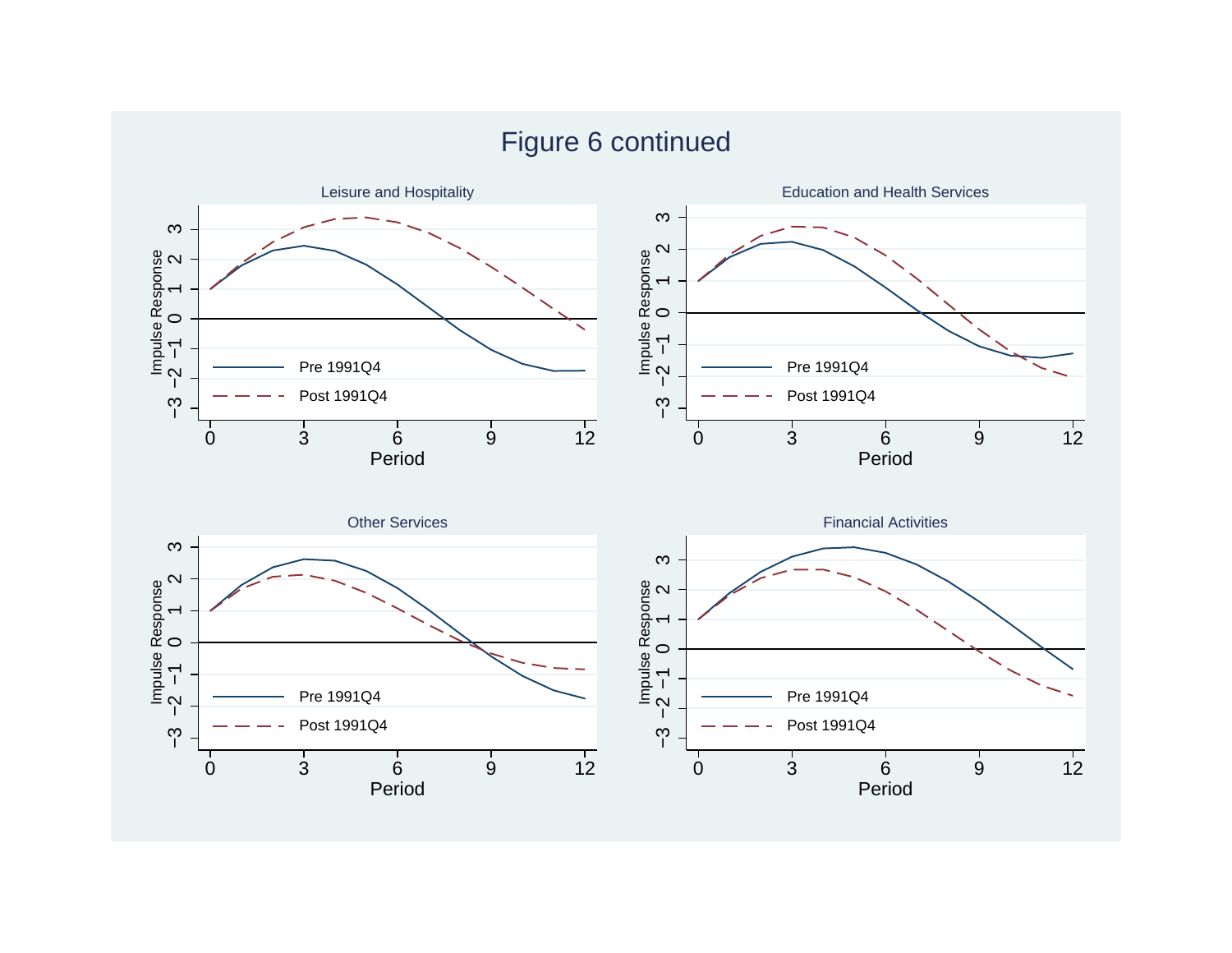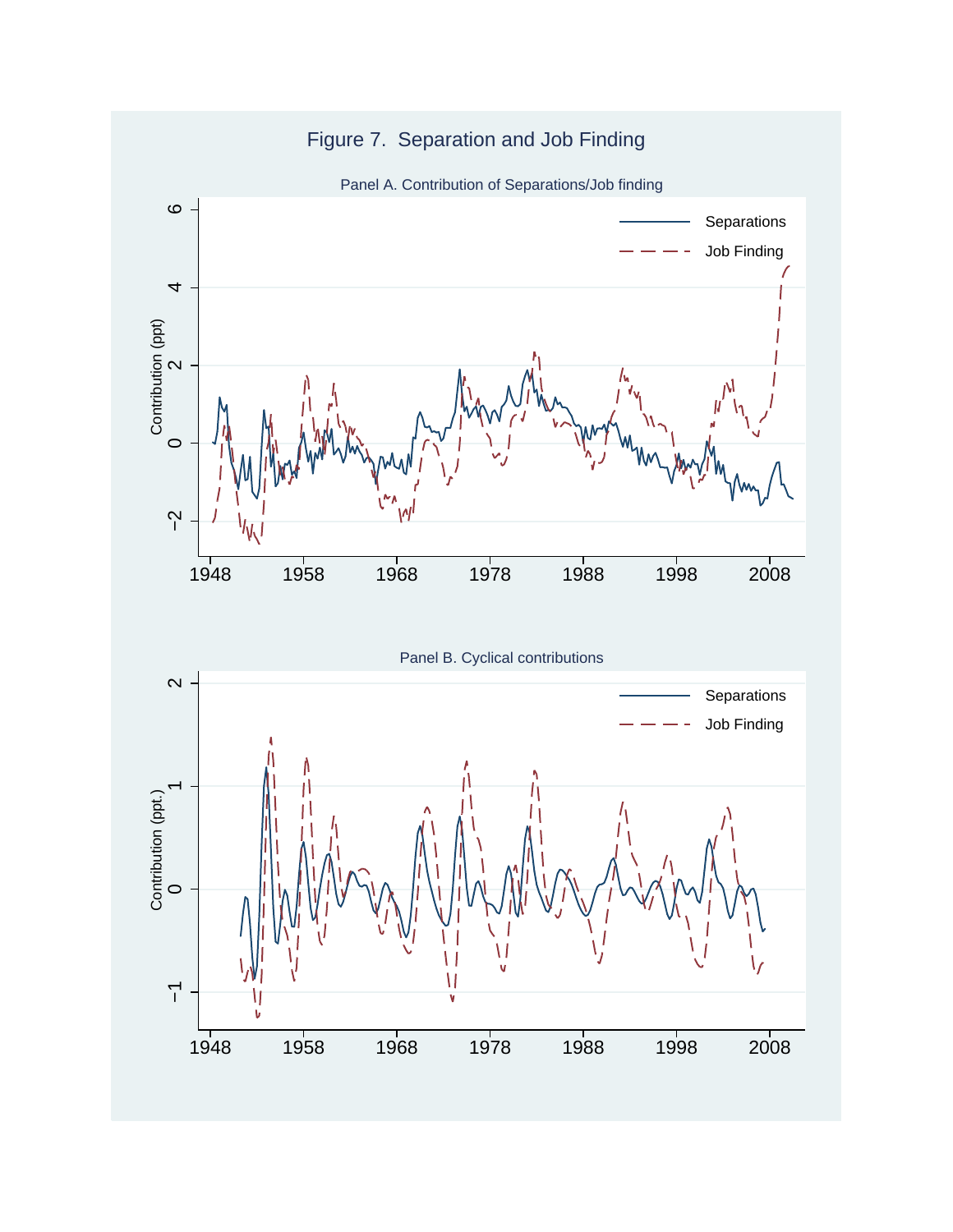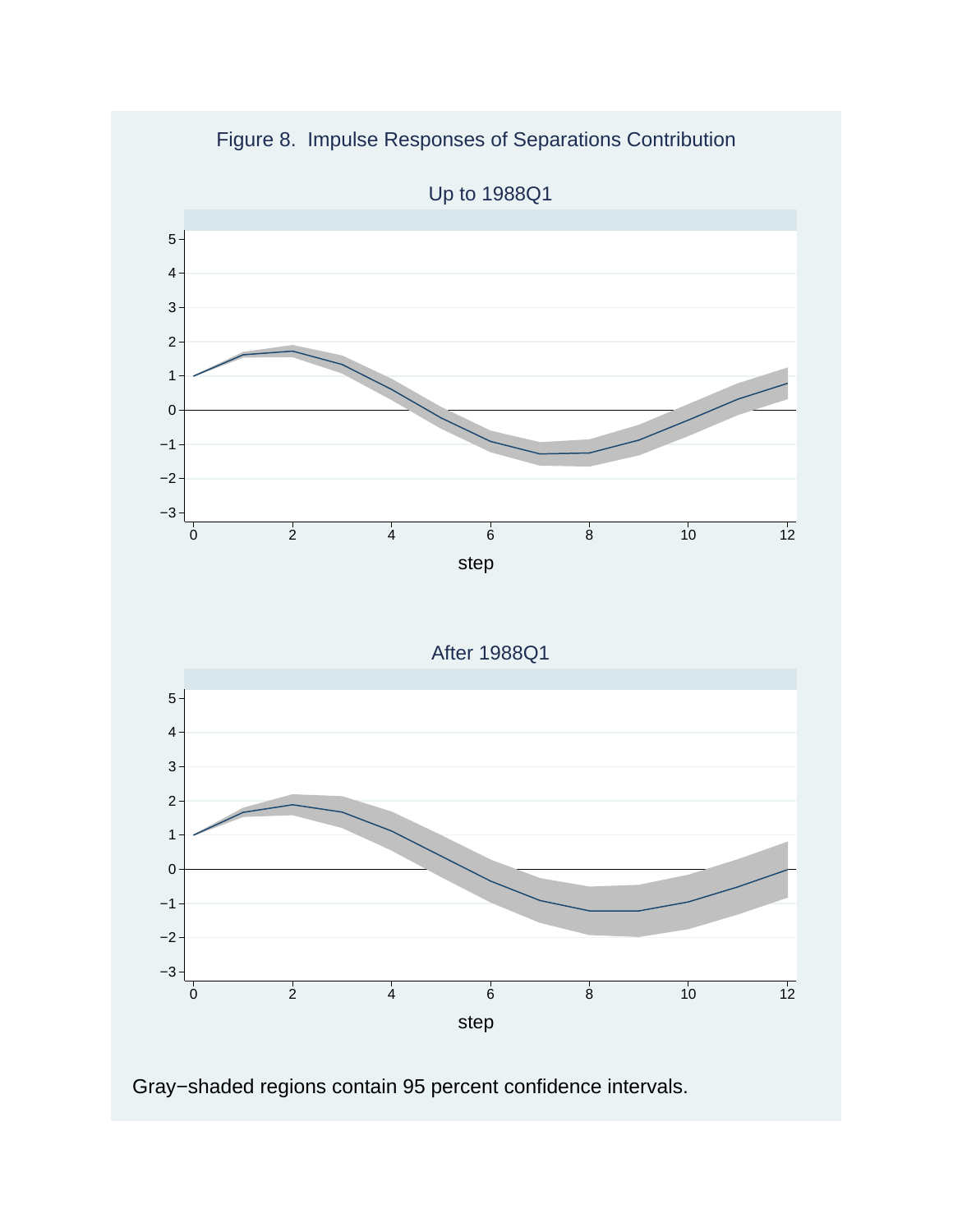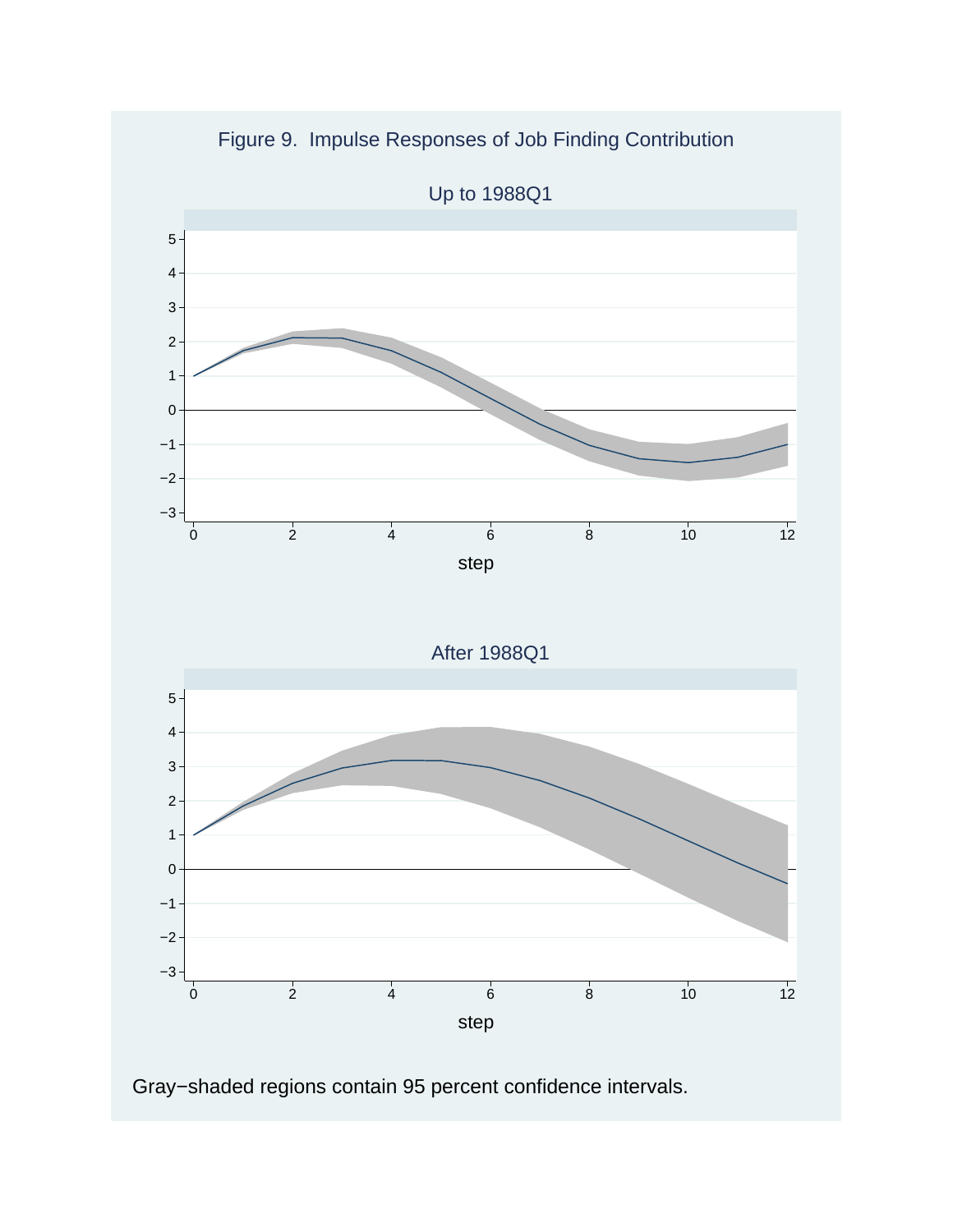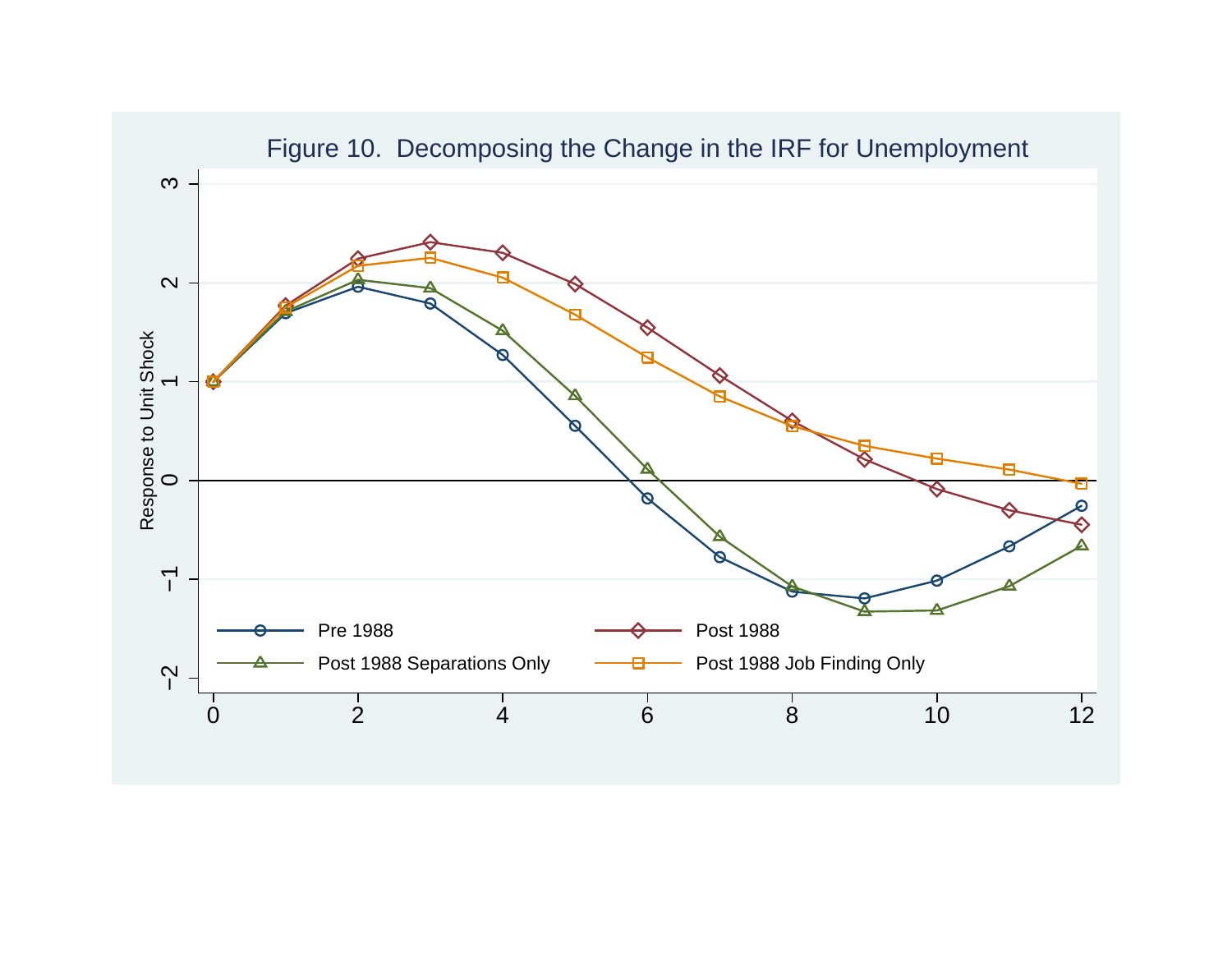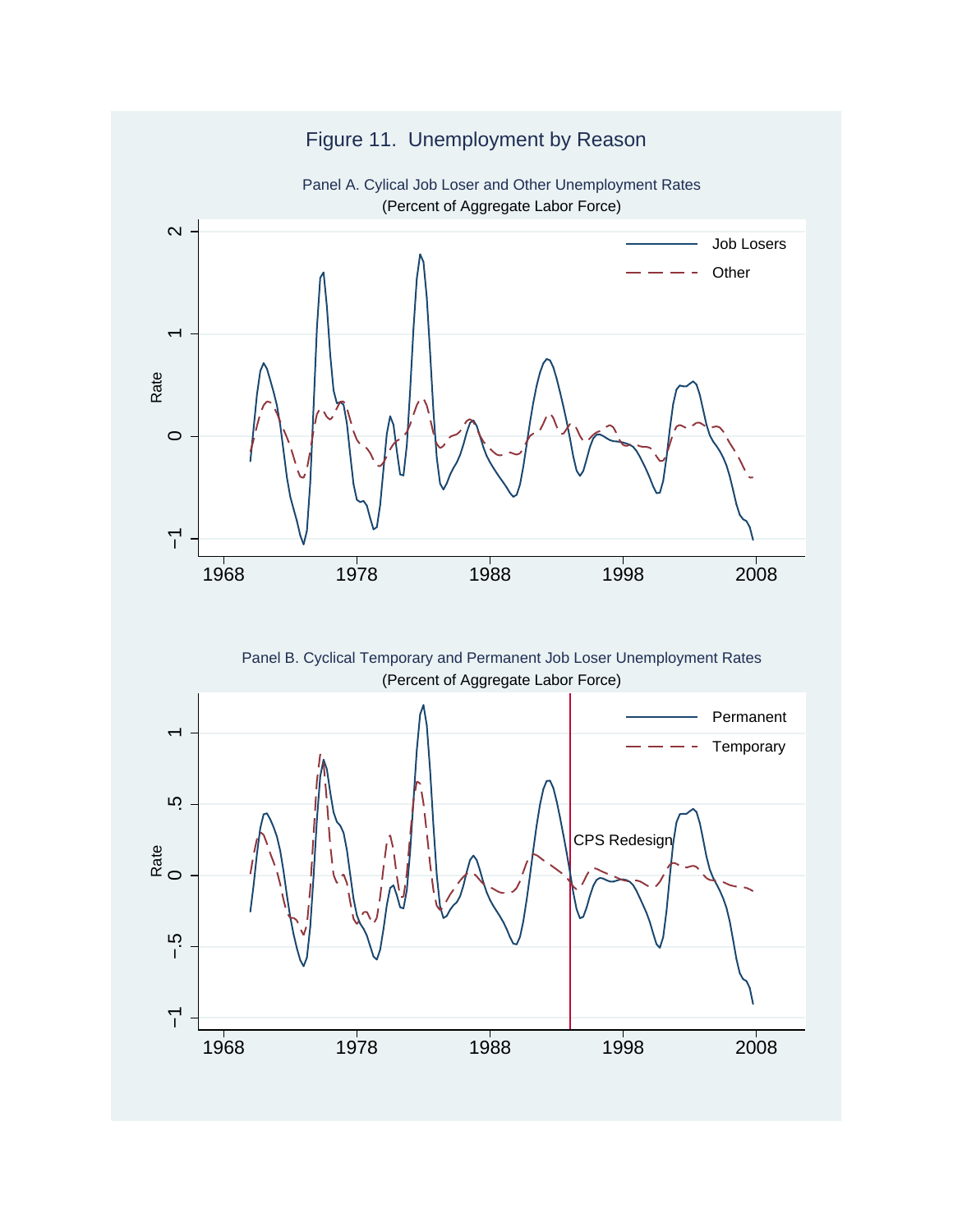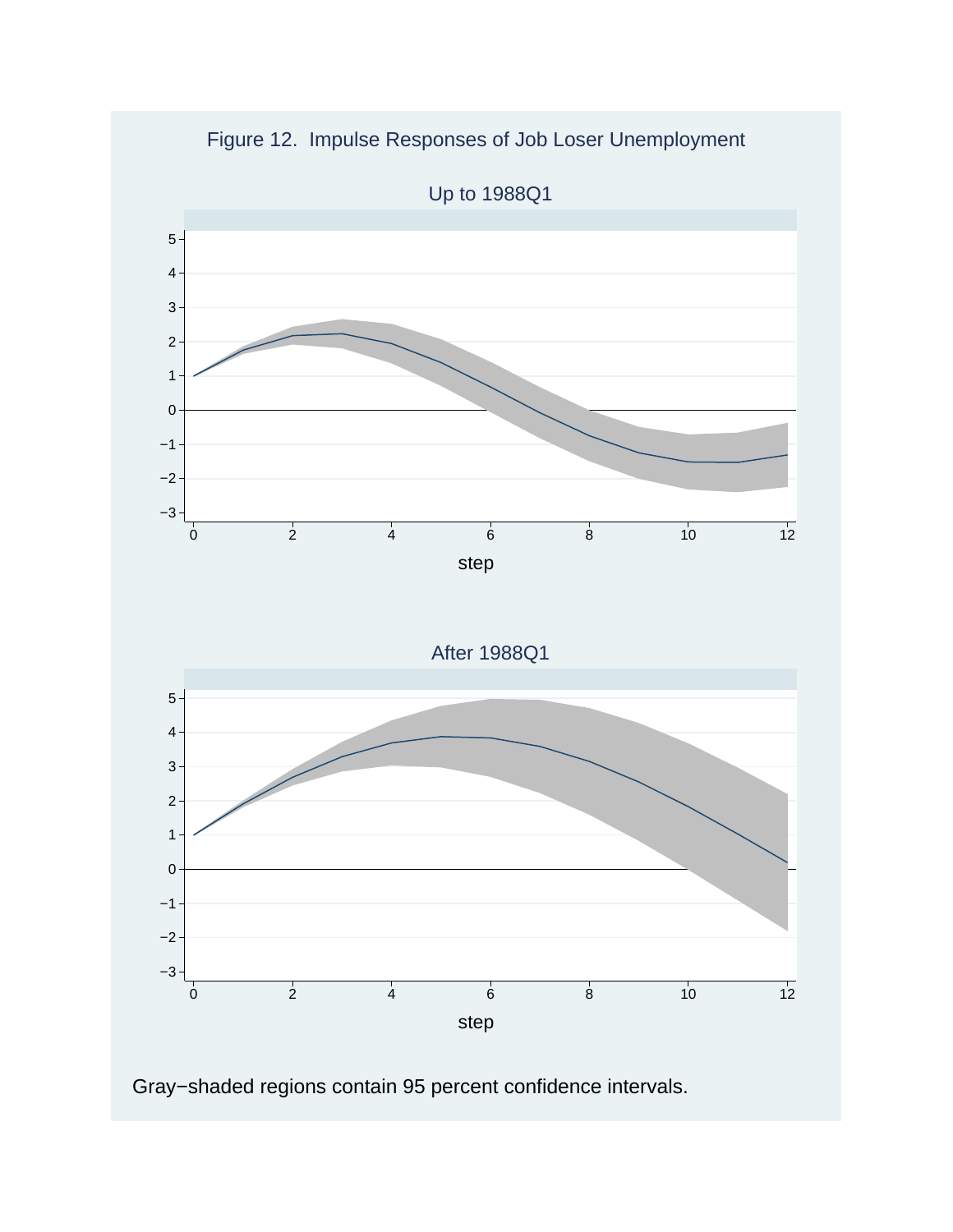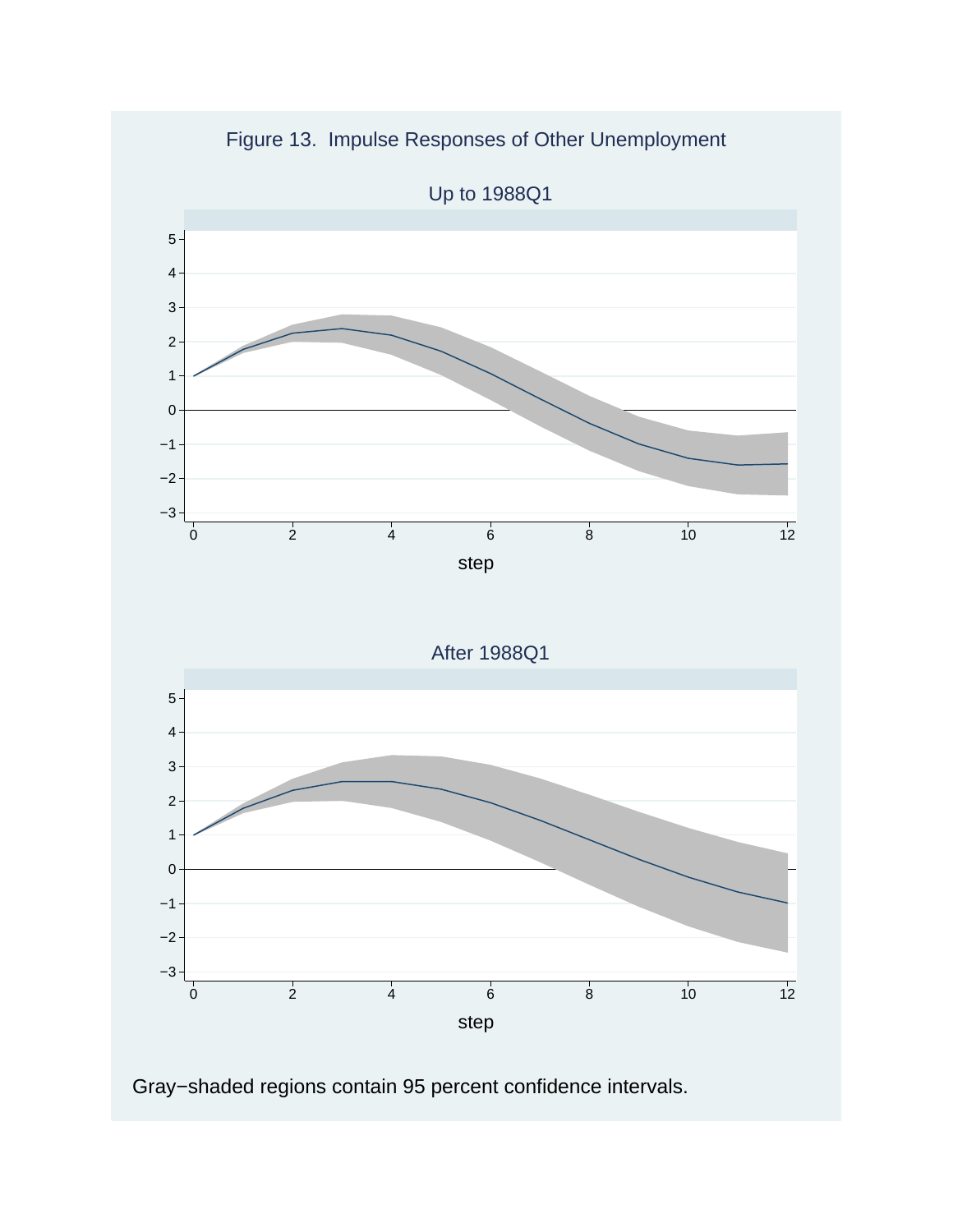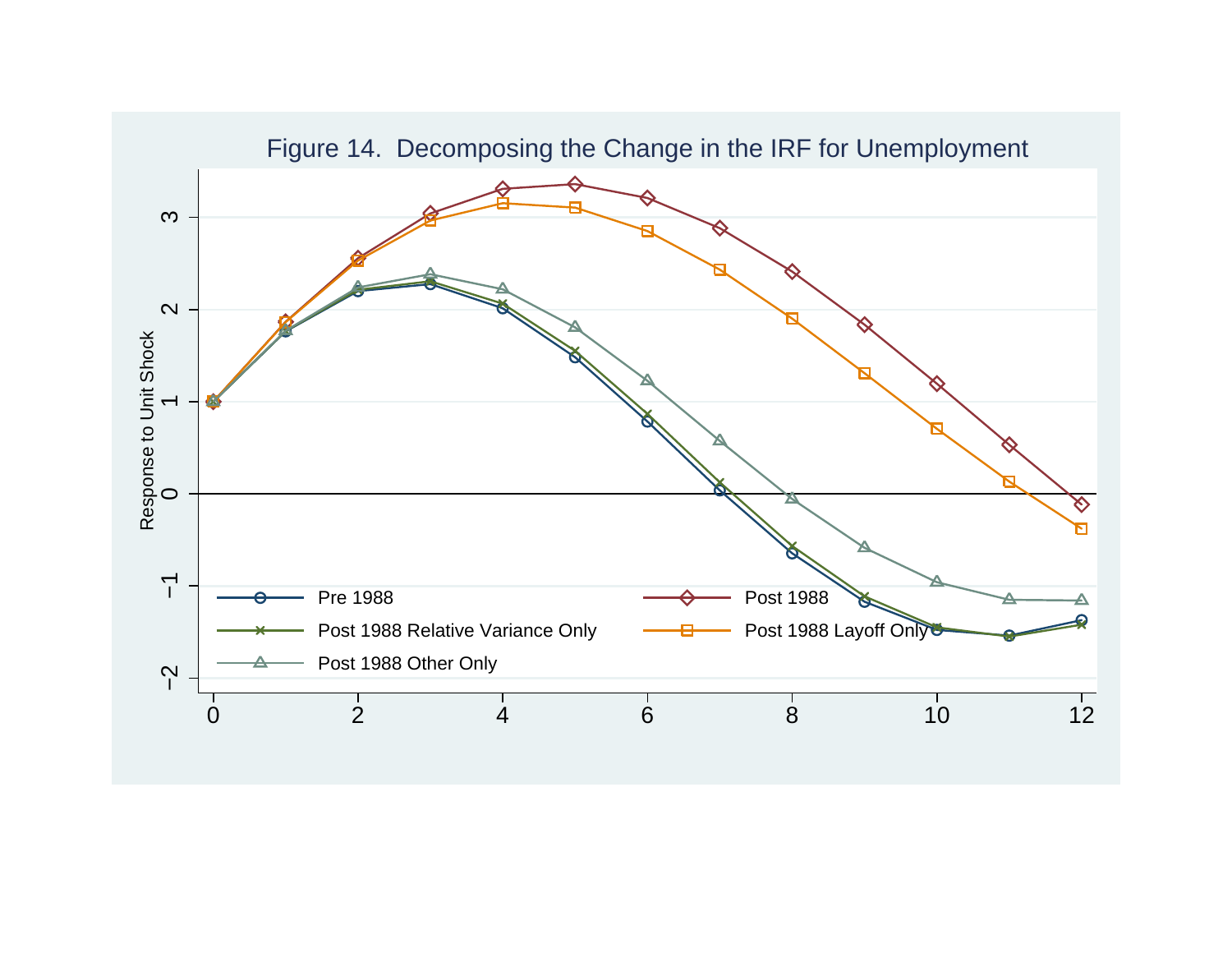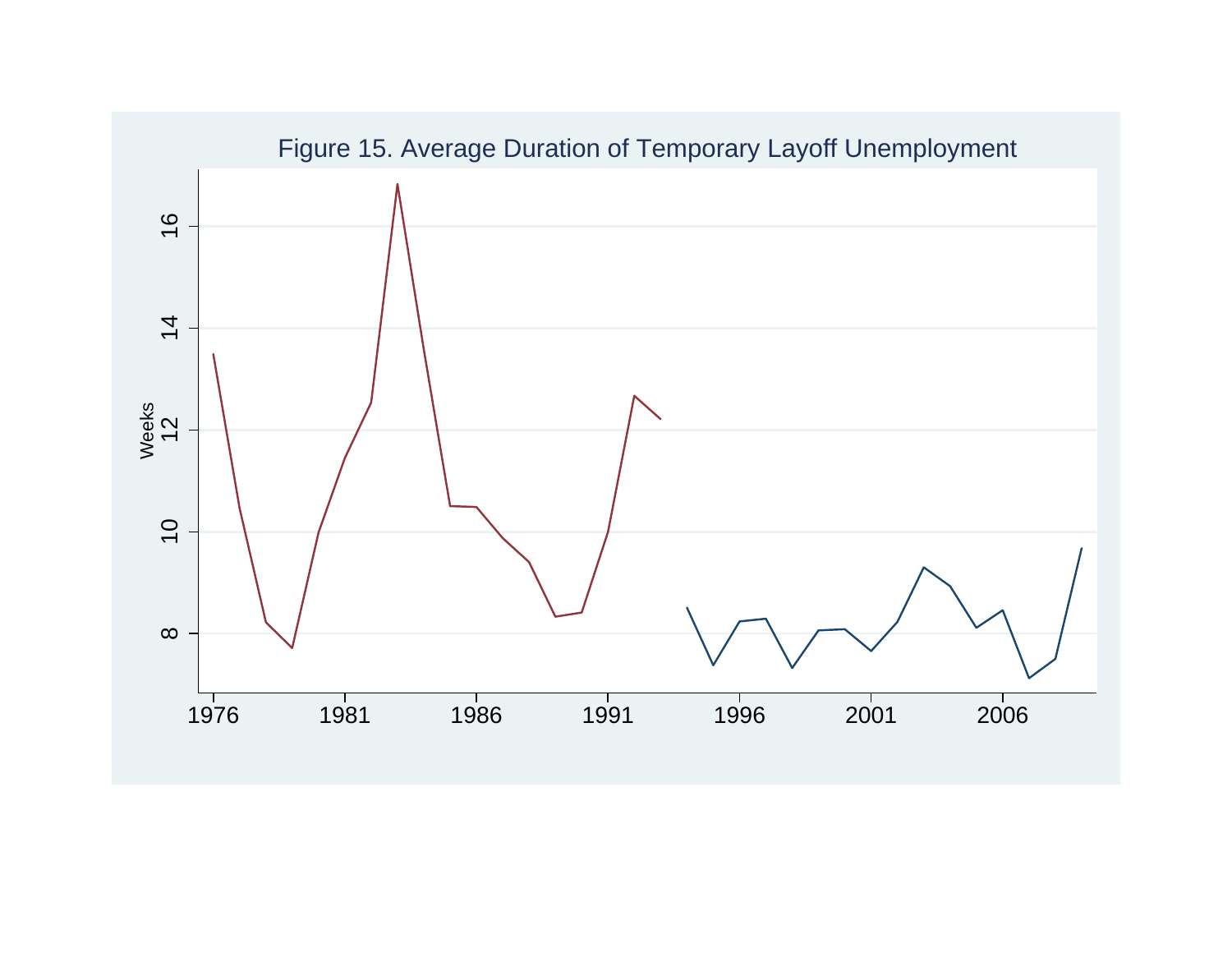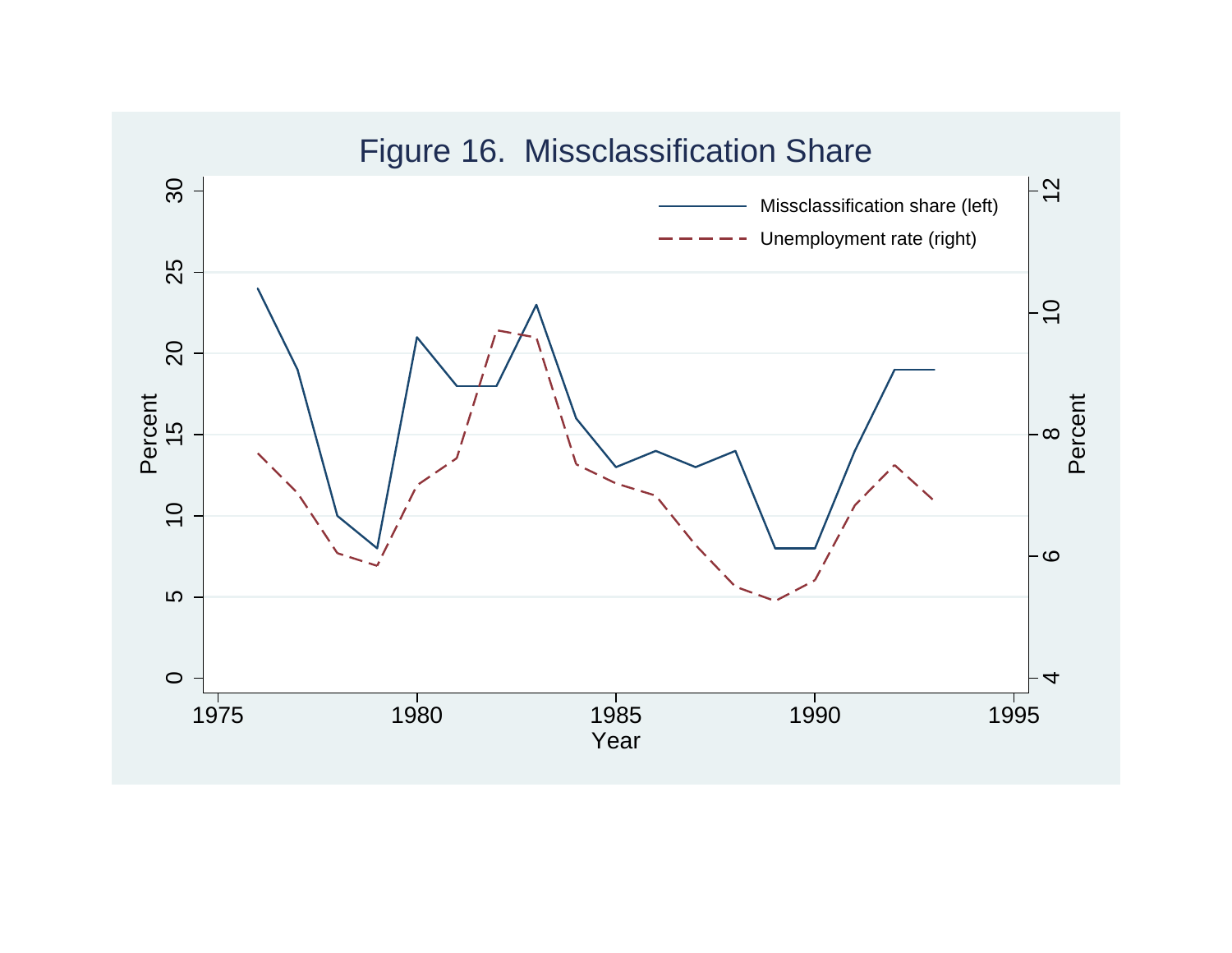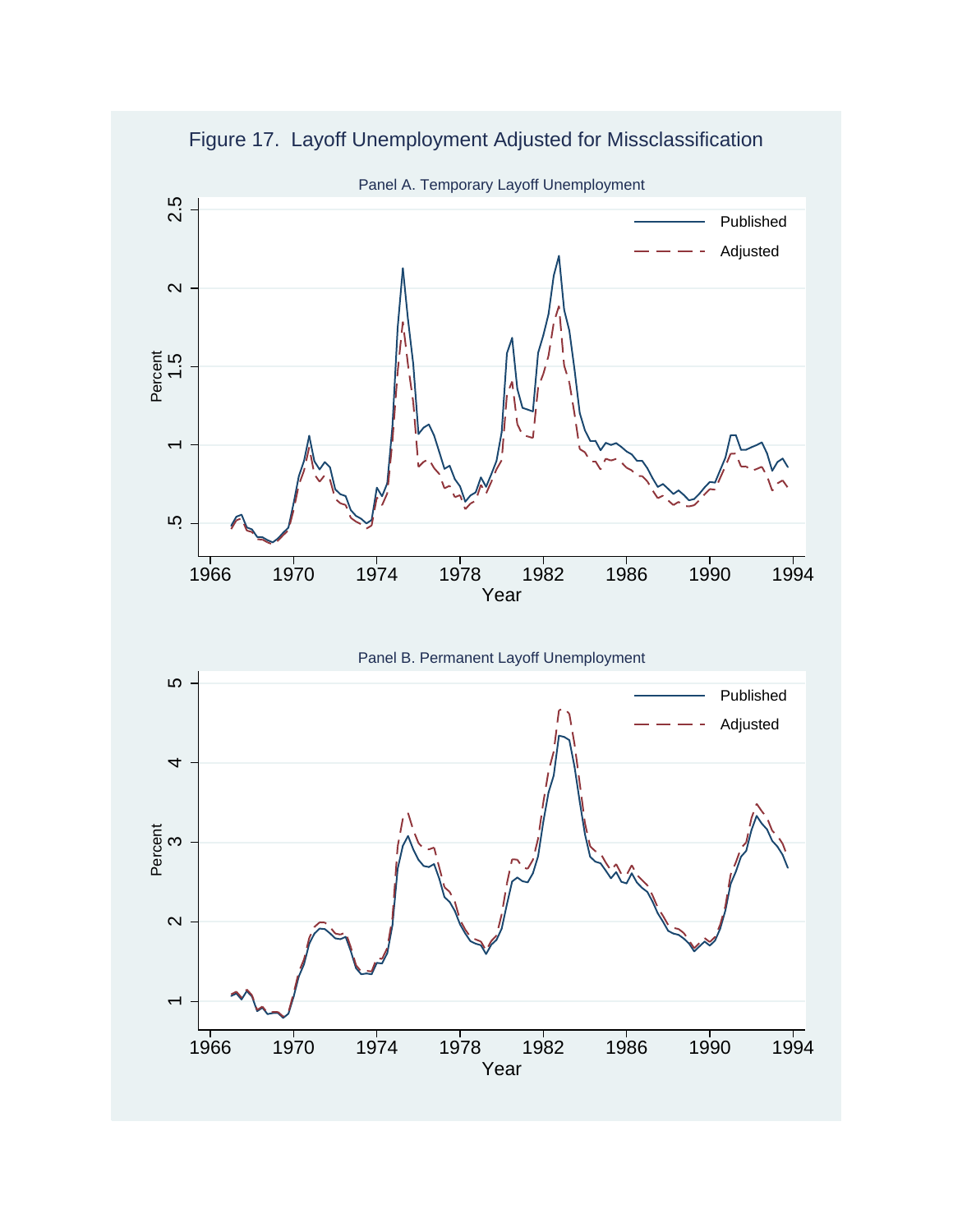

Figure 18. Impulse Responses of Adjusted Permanent Layoff Unemployment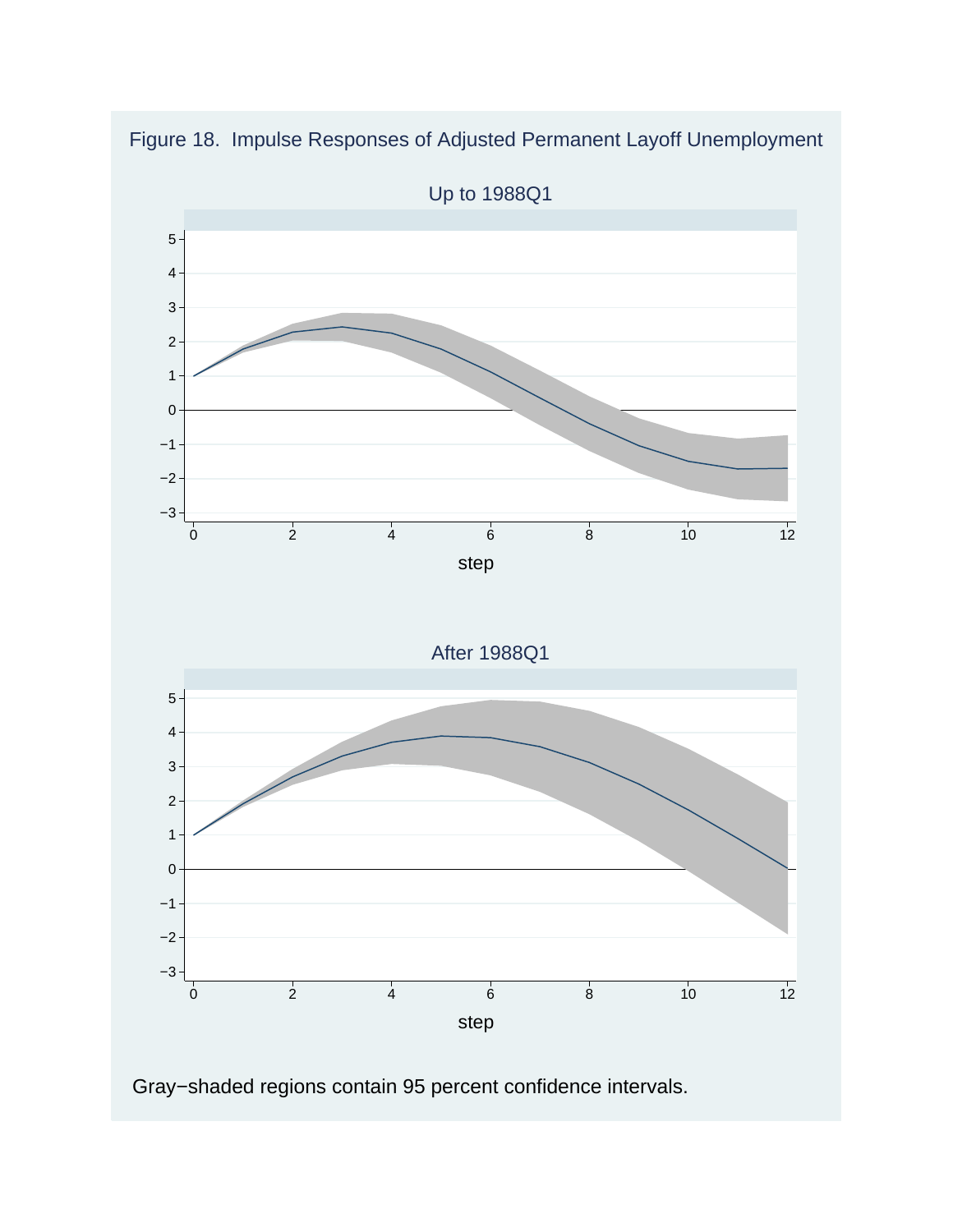

Figure 19. Impulse Responses of Adjusted Temporary Layoff Unemployment